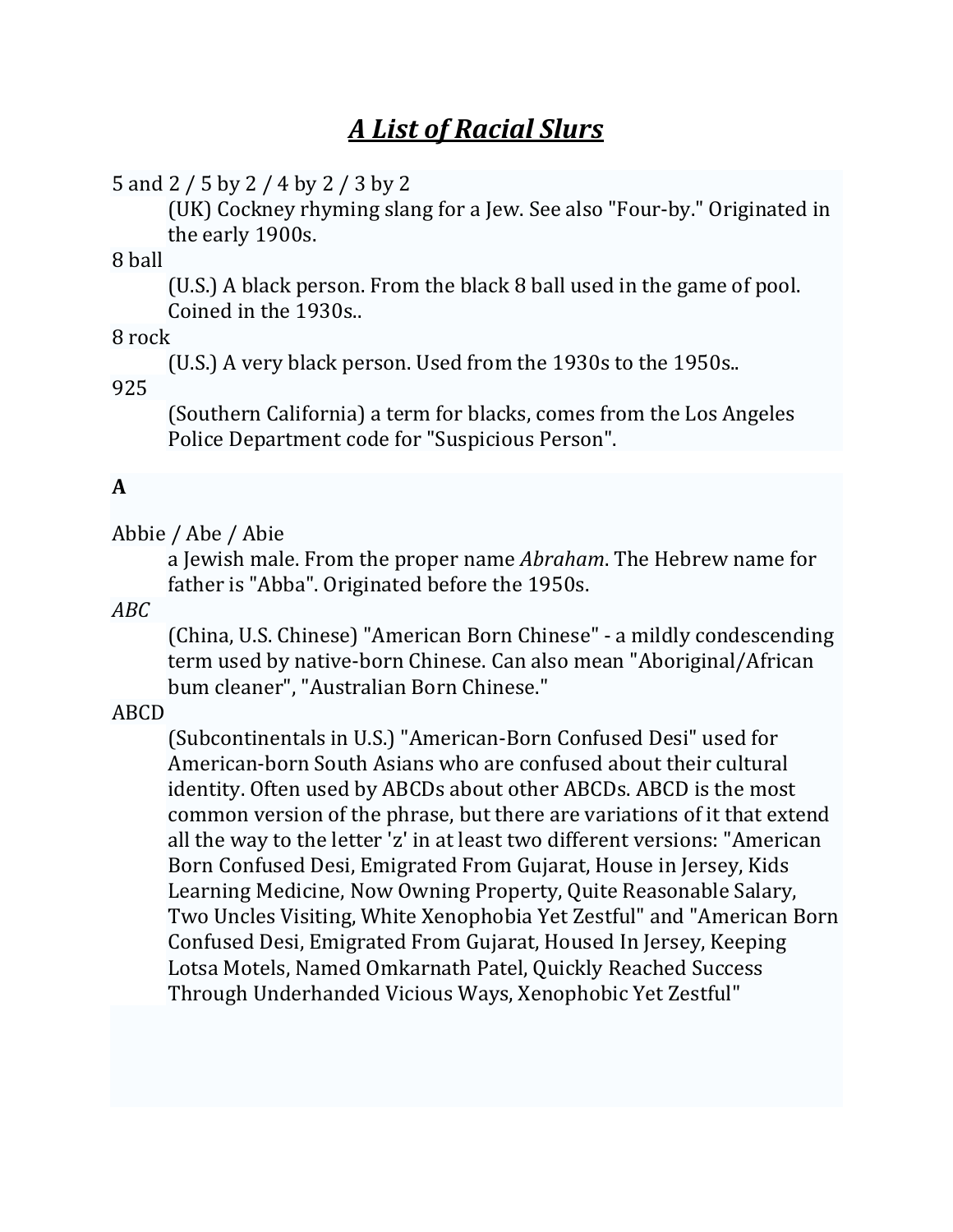#### Abd

(Arab Countries) This term, literally "slave" in Arabic, is used as a slur against Blacks and persons of mixed African descent. Usage is consistent with the Arab institution of black slavery that lasted from approximately 900 to 1962.

### Abo / Abbo

(AUS) Australian aboriginal. This used to be the standard common term for Aboriginals, and was used by many Aboriginal people themselves (It was not considered offensive until the 1950s). From the 1870s until the 1920s, the word *Ab* was used instead. It is now considered highly offensive. 

### abu‐babu

a black person, used by Tony Halme in his book

Adolf / 'Dolf

(U.S. & UK Commonwealth) Germans, referring to Adolf Hitler.

African queen

(U.S.  $&$  UK) a black gay male. Also the title of a film. First used in the 1950s. 

Africoon 

(North America) a Black person.

Afro‐Saxon 

(North America) A young white male devotee of African-American pop culture. 

Ahab 

(U.S.) an Arab, from the novelty song "Ahab the Arab" by Ray Stevens; in the Bible, Ahab was the sinful king of Samaria married to the equally wicked Jezebel.

Ajnabii (singular) *ajaniib* (plural) 

(Arabic) Term means foreigner. Not generally offensive, but often used in phrases such as, "stupid foreigners" and "they're just foreigners." etc. Alabama Blue Gums 

(U.S.) a black person.

Albino 

(U.S. Blacks) whites, also a derogatory term for light skinned blacks used by darker skinned blacks.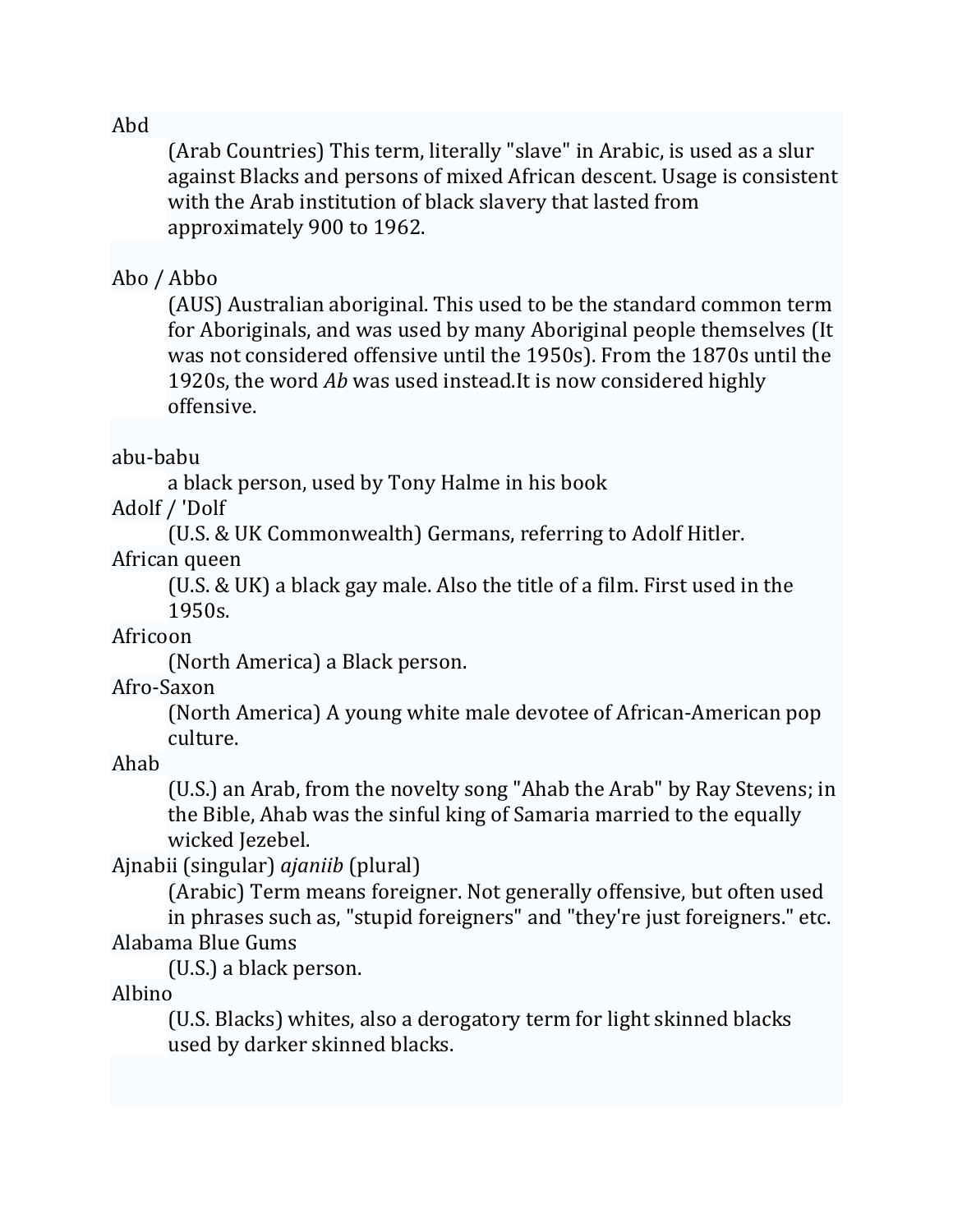Albo 

Ethnic slur for Albanian-Americans, or those thought to be Albanian-American 

Alligator bait

(U.S.) also "Gator Bait." A black person, especially a black child. More commonly used in states where alligators are found--particularly Florida. First used in the early 1900s, although some hypothesize the term originated in the late 1800s.

Alter kacker / alter kocker (Yiddish) / alter kucker / A.K.

(North America) a disparaging term for elderly Jewish people. Although the word is of Yiddish origin (literally meaning *old shitter*), it has been adopted by non-Jews as a slur against Jews. First used in the early 1900s. 

# Ame‐kō

(Japan) Americans. 

Americanadian, Am-Can, Can-Am, Can in the Am, Am in the Can, Wannabecan, WannabeAm 

(US, CAN), one who is an American but acts Canadian, or in reverse a Canadian who acts American, or someone who is of both Canadian and American ancestry, or an American wanting to move Canada, or a Canadian who wants to move to U.S. (Note that Americanadian isn't offensive, but Cam in the Am or Am in the Can is)

Americunt / *A Merry Cunt* 

(UK) an American tourist.

Amerikanaki / *Αμερικανάκι* 

(Greece) Literally means "an American child." This slur is launched against anyone (regardless of nationality or ethnic background) considered unsophisticated, artless, credulous, or uncritical.

Amerloque 

(France) Americans. 

Ami 

(Germany) abbreviation for American, in general not derogatory, but offensive if used in the slogan *Ami go home*.

Amo 

(North America) the Amish.

A‐Neh 

(Singaporean Hokkiens) an Indian person.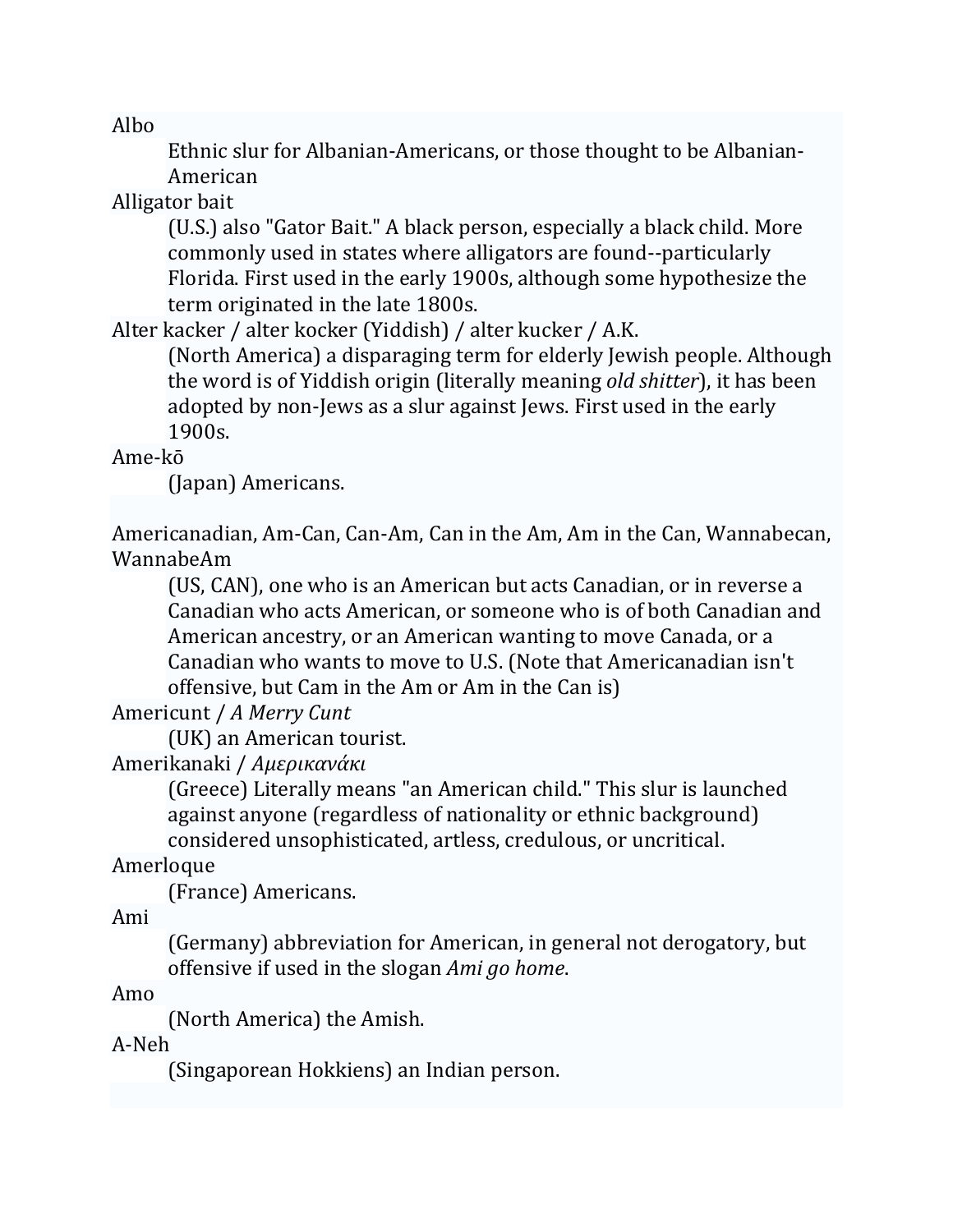Angie 

(Quebec) Anglophones in Canada.

Anglo 

(U.S.) Any white (northern-western European) person, regardless of whether they have English ancestry. This term is most often used by Hispanics and often not meant to be offensive.

Ang Mor / Kwee

(Singaporean and Malaysian Hokkien speakers) *Red Hair (Devil)*, a white person. 

Ann 

A white woman to a black person--or a black woman who acts too much like a white one. While Miss Ann, also just plain *Ann*, is a derisive reference to the white woman, by extension it is applied to any black woman who puts on airs and tries to act like Miss Ann.

Antique Farm Equipment/Outdated Farm Machinery

(U.S) a Black person; slaves were mostly used for farming.

Apache 

(North America) [from a name given to the Native Americans who call themselves the Ndee, also sometimes used of the Diné (The Navajo). The word "Apache" means "enemies", and was given to them by the Zuni, a Pueblo group. It was adopted by Western settlers as the actual name of the Ndee] (1) In France, the word *apache* is sometimes used to mean "thug," or "ruffian." (2) In the United States, some people use the analogy, "savage as an Apache."

Ape 

 $(U.S.)$  a black person.

Apple 

(North America) An American Indian (Native American) who is "red on the outside, white on the inside." Used primarily by other American Indians to indicate someone who has lost touch with their cultural identity. First used in the 1980s.

Apu 

(North America) a person with roots in the South Asian subcontinent, popularized by the homonymous Kwik-E-Mart operator from *The Simpsons*.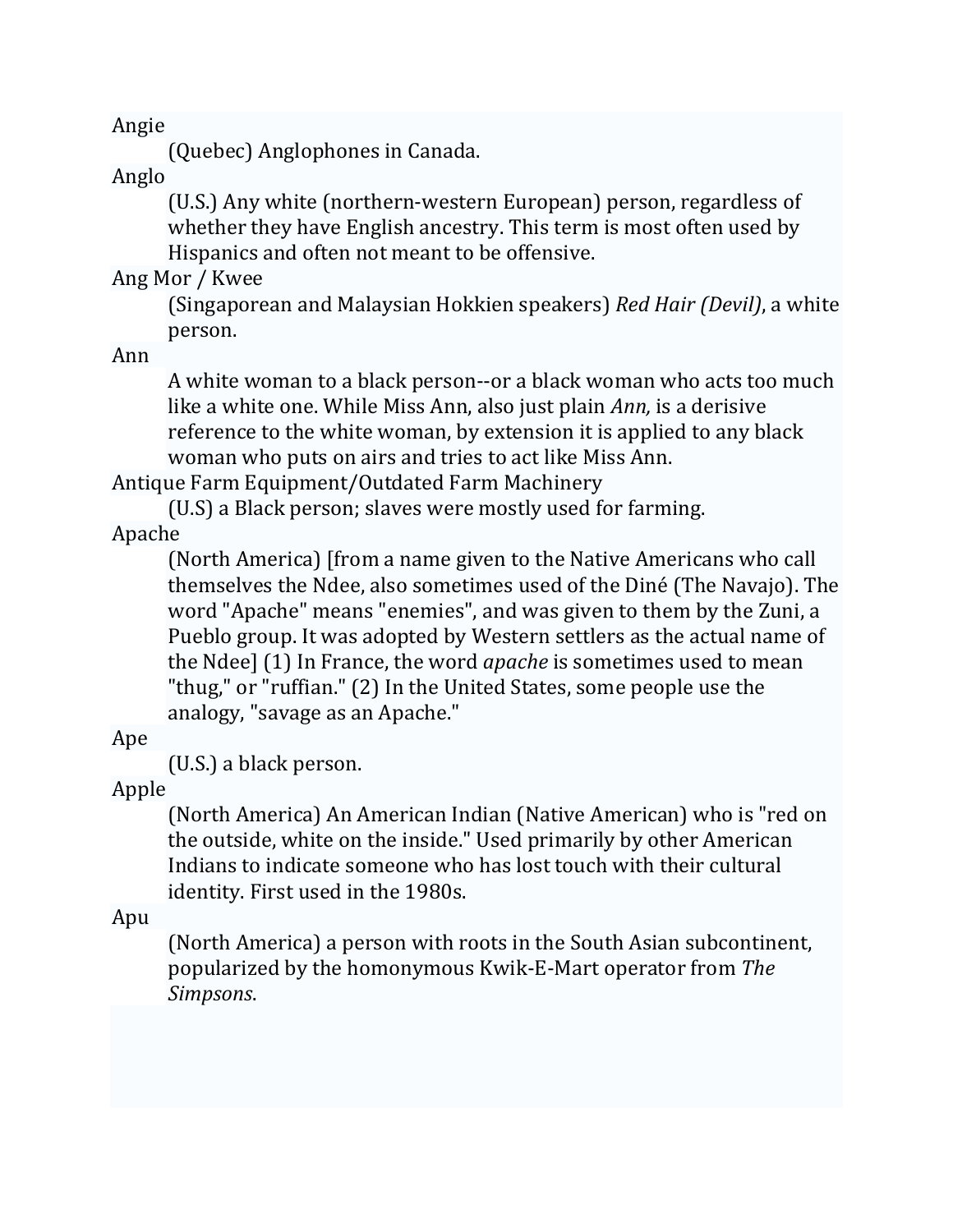A‐rab 

(U.S.) Alternately Ay-Rab, someone of Middle Eastern descent (pronounced /'eiræb/). Often used to refer to Jews. The term is used in Mark Twain's *Adventures of Huckleberry Finn.* Sometimes also used to mean a street urchin or a misbehaving child.

Arapis / Αράπης 

(Greece) a black person. Equivalent to nigger. It's used very often in everyday speech.

Argie 

(UK) a native of Argentina, used by the British press during the Falklands War. Coined by Britain's *The Sun* newspaper in 1982.

Arkie / Arky

(U.S.) similar to Okie, except from Arkansas instead of Oklahoma. Armo 

(U.S. & Australia) person of Armenian origin.

As dry as a pommy's towel

(Australia) very dry. Pommy=Englishman. From the perception that Englishmen do not bathe very often at all.

# Asfalt

(Poland) man of African origin (literally means "asphalt").

Aunt Jemima / Aunt Jane / Aunt Mary / Aunt Sally / Aunt Thomasina (U.S. Blacks) a black woman who "kisses up" to whites, a "sellout",

female counterpart of *Uncle Tom*. 

Aussie Wuzzie 

{Australia} a black person native to New Guinea.

# **B**

Balander 

(Aus.) Aboriginal English term for non-indigenous person. Used by many Aboriginal cultures of Northern Australia such as the Yolngu. [Mid-19th century on; From the word *Hollaender* (Dutch via Macassan)].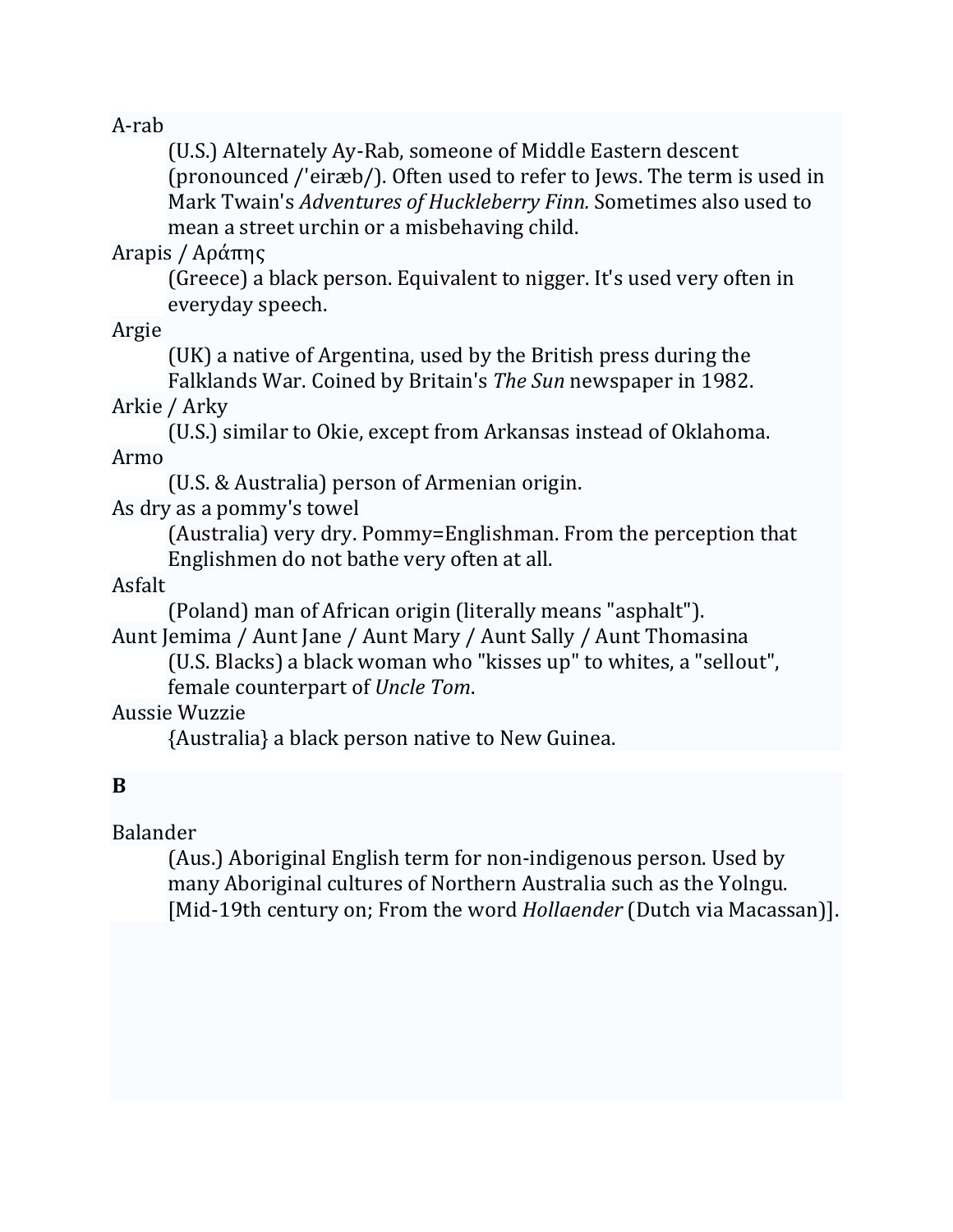#### Banana

used to describe people who are of East Asian descent, thus considered "yellow skinned," but think, act, and react as a stereotypical Caucasian or non-Asian would. It is usually used to refer to people of east Asian origin living in Western countries (e.g. the subset of Asian Americans with ancestry from east Asia). It is also used pejoratively against those with multiracial (Caucasian and Asian) backgrounds. Alternatively known as **Banana kids** 

#### Banana bender

(Australia) a person from Queensland (one who puts the bend in bananas). 

Banderovets (банде́ровец)

(Russia, Ukraine) "Banderite"; term for a western Ukrainian or any Ukrainian nationalist; refers to Stepan Bandera, a violent WWII Ukrainian nationalist.

#### Barbarian

**a.** (Ancient Greece) any non-Greek **b.** (Ancient China) any non-Chinese, but applied especially upon non-Confucianist cultures **c.** (Ancient Rome) Most people outside of the Roman Empire, derived from the Greek term **d.** (Renaissance Italy) One of a nation outside of Italy. **e.** One outside the pale of Christian civilization. **f.** A native of Barbary [French *barbarien* < Latin *barbarus* < Greek βάρβαρος *(barbaros)* "foreign", "rude", "ignorant" < *barbar* probably a primary reference to how a foreigner's speech sounded; perhaps akin to Sanskrit *barbara* "stammering", "non-Aryan"] 

BBC 

(UK) British Born Chinese

Beaner 

(US) Term for a person of Latin, usually Mexican, descent.

Beulah 

(U.S. Blacks) a black woman who "kisses up" to whites, a "sellout", (synonymous with Aunt Jemima).

Beef patty

a phrase describing the yellow pastry with a ground beef (i.e. black) filling.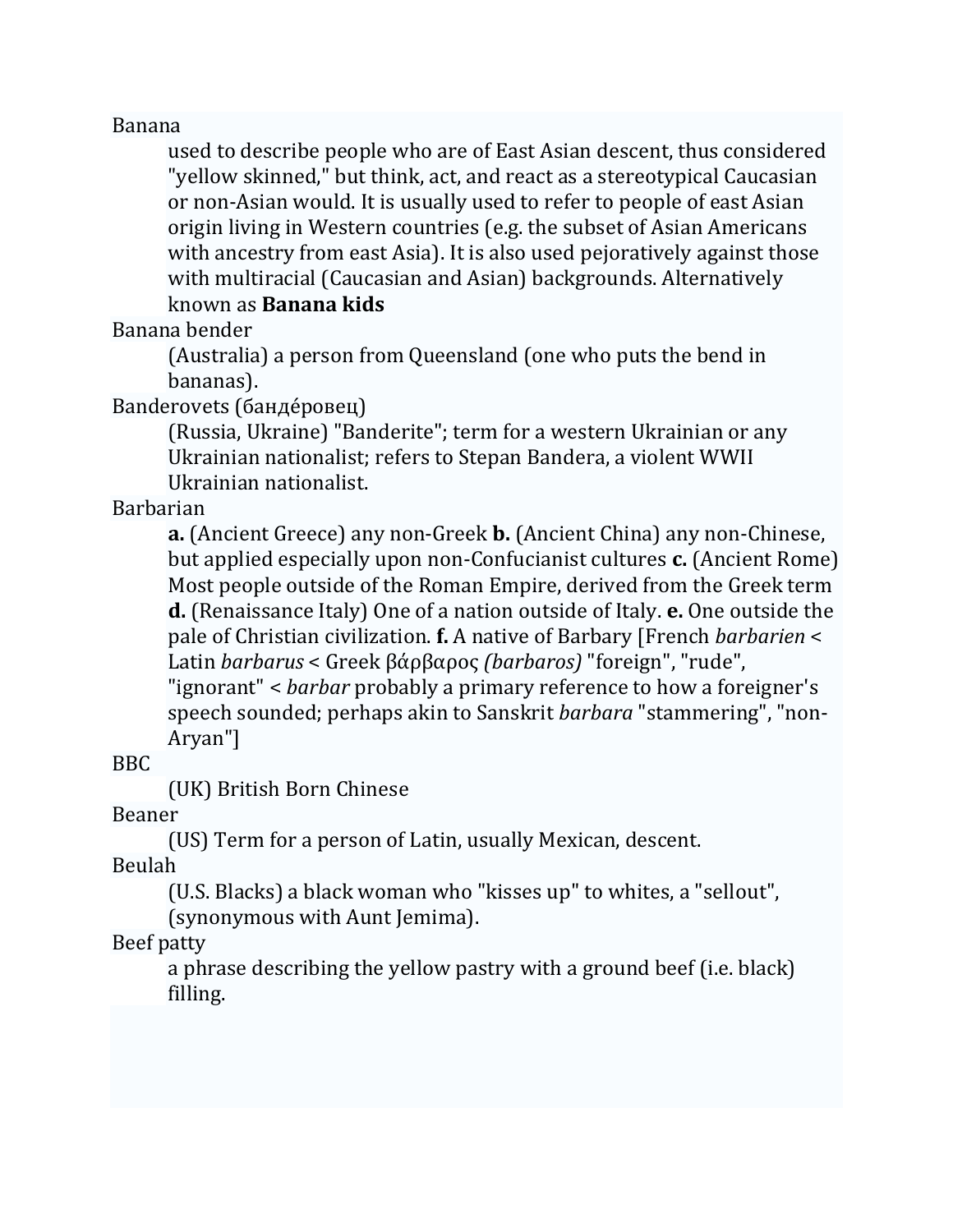#### Bible thumper

(U.S.) derogatory term used to describe an Evangelical Protestant, particularly one from a Pentecostal denomination, similar to *Holy Roller*, also commonly used universally against Christians. Alternatively known as Bible Basher. 

#### **BIFFO**

(Ireland) Derogatory term for a person from County Offaly, Ireland: abbreviation for "**B**ig **I**gnorant **F**ucker **F**rom **O**ffaly" 

#### Bihari

(India) refers to a person from Bihar and Jharkhand, often used to denote a person who is illiterate and backward.

### Black Irish

(UK Commonwealth & U.S.) an Irish person with dark features. While the term is largely inoffensive, the distinction between fair and swarthy Irish people is historically baseless and fundamentally racist. Black Irish often are considered to be of poor ancestry (labourers and such, rather than aristocratic blood.) These darker features are often attributable to ancient Hamitic and Iberian ancestors present in the ancient British Isles. The Fomorians, believed to have sailed up the Atlantic seaboard from Africa and Iberia, were aboriginal Hamitic peoples.

#### Bloke

(Quebec, Canada) An English speaking person. Meant to be derogatory even though the English meaning is not derogatory at all.

# Bluenose

(Canada) a person from Nova Scotia. Often used with pride by residents of this province. [either named  $(a)$  for a famous schooner originating from said province,  $(b)$  the name of a potato with a blue protuberance, or *(c)* to Scots Presbyterians referred to as "true blue" in the 17th century].. 

# Boat people, boaties

(Aus.) sea-borne illegal immigrants of any nationality (In the 1970s usually Vietnamese, today mainly Afghans and Iraqis)

# Boche: bosche; bosch

(France; U.S.; UK) a German [from either French *caboche* head, or *Alboche,* modification of *Allemand* German].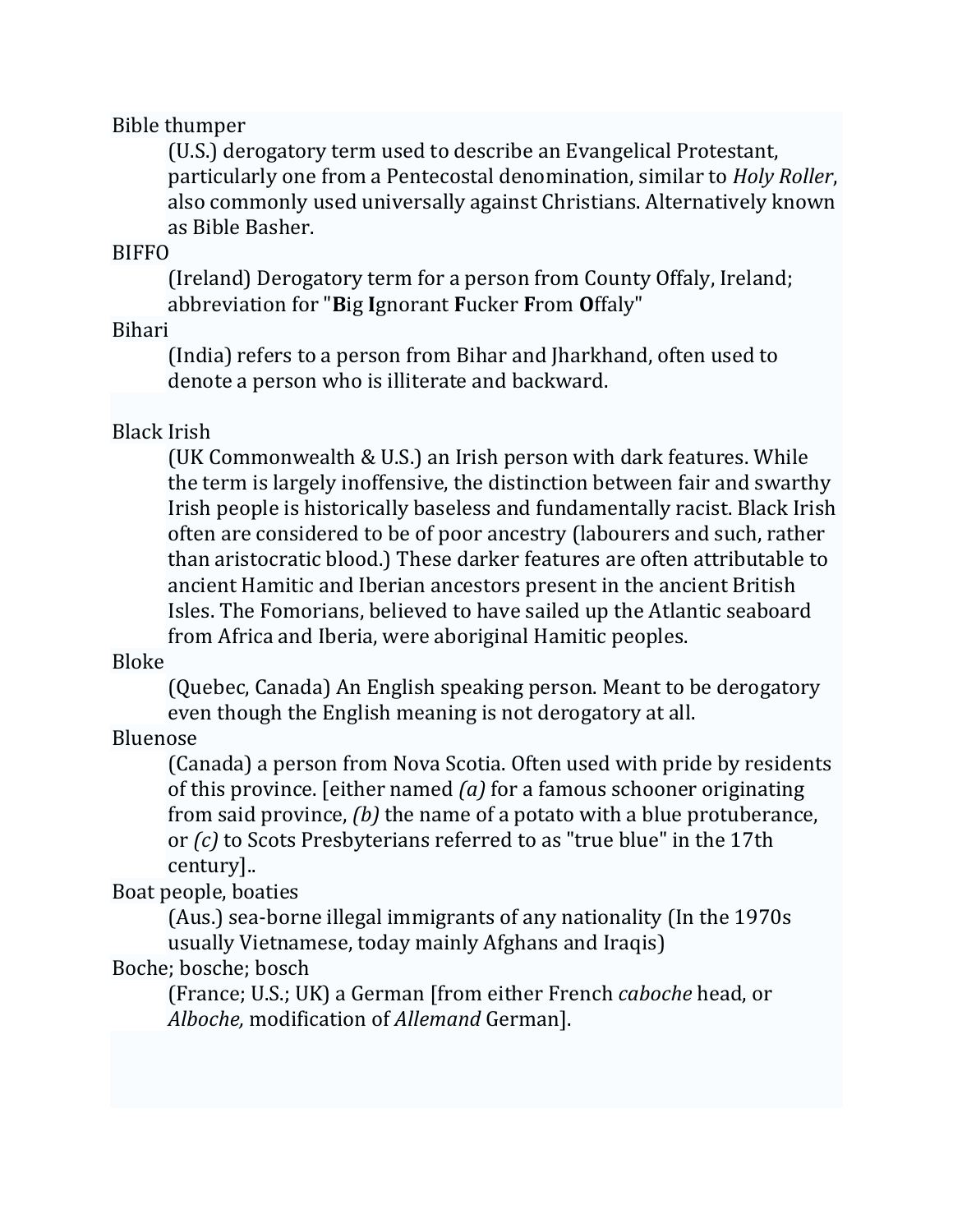#### Bogan

(AUS/NZ) lower class white person. Some parts of Australia use equivalent terms such as Westie/Westy (Auckland and Sydney  $-$  as many live in the city's western suburbs), Bevan (Queensland), Booner (Canberra) and Chigger (Tasmania); also, (CAN) an aboriginal. From Bogan Shire in western New South Wales.

#### Bog Irish

a person of common or low class Irish ancestry.

### Bolillo / bolilla

(Mexico and U.S.) white people (*bolillo* is a white bread roll).

#### Bolita

(Argentina) a derogatory term for Bolivians (bolita means little ball or marble) 

#### Bombay

(Philippines, Malaysia, Indonesia, Singapore, and Brunei) A person of Asian Indian (i.e., Hindi, etc.) descent

Boofer 

(Hawaii) Polynesian word for African American

Boogaboo 

(North America) A Black person

#### Boogie

(African Whites) A Black person

# Boojer

Largely instinct insult used by British soldiers to denote their Boer opponents. 

# Boong / boang

(Aus) Australian aboriginal. Related to the (extinct) slang word *bung*, meaning "dead", "infected", "dysfunctional". Highly offensive. [First used in the  $1920s$ ]

Boonga / boong / bunga / boonie

(New Zealand) a Pacific Islander [alteration of *boong*]. 

Boris 

(U.S.  $&$  UK) a Russian immigrant

Boston 

(British Columbia, Canada) In the Fraser Canyon and other parts of the Interior, any white person and somewhat derisive in tone. Derived from the usual Chinook Jargon for an American, *boston man*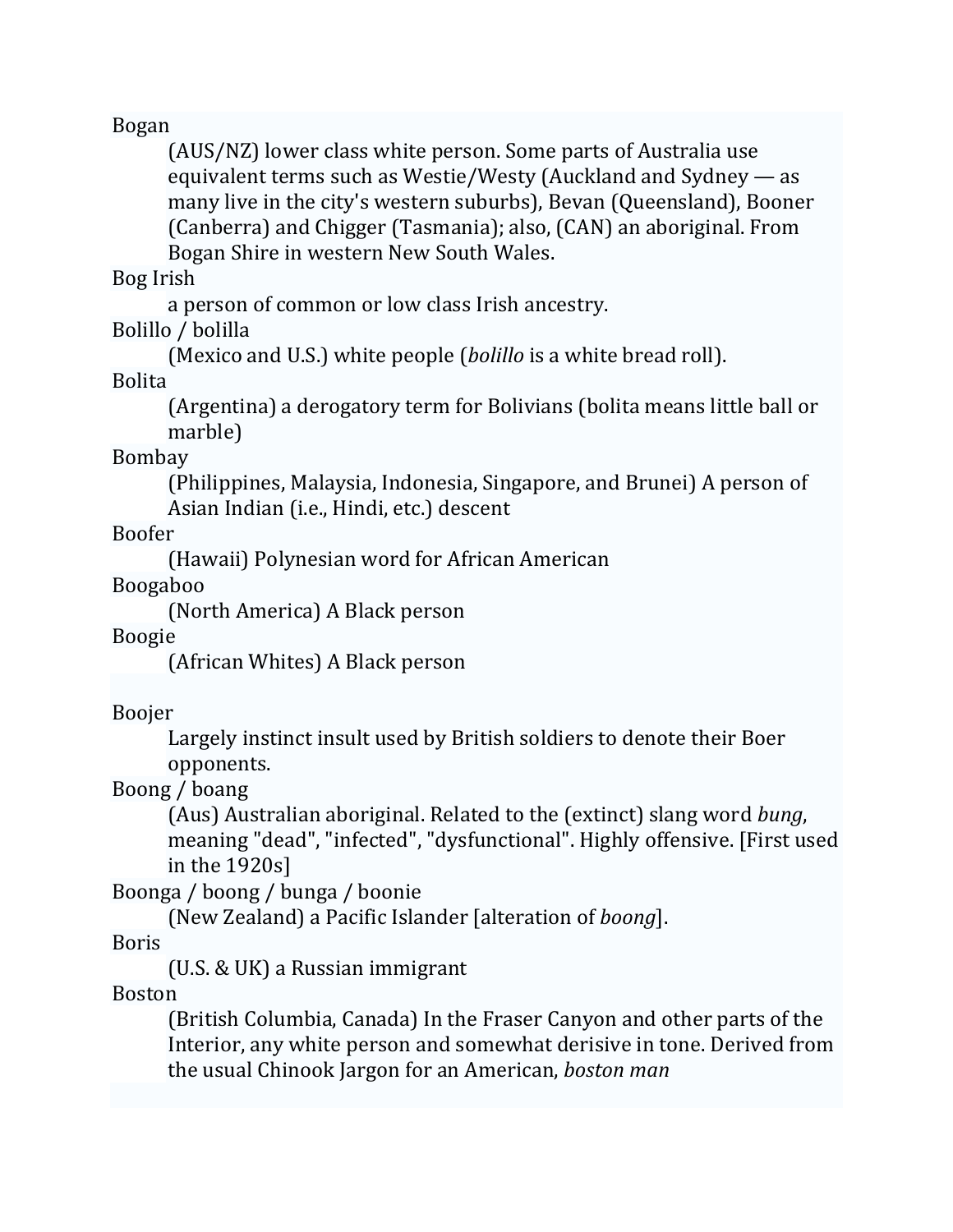Bougnoule 

(France) a very pejorative term for Arab and North-African people Bounty bar

(UK) (Bounty in France) a black person who acts like a white person, for the candy bar of coconut wrapped in dark chocolate

### Bournville Boulevardier

(UK) a homosexual man from Birmingham (Bournville is the location of Cadbury's famous chocolate factory in Birmingham, England)

#### Boy

(Southern U.S. and South African whites) a black male

#### Bozgor

(Romania) a Hungarian especially living in Romania; literally means "person without a country"

#### BR549

(U.S.) the telephone exchange for "Cornfield County" from the syndicated Country Music/Comedy program Hee Haw. This term is used to suggest someone is a "Redneck."

### Brandenburg

(U.S.) an adolescent of mixed German and Croatian ancestry, usually defined by poor luck.

#### Brasuca

(South America) Derogatory term in Spanish for Brazilian nationals. Among Brazilians, the term is considered merely slang, not derogatory.

#### Brew

(U.S.) a Jew. Shortened form of the word 'Hebrew'.

Briar 

(Ohio) a person from Kentucky and to a lesser degree West Virginia. This term originated when Appalachians first sought factory jobs in Ohio (amid hostility from native Ohioans); this usage of "Briar" (a rough thorny plant) is akin to "weed".

#### Brit

(North America, Ireland) a British person, not usually intentionally offensive in North America, but often so in Ireland, where it often refers to members of the British army.

#### Brother

 $(U.S.)$  a black male - originally used among blacks, then appropriated by whites as a term for black males.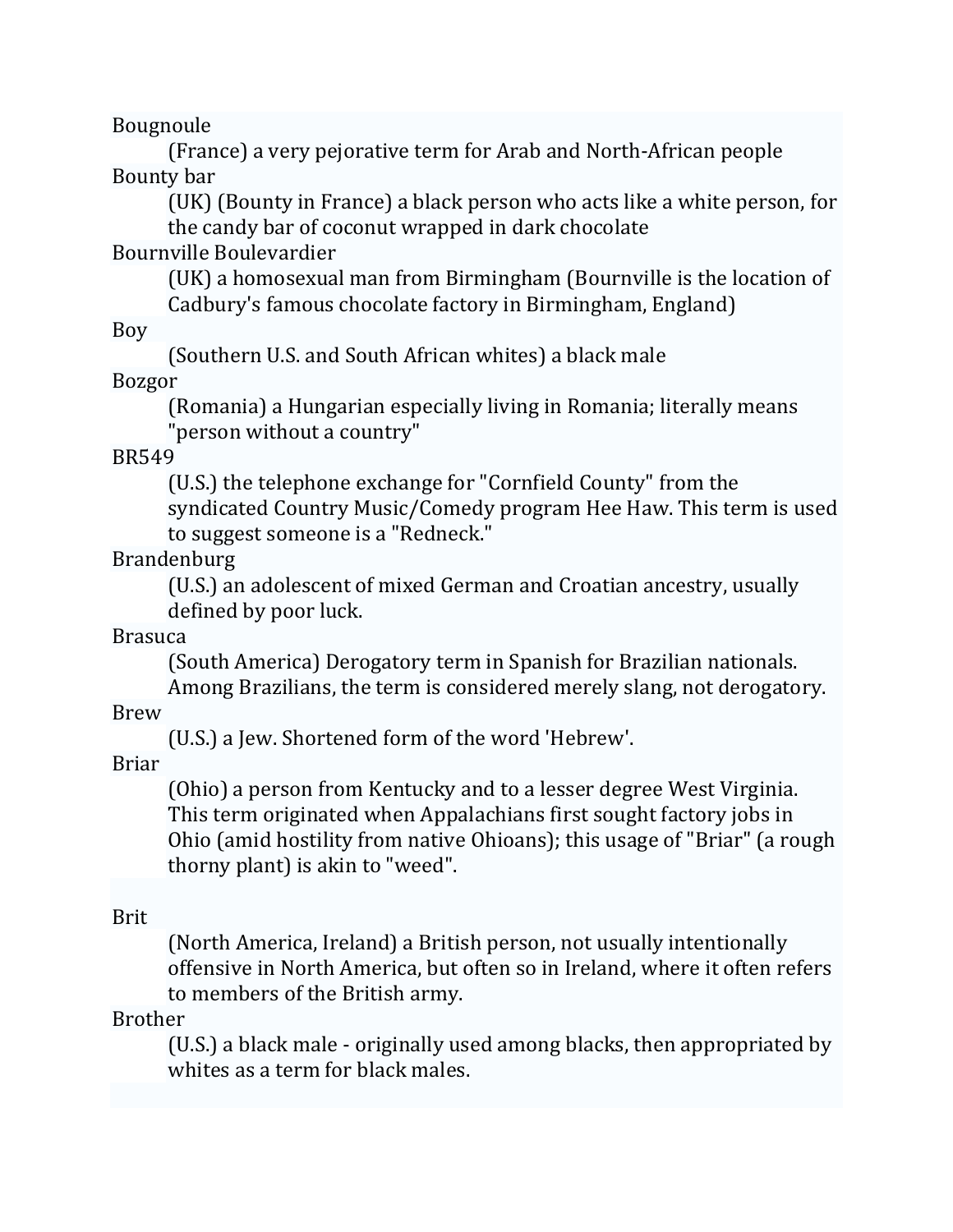Brown Sahib 

a term - often used in a disparaging tone - to refer to natives of the Indian Subcontinent who have been heavily influenced by Western (usually British) culture and thinking.

#### Brownie

(U.S.) **a.** a person of mixed Caucasian and Negro ancestry; a mulatto. **b.** (U.S. black) a young, brown-skinned person [1940s-1950s]

Brudas 

(Poland) usually a man with dark skin, from Africa or Asia, literally means "dirty person"

Bubba 

(U.S.) an uneducated working-class man, especially a Southerner Bubble 

(UK) Greek (cockney rhyming slang "bubble and squeak")

Buck 

(Southern U.S.) obsolete term for a black man - usage similar to "breeding stock"

BUFFALO 

(Ireland) **B**ig **U**gly **F**ucker **F**rom **A**round **L**a**o**is 

buffie 

a black person.

Buford 

(U.S.) Similar to *Bubba*, an overweight, uneducated white working-class man from the southeastern U.S., somewhat popularized by Smokey and the Bandit character Buford T. Justice.

Bugre 

a Brazilian Indian [Portuguese, from French *bougre* bugger] Bukkakes 

(U.S., UK) a Japanese person. In reference to the act of bukkake, which originated in the Japanese pornographic industry.

Buk‐Buk 

(Hawaii) a Filipino. Derived from the sounds of the Philippine languages. 

Bule 

(Indonesia) a person with white skin - from the Javanese word for "uncle". 

Bum 

(U.K.) an American who recently moved to the UK.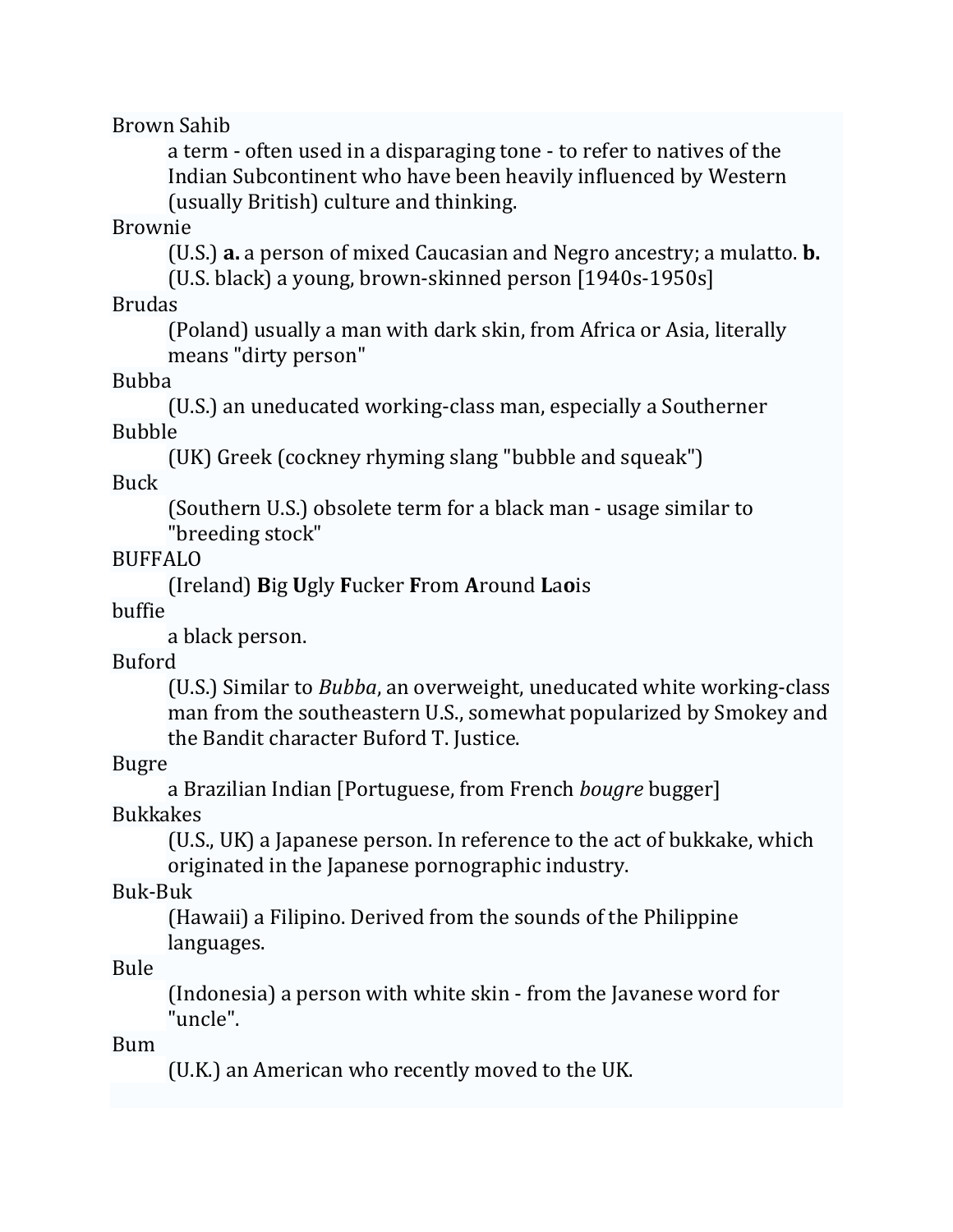Bume 

(Ethiopia) 'smelly ones'- term of abuse from their neighbour tribes for the Nyangatom.

Bumpkin 

(UK & AUS) white person, usually living in rural area. Equivalent term of hillbilly 

Bun Lo (賓者)

(Hong Kong). A lowly Filipino man. The word "Bun" is derived from Fei-Lut-Bun (Philippines) and "Lo" means a lowly or unsophisticated male. The proper name is Fei-Lut-Bun-Yan (Filipino) but it is seldom used. See Bun mui also.

Bun mui (賓味

(Hong Kong) A Filipino Domestic Helper in Hong Kong. Chinese employers call their maids Bun mui. It is applied to all Filipinas regardless of age or social status. The term is offensive.

Bun muy

(Hong Kong) a Filipino woman. Literally means "maid" in Cantonese; many Filipino immigrants to Hong Kong are employed as such.

Burner 

(CAN) derived from Wagonburner, Canada, for Canadians of frontier stock 

Burzhuy (буржуй)

(Russia) a person from the Western world. Originally was a spoken form of буржуа "bourgeois" (in Marxist meaning)

Butter stinker / bataa kusai

(Ancient Japan) A European. Derived from the fact that at the time, the traditional Japanese diet was not as rich in dairy prodcts as was the European diet. The Japanese would claim that the Europeans stank of butter. 

Bög 

(Finland) Swedish males (actually Swedish for a homosexual male), because Finns widely perceive Swedish males as effeminate, see also "Bøsser". 

# **C**

Caflick 

(Northern Ireland & Scotland) a Catholic, see "proddy"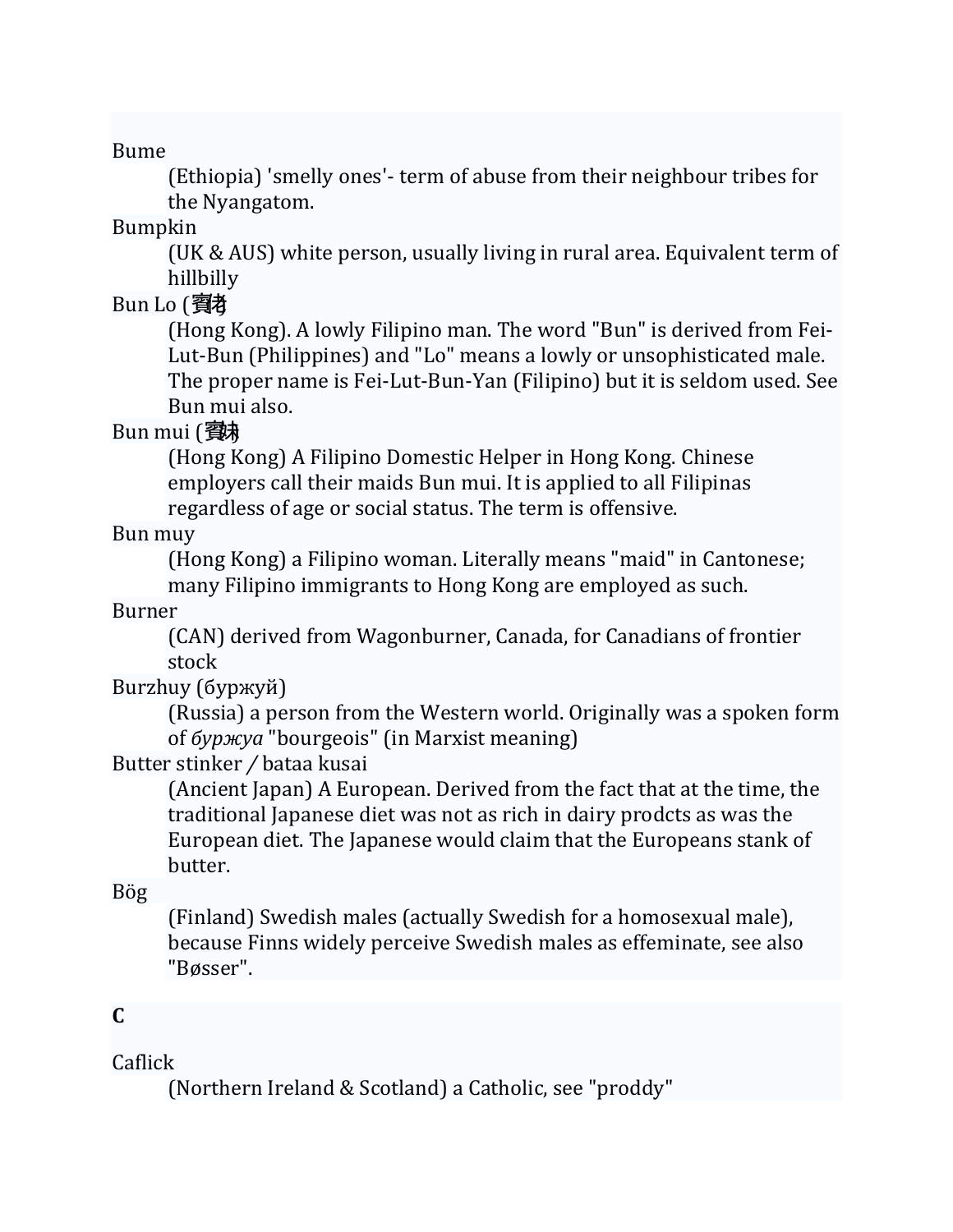Cake eaters

(U.S.) WASPs or other affluent whites, plays on the stereotype of the idle rich class

Caker 

(Italian Canadians) a non-Mediterranean white Canadian; short for

"mangia cake" or cake eater;Calorro / calorra : (Spanish) a gypsy.

### **Camone**

(Portugal) American ("Com'on") 

Campbell *&* Bloody Campbell 

(Scotland, particularly the Highlands) contemptuous term for Scots with English loyalties/sympathies.

Can'ardly 

(AUS & NZ) Asians ("They can'ardly see") (A redneck or "newfinlander" expression, usually used by lower classes of people)

Canetoad 

(AUS, New South Wales) person from Queensland especially in the

context of the State of Origin Football matches with New South Wales. Canuck 

(U.S. & CAN) a Canadian national. (Rarely offensive, and considered by Canadians to be obsolete and silly -- compare "Yankee") The Vancouver NHL team is even called the "Vancouver Canucks". When pronounced Can-OOK it is somewhat more derisive, although in a comical sense. In Germany, this word (with a different spelling) is a derogatory term for Turks, from Konak, a particular tribe of Anatolian Turks.

Canuckistan or Soviet Canuckistan

(U.S.) Derogatory reference to Canadian socialism or the Canadian welfare state used by American political conservatives. See Soviet

Canuckistan: Such a rare country, National Review, Nov. 8, 2002 Carrot Cruncher 

(UK) a rural uneducated person

Casper 

(U.S. Blacks) a white person (sometimes used as "Casper, the unfriendly ghost"), especially one with extremely pale skin

CBC 

(Canadian Chinese) "Canadian Born Chinese" - a mildly condescending term used by native-born Chinese.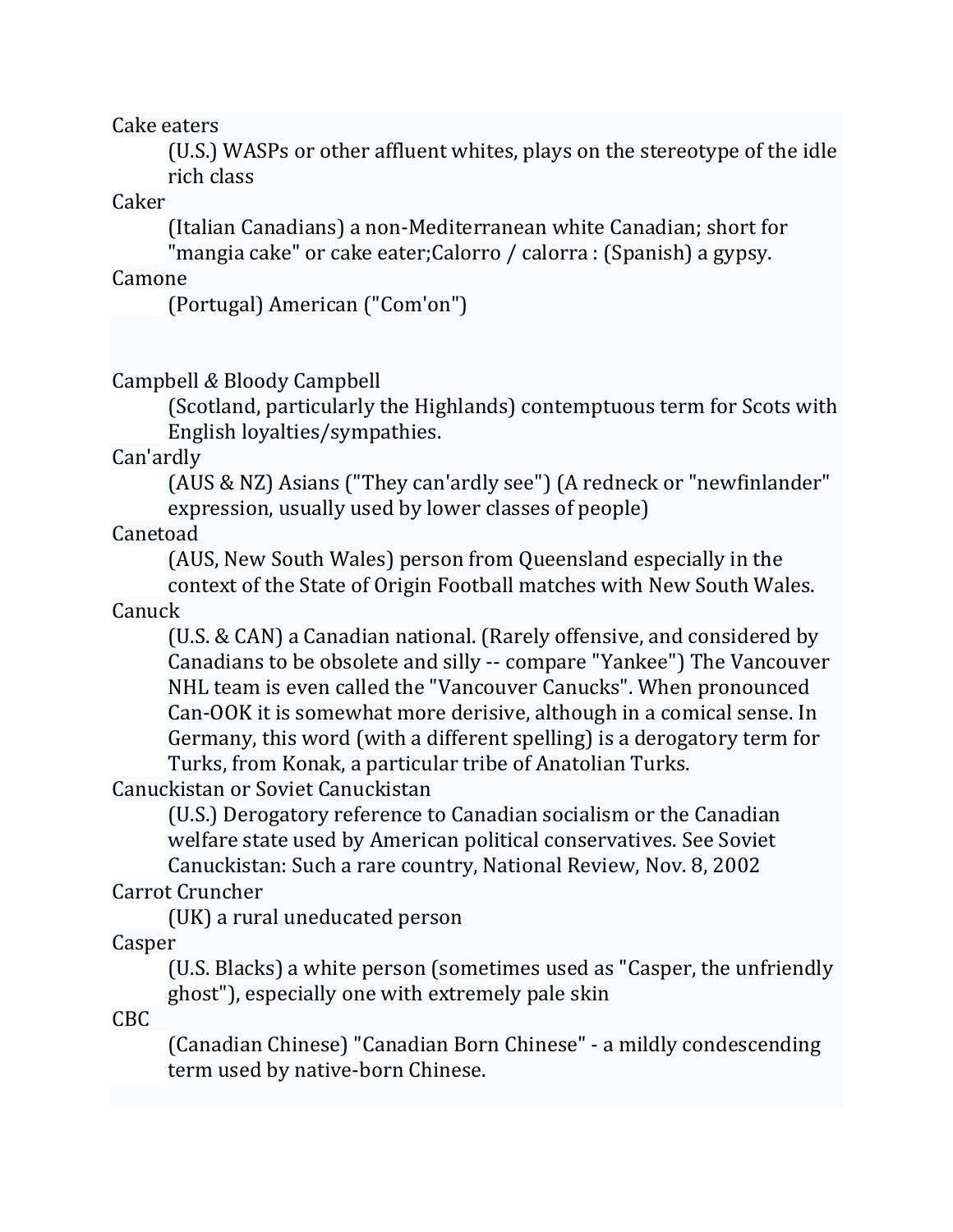Čefur 

(Slovenia) A derogatory term for a person of South Slavic/Balkan descent (Bosnian, Croatian, Serbian, Albanian, etc.) with extremely chauvinistic and racist connotations.

### Celestial

(AUS, Western U.S., 19th century) Chinese

# Četnik, Četo

(Croatia, Bosnia) Croatians and Bosniaks use this term to refer to people of Serbian descent. A chetnik is a Serbian royalist, thus many Serbs do not see this as a derogatory comment.

### Chakh‐Chakh

(Israel) a Mizrahi Jew. Used by Ashkenazi Jews and integrated Israelis to ridicule the preservation of the pharyngeal (guttural) pronunciations of Hebrew consonants  $\cap$  hêth and  $\vee$  'áyin by Mizrahi Jewish (mostly Yemenite) immigrants

# Chalala

(France) young trendy Jew 

Chamar 

(Trinidad and Tobago) the name of an untouchable caste, used as an insulting name for a Hindu or person of Hindu descent, especially by other Indo-Trinidadians.

# Chankke*/*Chankola

(Korea) a derogatory term for Chinese

#### Chankoro

(Japan) Any foreigner, especially Chinese, literally a subhuman, somewhat oldfashioned and mainly used during WWII.

# Chapata/Chapat/Chapta/Chupta

(Used in U.S. Indian & Pakistani) Used in the subcontinent to describe a person of Oriental (Chinese, Japanese etc.) origin. Word is derived from Hindi 'chapata' meaning 'flat', used to refer to flat nose and facial features 

# Chapetón / chapetona

(Latin America) *adjective and noun:* a newly-arrived person from Europe. 

# Chapín

(Central America) someone from Guatemala.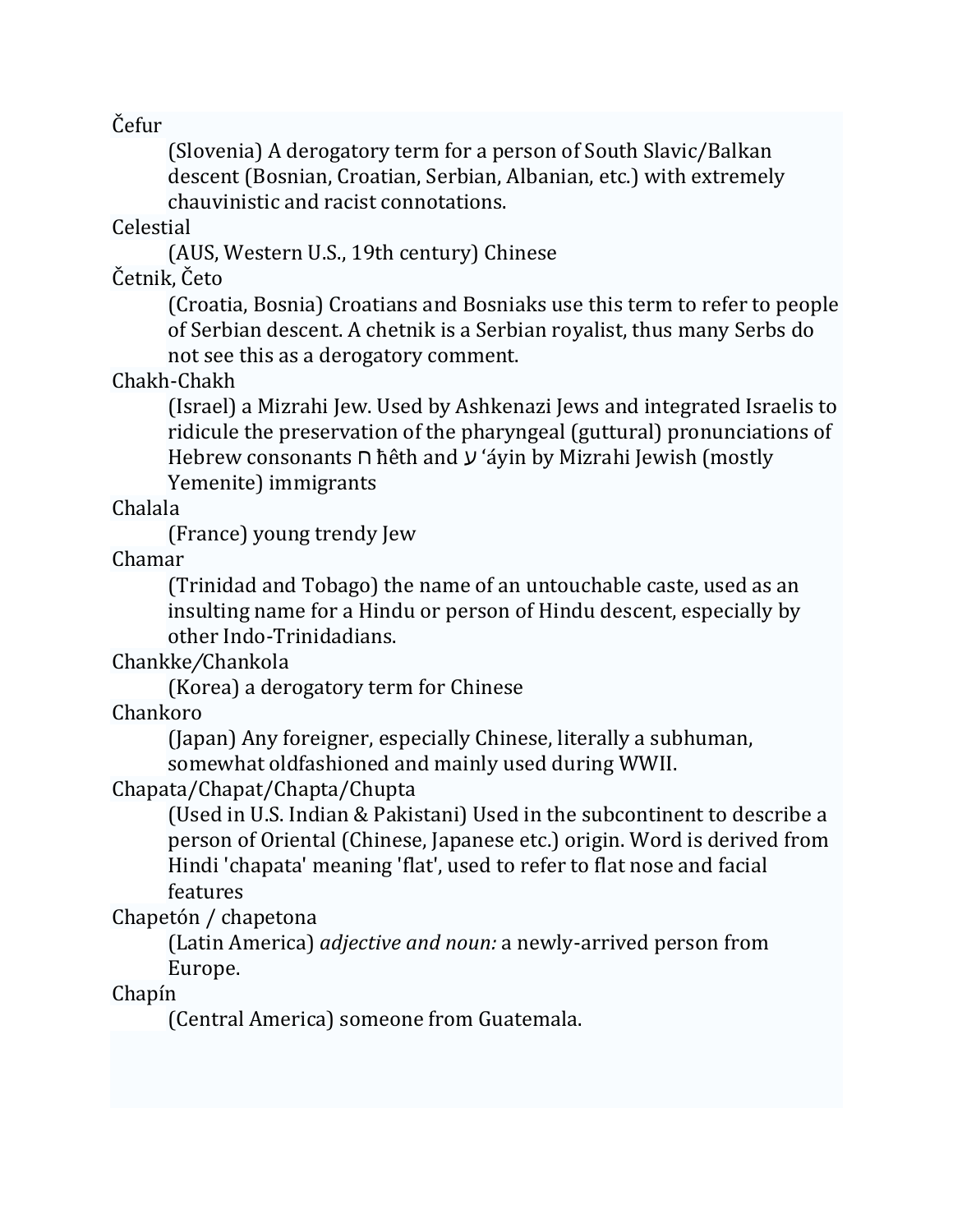Charlie 

(U.S.) a Vietnamese person (shortened from radio code for the Vietcong (V.C.): "Victor Charlie"); term also used by African Americans (mainly in the 1960s and 1970s) to refer to a white person (from James Baldwin's novel *Blues For Mr. Charlie*. 

Charnego / charnega 

(Spain) a southern Spanish immigrant who has settled in Catalonia, Spain. 

Char siu bau

(Cantonese) An Indian, or other South Asian. Cantonese word for barbecued pork bun; inoffensive when used to refer to the food item.

Chav 

(UK) a low-income common white with a penchant for bling fashion accessories. 

Chee‐chee 

a Eurasian half-caste [probably from Hindi *chi-chi fie!,* literally, dirt] Cheesehead 

(Canada) a person of Dutch descent, usually retaining Dutch cultural characteristics. In adjacent parts of Washington State to Greater Vancouver, a cheesehead is a Canadian (partly because the Vancouver suburbs adjoining the border have large Dutch populations). In Dutch, the literal equivalent *kaaskop* is applied by the Dutch-speaking Flemings to inhabitants of the Netherlands proper.

Chekwa 

(Philippines) another derogatory word for people of Chinese descent Chernozhopiy (Черножопый)

(Russia) literally means "a person possessing a black ass", used to refer to North Caucasus person, Central Asians, Middle Easterners, and also Africans and Indians. Highly offensive.

Chica pata

(U.S.; Spanish) a Mexican person.

Chicano 

(U.S., Mexico) a person of Mexican descent born in the United States. This word is not always a slur, however it is sometimes used by native Mexicans as a derogatory term to insinuate that the person born in the United States is not a true Mexican and, therefore, a "lesser" Mexican.

Chichacko 

(NW CAN & NW U.S.) a derogatory Chinook Jargon word meaning newcomer.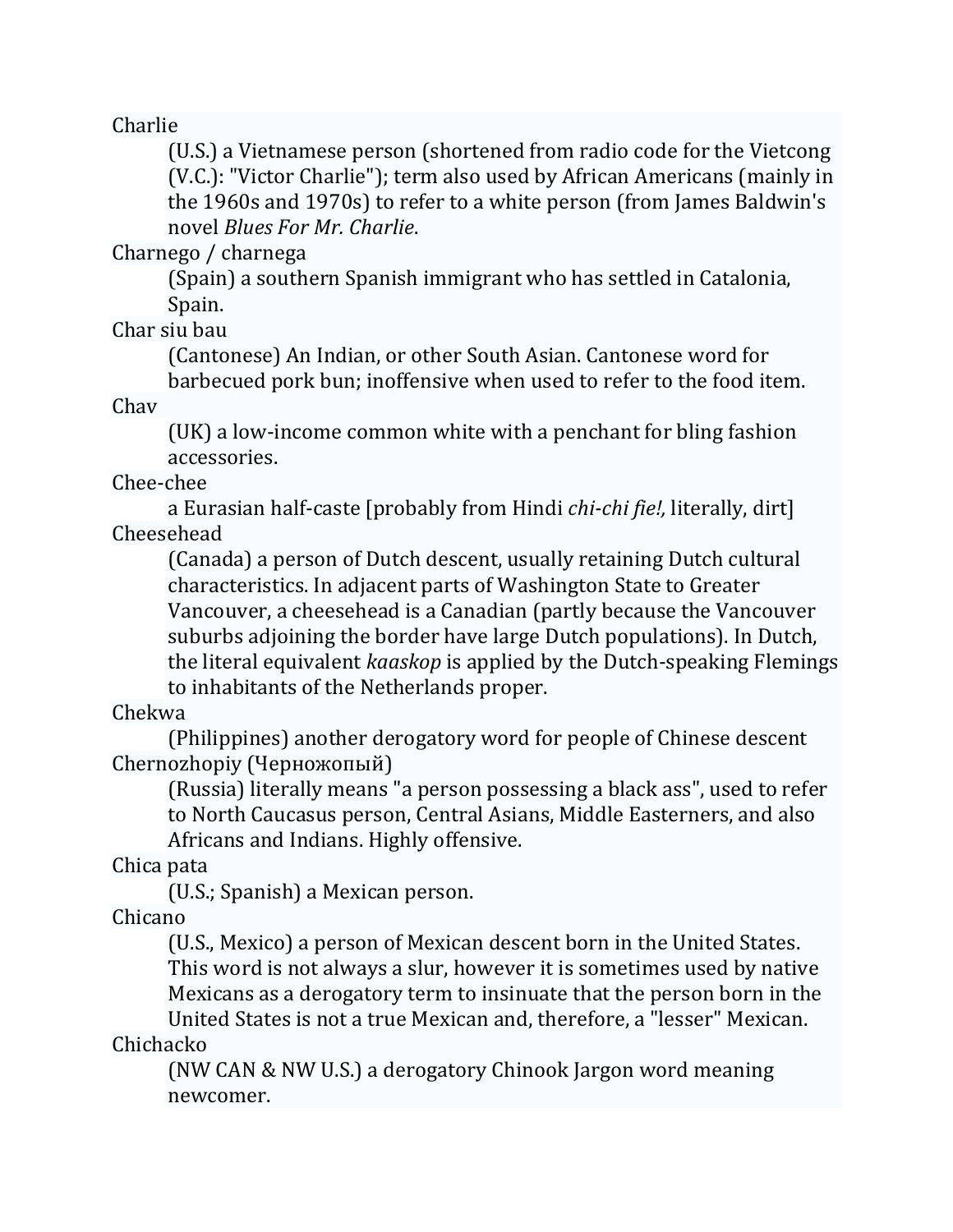Chicken‐Fucker 

(Eastern U.S.) a derogatory term amongst Americans of Portuguese descent for an arrogant Spaniard, or person of Spanish descent.

Chicken‐shit 

(U.S.) a Hindu - based on the bad pun "Hen Doo" Chigger or Chig or Chigga

> (U.S.) person of mixed African/Asian ancestry (assumes Chinese), also a parasitic insect (terms also used in TV series "Space: Above and Beyond" as slurs against the enemy insectoid species) Also an Asian who acts black, Similar to Wigger.

Chilango 

(Mexico) a person from Mexico City. Used primarily in the states north of Mexico City (Coahuila, Guadalajara, Durango, Chihuahua, etc.). Residents of Mexico City consider the term's use by an outsider

derogatory, but they use the term among themselves as a mark of pride. Chilote 

(South America) a Chilean person that comes from Chiloé Island. chimney chops 

a Black person.

China 

(Brazil) used to refer to people originally from China or with Chinese/Japanese features. Not necessarily a derogatory term, depending on the use.

Chinaman 

(International) Chinese or generally of Asian descent. Originally from Chinese pidgin and once commonplace in ordinary English in Australia and Western North America. Now considered derogatory but still present in rural dialects "without prejudice".

Chinese Pig

(大陸猪) (Hong Kong, UK & U.S.) A person having Chinese features or from Mainland China. The term is derogatory and very offensive.

# Chinetoque

(France) a pejorative term for Chinese people Chink 

> (UK Commonwealth & U.S.) a person of mainland or overseas Chinese descent, often misapplied to other East Asians as well. Very offensive and derogatory, equivalent to nigger used to refer to blacks.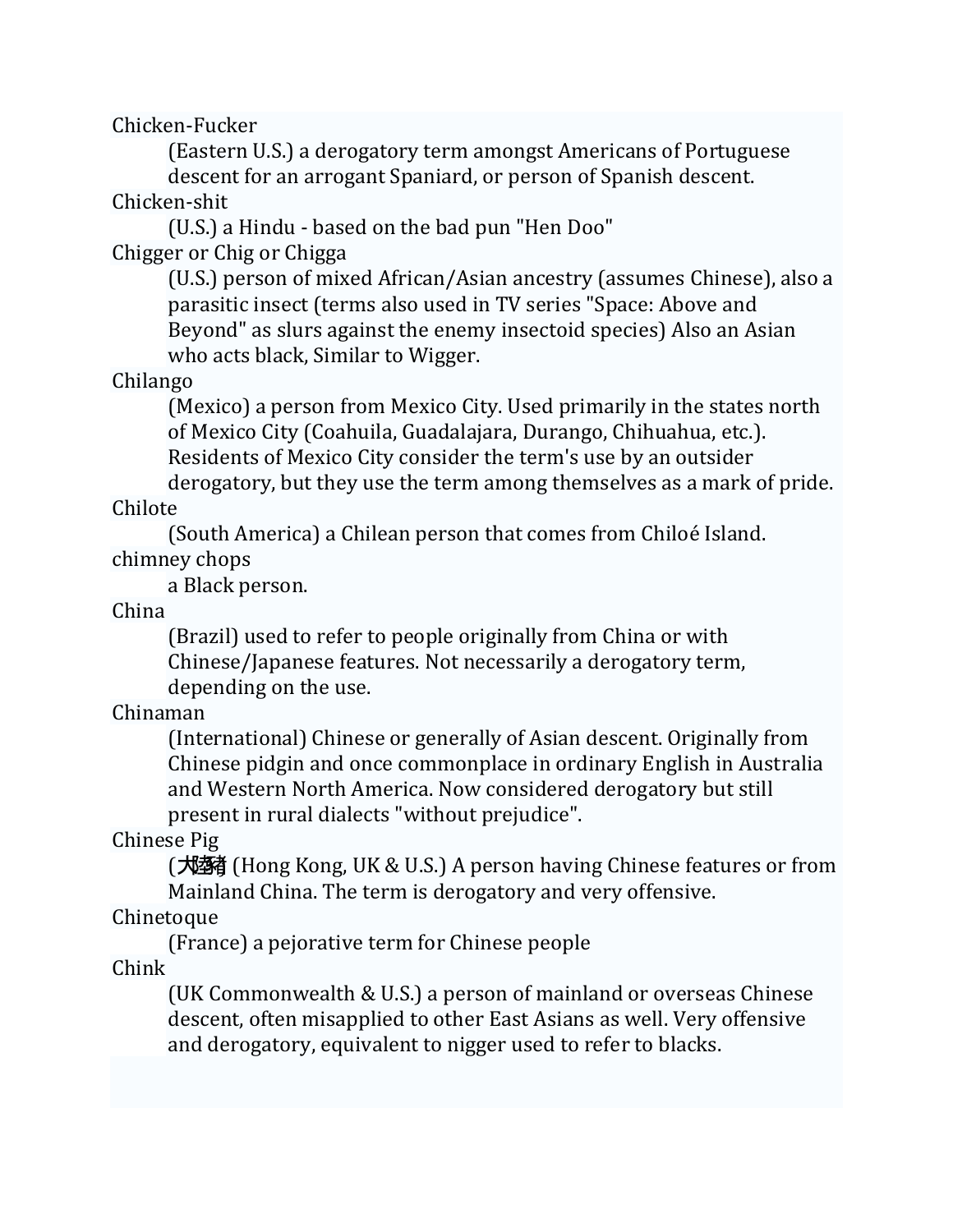Chinky 

(India and UK) used to refer to Asians of the Oriental ethnic group. Which is considered derogatory, although not as derogatory as Chink, or Ching Chong.

Chocho / chocha

(Central America) *adjective and noun:* a Nicaraguan. 

Chocko 

(AUS) ethnic person of dark/olive complexion, usually of Mediterranian extraction. Derived from Chocolate Frog, rhyming slang for Wog, originally referred to those of Maltese extraction.

Chodeny 

(Russia) a black person, literally means black

Chogee 

(AUS) someone of Asian descent

Chogue */* Choag 

(UK) Chinese person

Chok‐Bari 

(Korea) a derogatory term used to describe Japanese

Cholo 

(Latin America) half‐breed 

(United States)**a.** Chicano gangster; **b.** a *Southwest:* a lower‐class 

Mexican or person of Mexican ancestry

(Mexico) Gangster

(Latin America) Peruvian person 

(Peru & Bolivia) a Quechua Indian who moves to the city. Can also mean stupid or naive; not always a pejorative term, unless used in an offensive manner.

(Southern Cone) an Indian.

Chomu 

(India) resident of the Chomu district in Rajasthan, one that has the lowest literacy rates in India, used typically for North Indians

Chon 

(Japan) a derogatory term used for Korean

Chongo/Chango 

(also "mono") (U.S. Hispanics) a black person ("chongo/chango" is Spanish for "monkey")

Choong 

(AUS) Vietnamese or Cambodian immigrants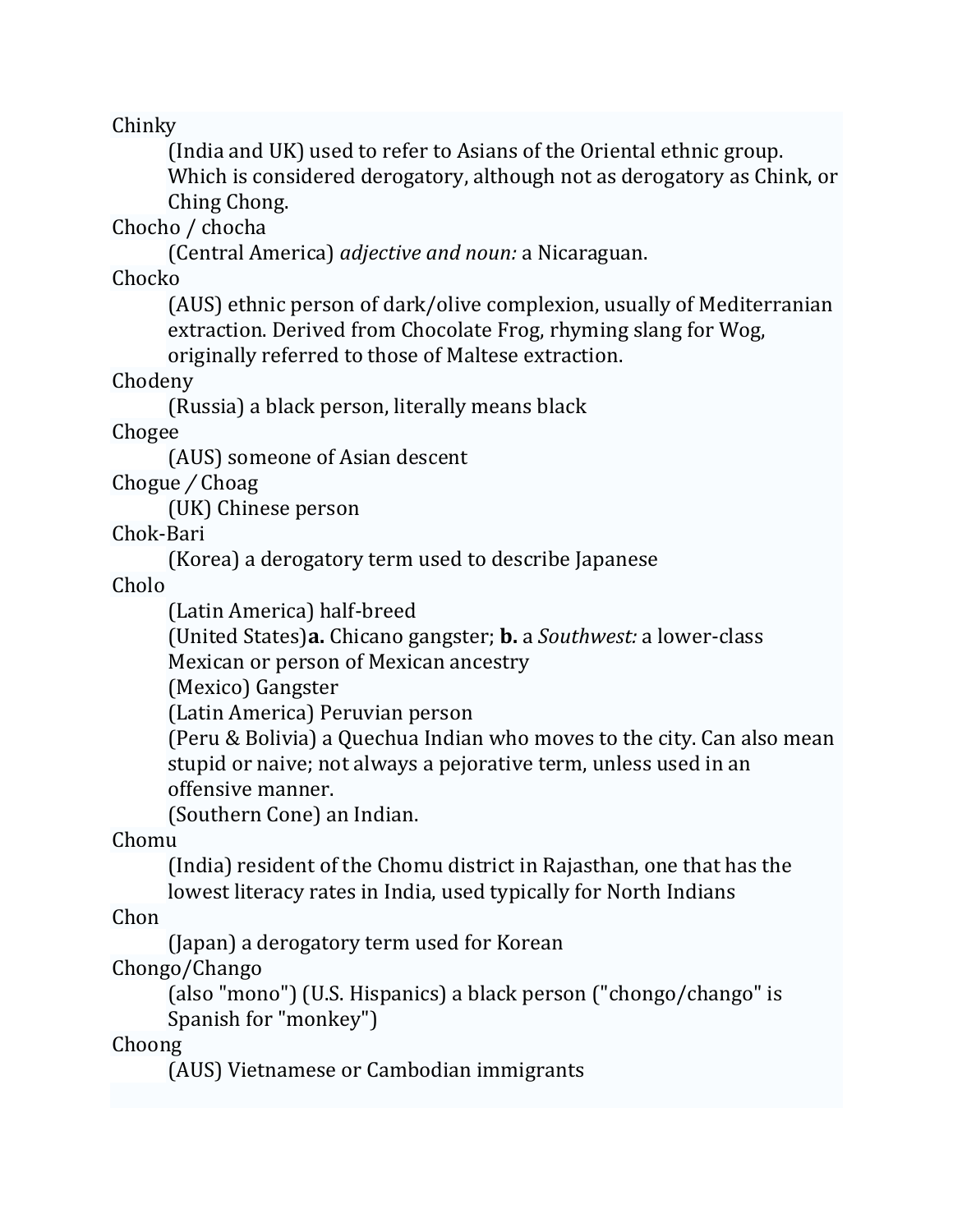### Chopo

(Dominican Republic) a person of humble or low social origins who suddenly becomes of money and can be seen in the use or being the owner of expensive things of rather bad taste. Closely related in the D.R. with the new-rich phenomenon. More generally, chopo is a term for the domestic help. (Origin uncertain but possibly from the Castilian Spanish word for poplar -the tree- whose scientific genus is Populus -"ploppus" in low Latin- which in turn means "the people".)

# Chopperflops

(CAN) an Asian person

Chosenjin 

(Japan) Literally, it is not a derogatory term, but most South Koreans accepted it as a derogatory term.

Choucroute 

(France & Quebec) a German (French term for sauerkraut)

Chowie 

(UK/AUS) someone of Asian descent

Christ‐Killer 

(used by some anti‐Semites) a Jewish person 

Chuchmek (чучмек)

(Russia) an Asian (East Asian and Southeast Asian) person. See also "uzkoglazy". 

Chug' 

(CAN) an Aboriginal Canadian

Chuk' 

(THAILAND) a Sikh person, usually a tailor (Chuks are the things on their heads)

Chukcha (чу́кча)

(Russia) originally inhabitant of Chukotka, later generally a native of Siberia or Russian Far East. Today used for any east Asians.

# Chukhonets (чухо́нец)

(Russia) A person from Finland or Estonia.

Chúntaro 

(Mexico, U.S.) a rural Mexican immigrant

Churka (чу́рка)

(Russia) a Central Asian, an Azeri, an Armenian, a Kazakh, a Turk, sometimes Mongolian: used mostly in reference to *Turkic* persons. The literal meaning of the word is *log of wood*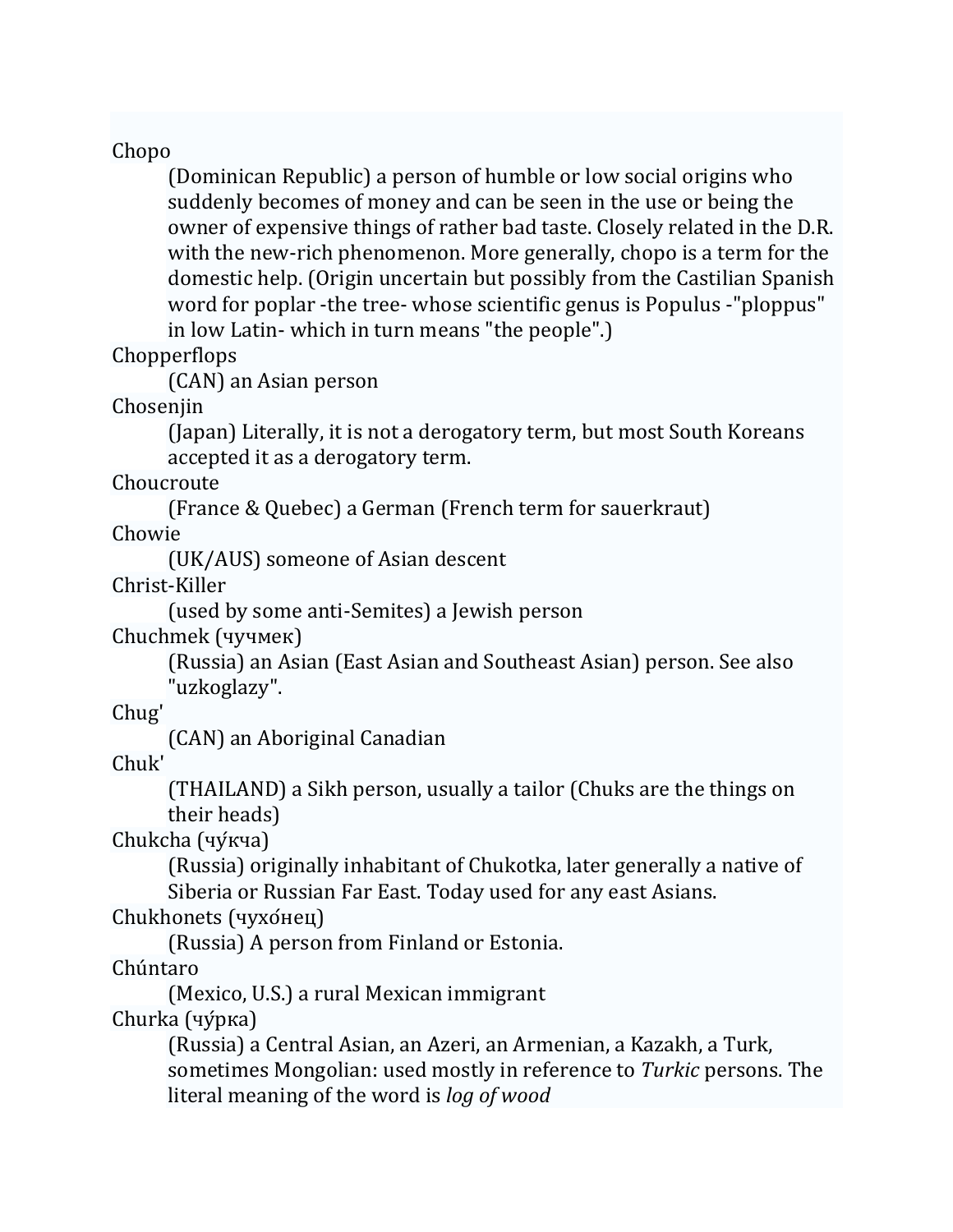### ChwiB (chwib)

(UK) a Swiss; derived from a misunderstanding of the abbreviation "CH" (Confoederatio Helvetica) and a misapplication of the German  $s-z$  (ß), which is not used in Swiss German and in any case would not be applied to the English term "Swiss".

### Chyorny (чёрный)

(Russia) a Central Asian, a person from Caucasus; sometimes a black man or an Indian, or any person whose skin color is less white than of an average Russian. Means 'black'.

# $Čifut$  (Чифут<sup>\*</sup>), Tsifoutis (Τσιφούτης)

(Former SFRY, Bulgaria, Greece) Jew 

Cigan, Tsigannos (Τσιγγάνος)

(Former SFRY, Albania, Greece) Gypsy

#### Cioarā

(Romania) a Rom (Gypsy), it means "crow" in Romanian

# Claip or Clape

(U.S.) an Amish person (origin uncertain [possibly from "Clay Ape", a derisive term for a farmer]; more commonly used as a verb, in the present participle – **claipping** : to refer to an act of harassment against the Amish, especially stoning an Amish-driven buggy as it passes along a road, particularly at night)

#### Clam

Used to refer to followers of the religion of Scientology.

# Clog Wog

(AUS) a person of Dutch origin, not always offensive.

# Coca

(Portugal) a Mozambican (usually white), shortened from the word Coca‐Cola. 

# Cochise

(U.S.) a Native American, after Cochise, a Chiricahua Apache warrior chief who resisted white usurpation of Indian land

# **Cockroach**

(Germans, Americans of German descent) insulting term for a Frenchman, also Kakerlake 

(AUS, Queensland) person from New South Wales, especially in the context of the Rugby League State of Origin matches with Queensland.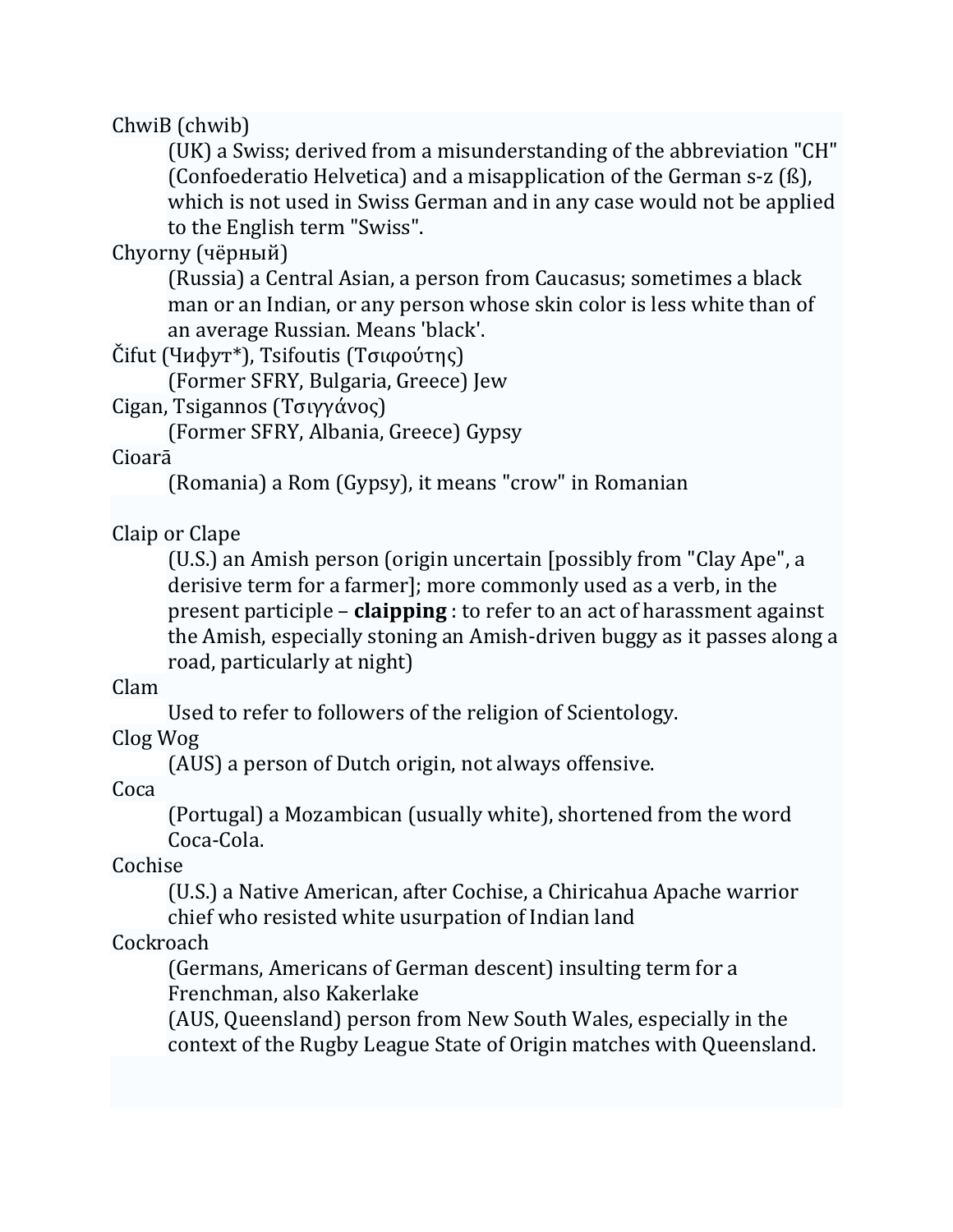Coco 

 $(UK)$  a black person

(New Zealand) a Pacific Islander (shortened from coconut)

#### Coconut

(U.S./UK/AUS) a black or Hispanic person who is perceived to act "like a white  $person''$  (a coconut is dark on the outside but white on the inside) (Peru) gay, effeminate, also nickname for blacks - see "Crocodile"

# Coconut & Coconut Nigger

(UK/AUS/NZ) Term used to refer to Polynesians and Micronesian and Melanesians. The abundance of coconut in these islands and the dark skin of the inhabitants seems to be the origin of this slur.

# Colorado Beetle

(French WWII era) "doryphore": a German person

# Colored

(U.S.) a Black person. Now considered a slur, it was acceptable in the past. The National Association for the Advancement of Colored People, for example, continues to use its full name unapologetically.

# Coloured

(South Africa) a community of mixed origin, including Khoikhoi and Asian slaves, not derogatory but the normal term for this community (UK Commonwealth) a black person (while not usually intended to be offensive, the term is not regarded as acceptable by many black people)

# Concho / concha

(Latin America) a hick; yokel.

# Conchy Joe

(Bahamas) a white native whose ancestors were slave-owning Loyalists; can be used jokingly and without negativity to refer to any white Bahamian 

Coni 

(Turkey), pronounced: Joh-ni, originates from the name "Johnny", meaning American soldiers or Americans in general.

# Con kikirik

(Turkey) pronounced "John Kikirik", English person or Anglo-Saxons in general.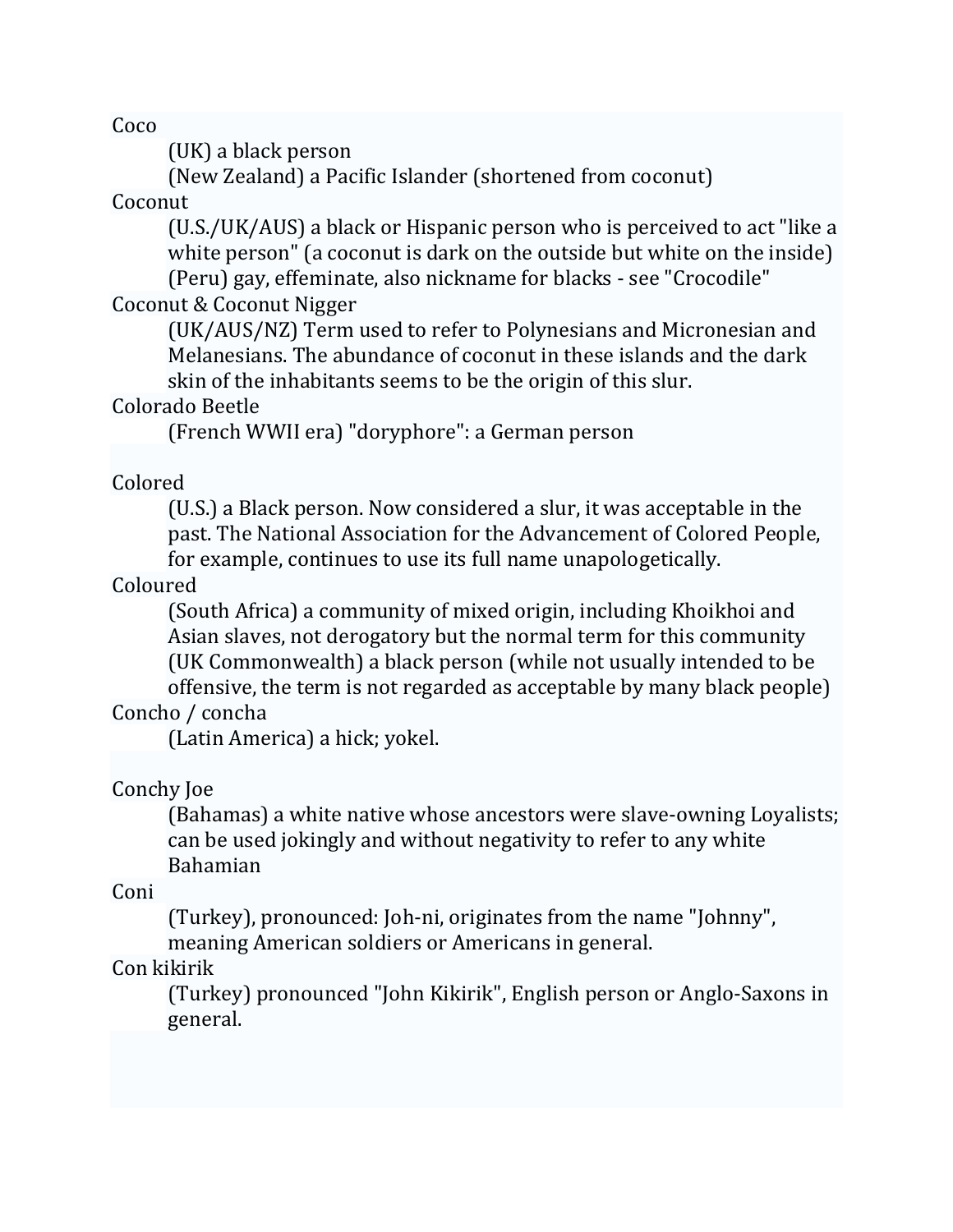Coño 

(Philippines) a wealthy, Anglophone Filipino raised and/or living in a gated community; originally used to refer to Spanish-Filipinos, regardless of socioeconomic status.

#### Convict

(AUS) white/anglo Australian, used by aboriginal and ethnic Australians, derived from the first European settlers on the First Fleet in 1788 

### Coolie

(North America) a Chinese (originally used in 19th-century for Chinese railroad labor). Chinese Coolies have a long history and Chinese are still exploited Coolies. Also racial epithet for Indo-Caribbean people, especially in Guyana, Trinidad and Tobago and South African Indians, where it is considered on par with "nigger".

### Coon

(U.S. & U.K) a black person - from the practice of using hunting dogs trained to track "coons" (raccoons) to track runaway slaves. It is also used pejoratively in Australia to refer to Aborigines. "Coon" also is used as an appropriated term by some "coloureds" in South Africa and some Māori in New Zealand. (See Blackface, "The 'Coons' of South Africa and New Zealand.")

# Coonass

(U.S.) a Cajun person, either from French 'conasse' (meaning 'stupid bitch') or (more likely) because they were regarded as lower than Coons (see above). Today, some Cajuns use the term among themselves as a mark of pride or an in-joke, but many consider its use by non-Cajuns derogatory. 

Cowboy 

(Europe) an American, often used by political cartoonists. (Not offensive to many Americans due to lack of awareness of a stereotype across world cultures).

# **Cracker**

 $(U.S.)$  a white person, esp. one in the South or Appalachia with a poor, rural background. Derogatory, though sometimes used self-referentially and interchangeably with "good ol' boy". Comes from the crack of a whip in 1800s when white slave owners moved cattle and whipped slaves. 

Crow 

a black person, spec. a black woman.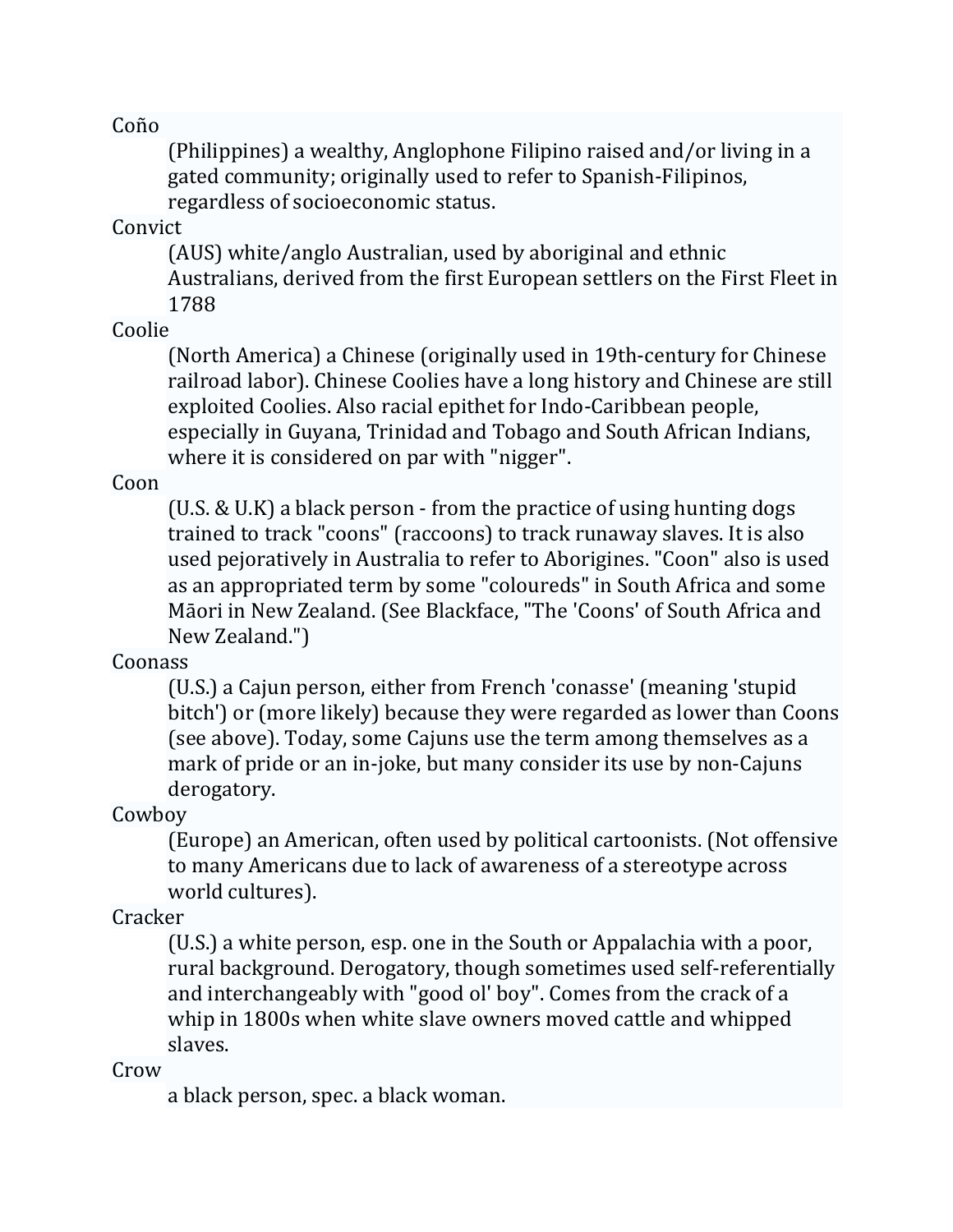Crow Eater 

(AUS) a person from the State of South Australia.

#### Crusader

(Islam) a person from a country where Christianity is dominant (the Americas and Europe).  $\cdot$  This may also be used to describe a Jew pertaining to the disputed territory during the crusades.

# Culchie

(Ireland) A term used by natives of urban areas, especially Dublin, to describe people from outside the city, from rural Ireland. Word is reported to stem from a mispronunciation of the village of Kiltimagh (kill-che-mock), County Mayo, or the phrase "culturally retarded". A person from County Cork may sometimes be called a 'rednecked culchie'. However, the authoritative books on the issue ("Slanguage", "Dictionary of Irish Slang", etc) generally say that it came from the introduction of Agricultural Science students to the main campus of UCD in the 1960s. The other students shortened "Agricultural" to "culchie" and the name spread to mean all non-Dublin people.

Cunt‐eyed 

(U.S.) *adjective:* a person with slanted eyes [first used in the 1910s] Curepa 

(Paraguay) see Kurepa 

Curley / Curlie

(U.S. Northeast) a term for Hasidic/Orthodox men - possible etymologies include their characteristic curls, or possibly because the Curley Howard (Jerome Horwitz) of Three Stooges fame was a Jew

Curl Merchant 

(U.S. Northeast) a term for Hassidic/Orthodox men - rhymes with "pearl merchant" - see "curley/curlie"

# Curry Muncher **or** Curry

(AUS & NZ) an Indian or other South Asian person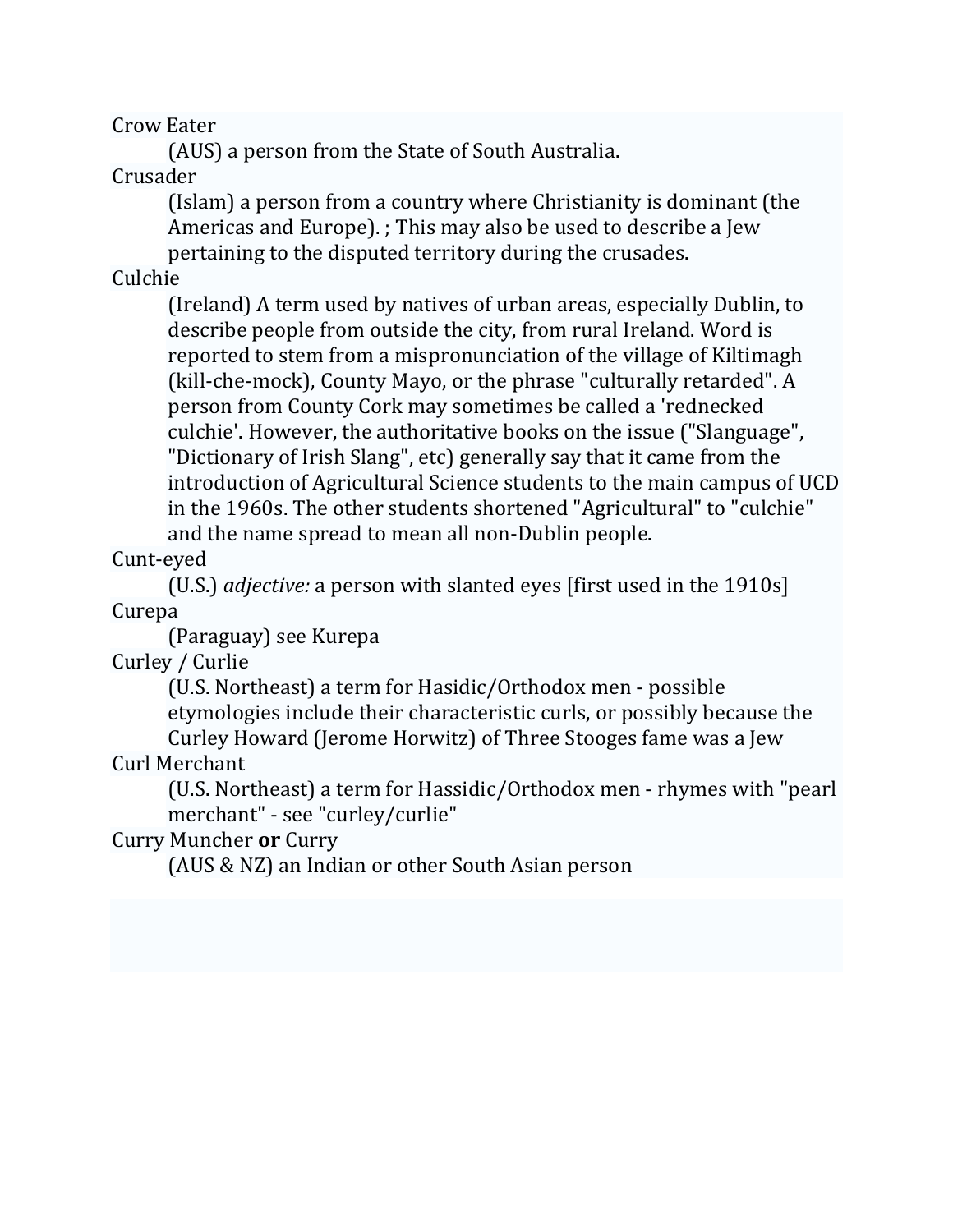**D**

(U.S.) someone of Italian descent (originally derived from the Spanish name Diego, it was applied to Spanish, Portuguese or Italian sailors) (UK) a Italian or Spanish person, often *greasy dago*; any person from a Spanish-speaking country

Somebody from Argentina (increasingly common since Argentine economic crisis of 2001)

#### Dahaati

(Iran) (also spelled *Dehaati*) a Persian word used to describe people (in a derogatory manner) who live in villages and small towns in rural areas. It is almost synonymous with the American term "Hillbilly".

#### Dandy

(British) A person of Hispanic, Mediterranean or South-American origins (Dandy and The Beano rhyming with Latino).

# Darkie or darky

(U.S. and elsewhere) a derogatory term for a black person; also a racist, iconic caricature with inky-black skin, googly eyes and exaggerated red, pink or white lips; a celebrated example of its use was in a popular song of 1928 entitled "Mississippi Mud," performed by the Paul Whiteman Orchestra and sung by the "Rhythm Boys," whose members included Bing Crosby and Johnny Mercer. See also Blackface.

# Ddoenom

(Korea) a Chinese (now rarely used, see also **chang ke**) Derka Derka 

(U.S.) person or terrorist of Middle Eastern descent. Term originates from the movie *Team America: World Police*, in which the Middle Eastern terrorists constantly speak in exaggerated gibberish based around the phrase 'Derka Derka'

# Desert nigger

(AUS) a person of Middle Eastern or Indian descent

Desi 

Self-referential racial term used by South Asians (Indians, Pakistanis, Bangladeshis and Sri Lankans) living in the US and UK. It's considered an offensive term if used by people outside the ethnic group.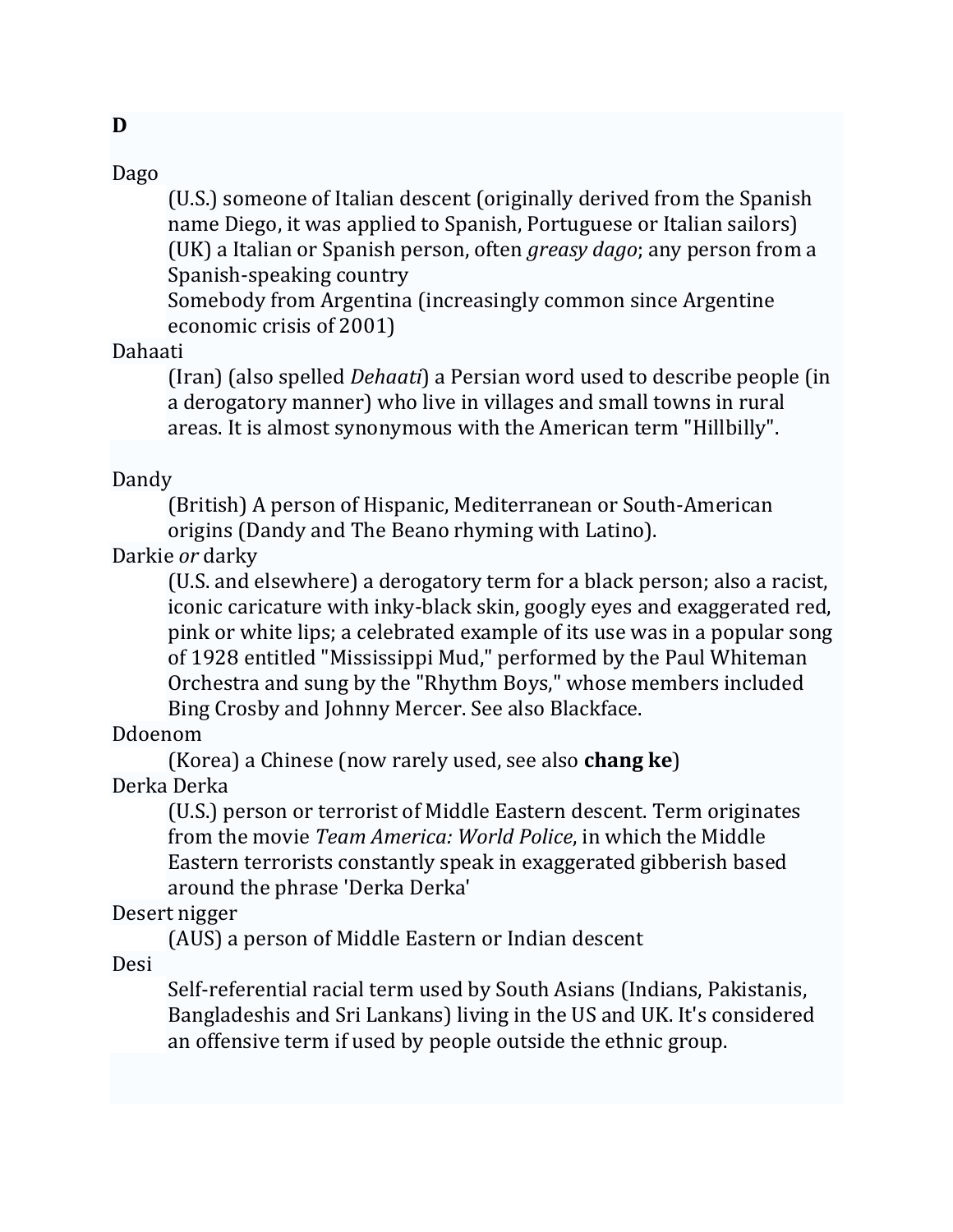Dogan, dogun

(CAN) Irish Catholic [19th century on; origin uncertain: perhaps from *Dogan*, an Irish surname].

#### Dog Eater / Dog Muncher

(U.S.) someone of Filipino or Vietnamese descent. 'Dog Eater' also used against the Lakota for their practice of 'white dog feasts' (the white dog believed to be sacred) by whites, neighboring tribes, and even other Sioux tribes from the Dakota dialect who did not share this tradition/ritual. Generally considered quite offensive by the Lakota.

#### "D.P."

(North America, UK) Acronym for "displaced person", used to refer to refugees or exiles, generally of European (non-British) origin.

#### dtt

(U.S.) (intentionally lowercased; pronounced "dee-tee-tee") an Arab immigrant, especially from Lebanon.

#### Dukh $(qyx)$

(Russia) was military slang for Afghans. Means *spirit* or *malodor*. Descends from Afghan word *dushman*=peasant.

#### Dutch

*adjective.* [mid-1600s on] sullen, cold, stubborn *verb.* to ruin another's business 

Dutch act, do the / Dutch act, do a

(U.S.) to desert, escape, run away

#### Dutch bath

 $[1900s$  on] (U.S.) a very quick, light bath

#### Dutch boy

[ $\lambda$ ] [late 1900s on] (U.S.) a man--gay or straight--who likes to be around lesbians 

#### Dutch brig

(American navy) a naval punishment cell

#### Dutch comedian

(U.S.) a vaudeville actor depicting German characters

#### Dutch concert

where musicians each play a different tune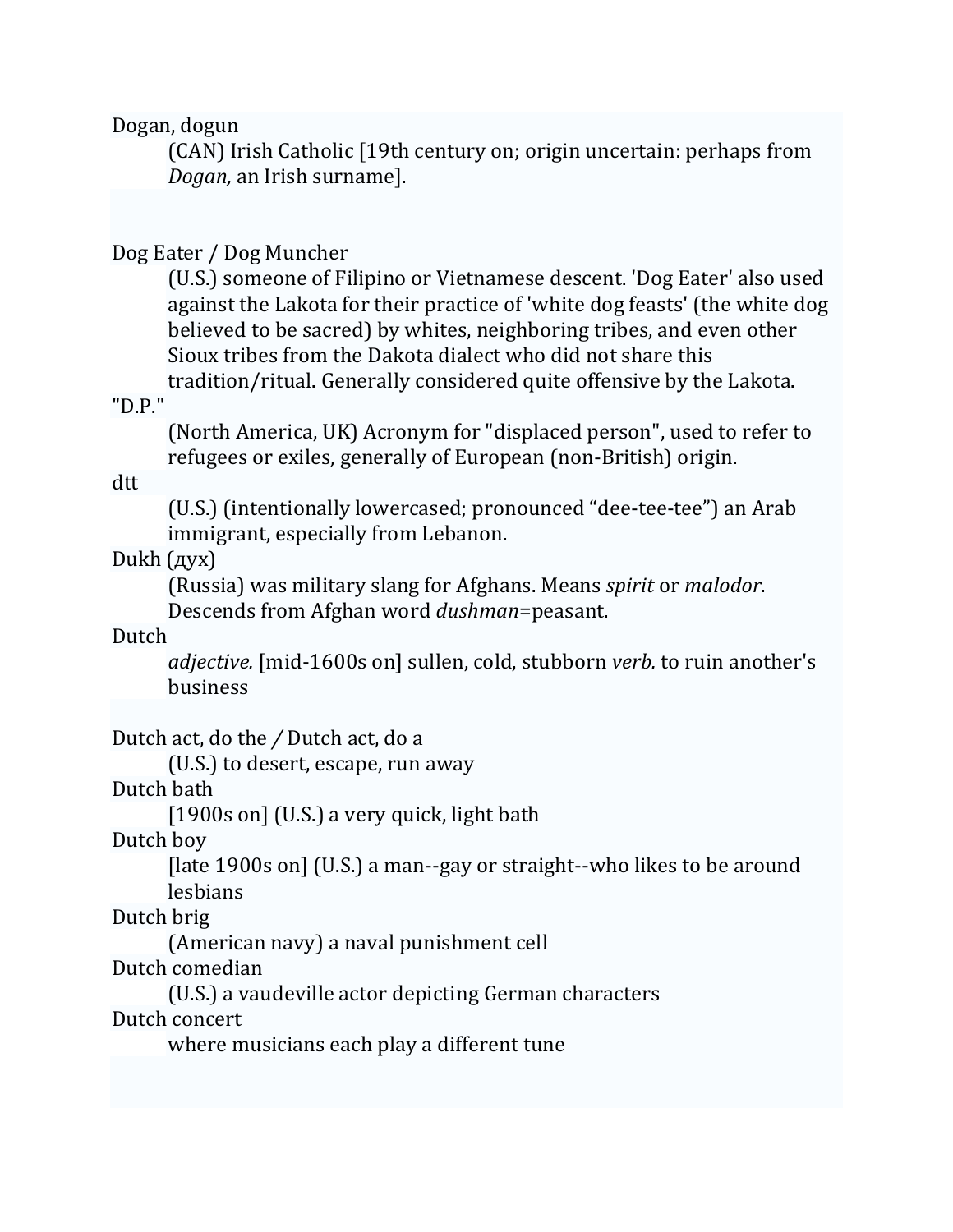Dutch courage

(U.S./UK) courage that develops from having too much to drink. Specifically refers to gin, which the Dutch brought to England when William of Orange invaded.

Dutch defense 

to offer no defense whatsoever

Dutch feast

[1700s-1800s] any meal where the host gets drunk before his friends Dutch fuck

[1990s on] (U.S.) intercourse between the breasts

Dutch, in

(U.S.) in disfavor, disgrace, or trouble

Dutchman 

*noun.* (1) [19th century on, *Dutch* being corrupted from the Pennsylvania German self-descriptive word *Deitsch*] Anyone of Germanic heritage (as with Anglo-Celtic Pennsylvanians) a Pennsylvania German; (2) (mid-1800s to 1920s) a foreigner, especially one who does not speak English well;  $(3)$  a bar keeper;  $(4)$  anglophone South African whites, used for Afrikaner

Dutchman's headache

[1800s on] a state of drunkenness

Dutchman, heavy as a

massive, ungainly

Dutchman! well. I'm a

"That's remarkable!"

Dutch row

a spurious argument, generating far more sound than any real fury Dutch uncle

a paternal sermonizing individual

Dutch widow

 $[1600s$  on] a prostitute

Dutchman! well, I'm a

"That's remarkable!"

DWA 

(U.S./Northwest) Asian drivers, perceived to be poorer drivers than others. From "Driving While Asian"

Dwalla 

(Canada) Derogatory term for East Indian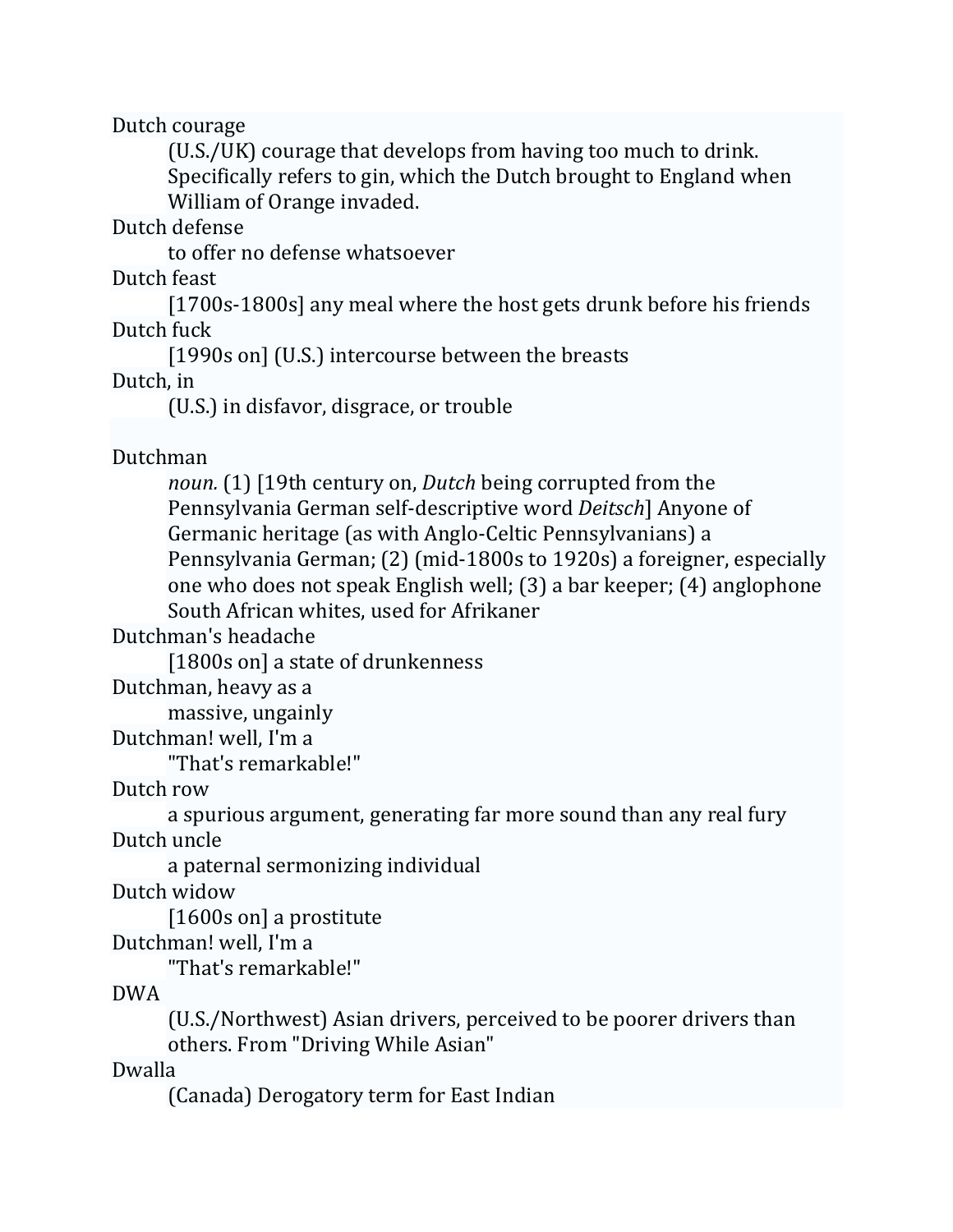Dzsipó 

(Hungary) pronounced as 'jee-poe' - a Gypsy. From English word Gypsy. Coined by the Hungarian translators of Guy Ritchie's Snatch.

### **E**

#### Egg

(Canada) a white person who "acts" like an Asian (white on the outside, yellow on the inside)

#### Eskimo

(North America) a member of a people inhabiting the Arctic (northern Canada or Greenland or Alaska or eastern Siberia); the Cree who warred against them called them Eskwimwew ("eaters of raw flesh"), however the name is not originally pejorative; in recent decades, it's become politically incorrect to use the exonymic term and are called by their own native name, Inuit ("the people") or Yupik

Espalda mojada 

(Mexico) literally, "wetback". A fellow Mexican who crosses the border illegally into the U.S.

Espingouin 

(France) a pejorative term for Spanish people 

Eta 

(Japan) Written with a character meaning "dirt," refers to members of the lowest class of the Japanese caste system, holding occupations such as butchers, leather workers, and other jobs considered to be "unclean." More properly referred to as Burakumin.

#### **F**

Faj 

(South Africa) a black person; used primarily in prisons by white people Falasha 

(Worldwide) Jew of Ethiopian origin; correctly known as Beta Israel. Farang 

(Thai) A Caucasian. Euphemistically translated as "foreigner" (although it is never used to refer to non-Thai Asians). Derived from Persian *farangi*, which originally meant Frank. The word is standard usage in Thai and is not intended as derogatory.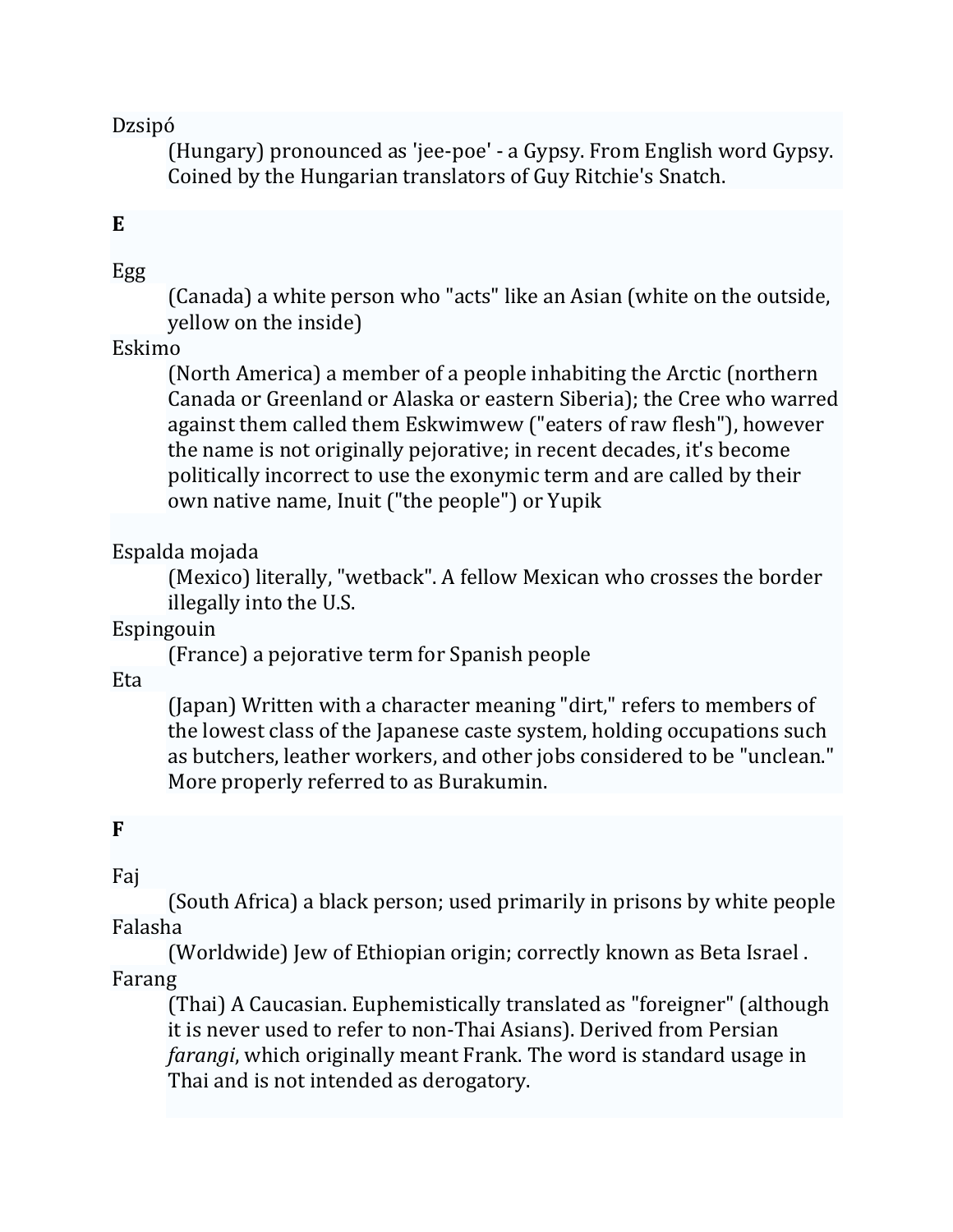Farangi 

(Urdu) foreigner

#### Fatme

(Lebanese) a Muslim woman who wears traditional concealing clothing; used by non-Muslims of either sex

# FBI

(Boston) for "Foreign Born Irish" who immigrate and immediately take high-paying white collar jobs

(Hawaii) Used in the State of Hawaii meaning 'From Big Island'. The Big Island is slang for the island of Hawai'i in the Hawaiian island chain. (Saskatchewan) "Fucking Big Indian", an unusually large native, insinuating that the person is not a pure native. Some natives have taken this and backronymed it to "Friendly Big Indian"

# Feather head

(U.S.) a silly person.

FEB 

(Scottish/Military) "Fucking English Bastard", usually in the context of an English soldier or regiment which has previously displayed a disrespectful attitude toward Scots.

# Fenian

(Northern Ireland & west of Scotland Protestants) originally the name of a political movement, the Irish Republican Brotherhood, but now a derogatory term aimed at Catholics, especially those thought to sympathise with the IRA.

# Ferdeszemű

(Hungary) Literally 'oblique-eyed' - an Asian. Derogatory.

al Ferengi

(Arabs) term for a foreigner, especially a disliked or distrusted one. Word was used as the name of a despicable alien race in Star Trek, the Ferengi. According to the Ferengi article, the root word may be Frank.

Feuj 

(France) a Jew (Verlan of Juif)

# Filippa

(Italy) a Filipina

Fischkopf / fischkopp

(Germany) someone from Northern Germany, used primarily by Bavarians [literally, "fishhead"]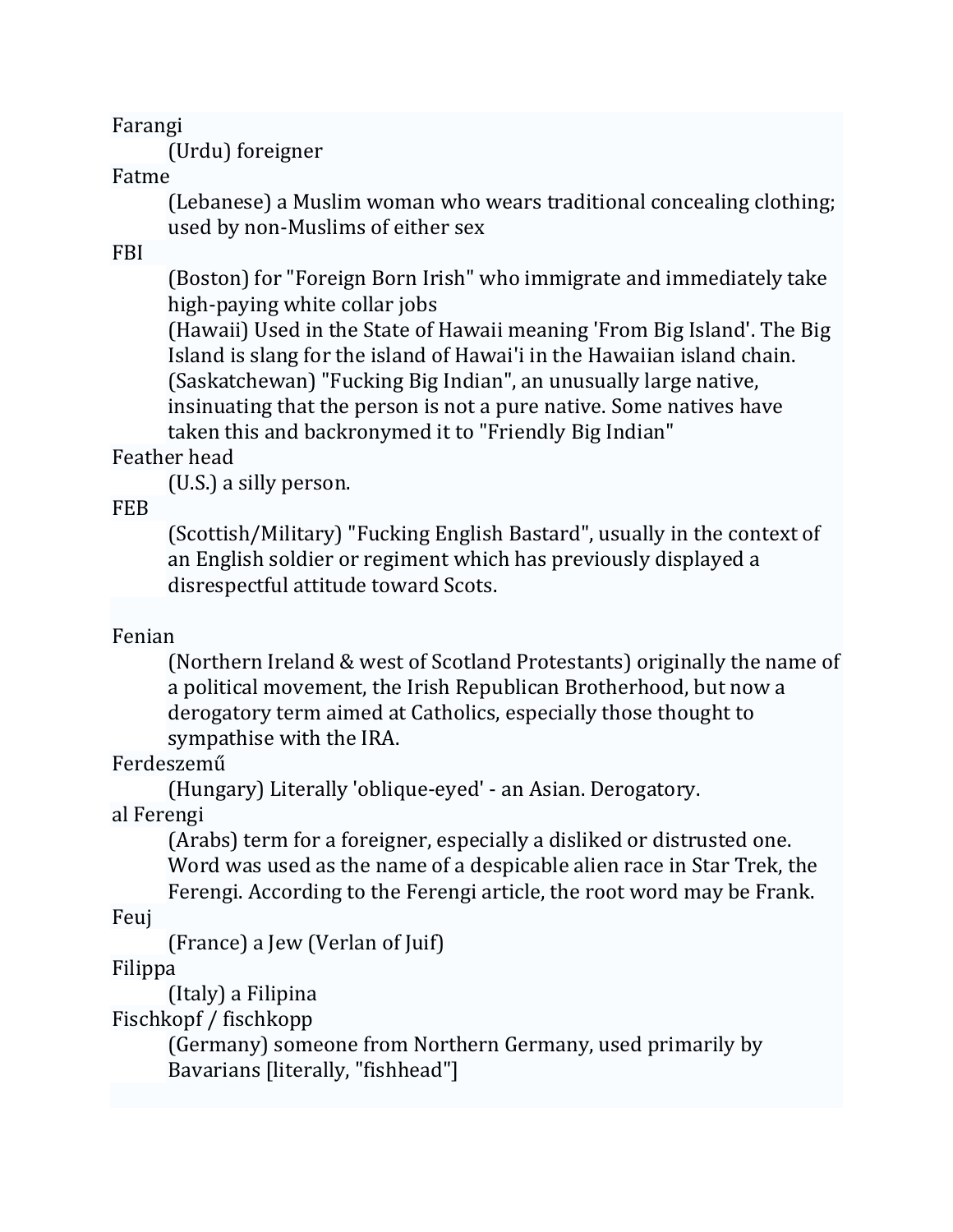Fish and chips

(Britain) a white British person with no taste and low intelligence. Fisheyes 

(U.S. Asians) a white person

Flapdragon 

*obsolete:* GERMAN; DUTCHMAN. 

Flat-Face or Flat-Head

(North America) an Asian

Flatlander 

(Northern New England & Northeastern Canadian provinces) a person who was born in or lives in one of the Prairie Provinces, especially Saskatchewan. Considered derogatory when used by those from Quebec or Ontario. Also, in Vermont, a left-leaning wealthy person from New York or Boston.

(Wisconsin) a person from Illinois; see FIB.

Flattie 

(Britaintraveller community) someone of fixed abode

Flea 

(Australia) a person of Yugoslavian descent (derives from the fact that the majority of the Yugoslay names end in "ich" or "itch", when a flea bites, you itch)

Flip or Flip-Flop

(U.S.) someone of Filipino descent - from U.S. troops during the Philippine-American war, possible etymologies include "Fucking Little Island People" or a simple contraction of "Filipino"

# FOB**,** Fob**,** F.O.B.

(U.S., AUS/NZ, CAN) "Fresh Off the Boat". Any new immigrant, referring to when most immigrants used to arrive by boat/raft. Also describes one who doesn't change their way of life, even though they are in a new and very different country. Also a slur against people who exhibit their traditional culture regardless of how long they have spent in the new country, including 2nd generation immigrants. In Hawaii, it is used generally towards Filipinos. In Canada the term usually refers to recent immigrants from Hong Kong and Mainland. In Australia, it is used for Māoris and Pacific Islanders, and is extremely offensive towards people from China. More recently, the term 'FOBland' describes the country of the immigrants' origin. Because of Canada's large Chinese community, the word FOB is considered very offensive. See also FOP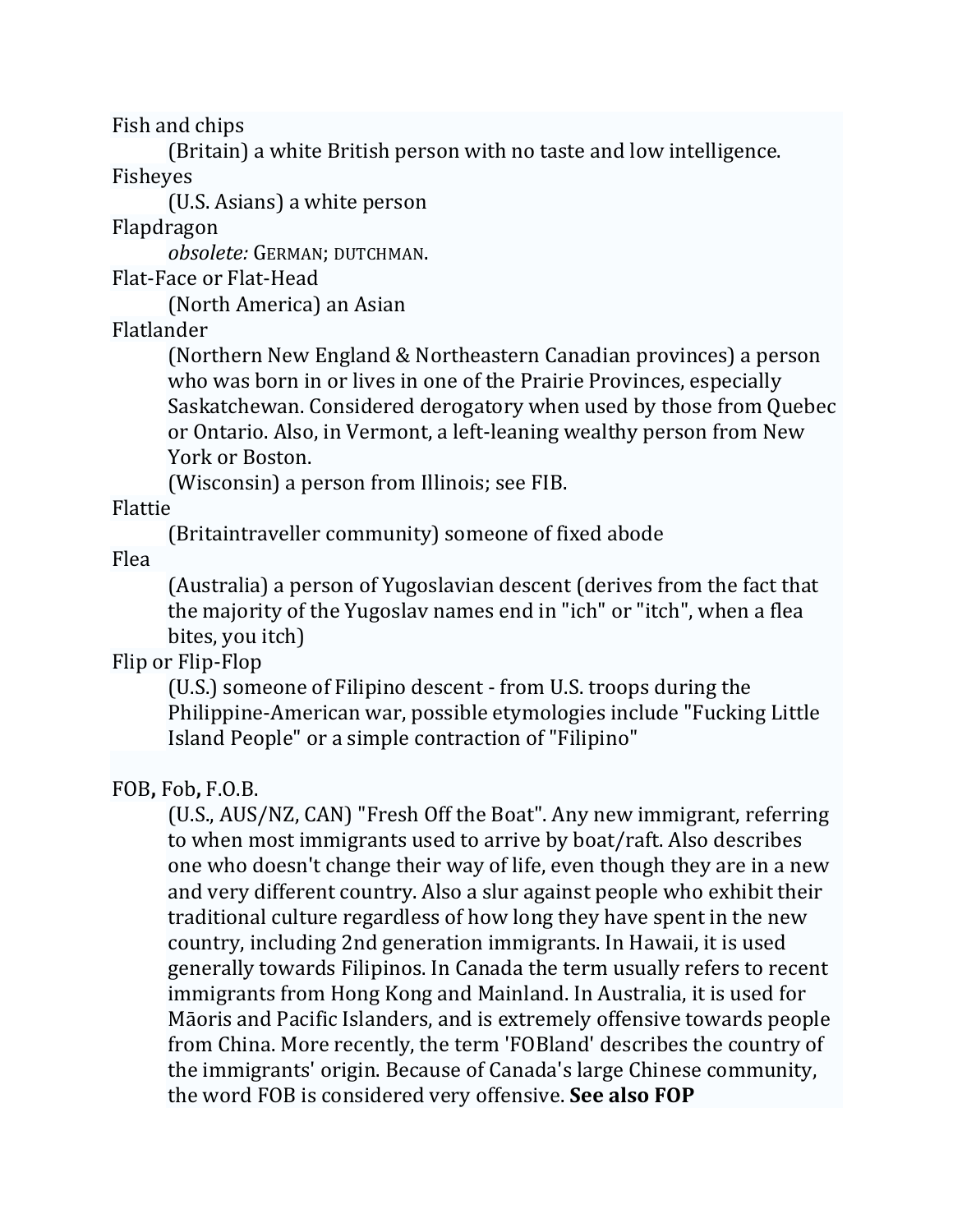FOP 

(U.S, AUS) "Fresh Off the Plane". A new variation to "FOB", referring to when most immigrants used to arrive by boat/raft. Also describes one who doesn't change their way of life, even though they are in a new and very different country.

#### Fork

(Chinese) Read "ah cha" when pronounced in Cantonese, refers to brown skinned individuals, typically used in Hong Kong toward Indians and Pakistanis.

Foula 

(Libyan) an Egyptian person. Foula maens a fava bean in Arabic and is applied to Egyptians in Libya due to the fact that the Egyptian diet is to a large extent based on fava beans.

Four‐by 

(AUS) a Jew. Rhyming slang, forby is short for four-by-two, a piece of wood four inches by two, commonly used in building - now obsolete

Franchute 

(Spain) a French national.

Franzmann; Franzacke

(Germany) a French national.

Free Stater 

(Ireland) a citizen of the Republic of Ireland, especially to Ulster Protestants. Also used by Irish republicans to refer to Irish people who they believe are less than patriotic.

Frenchy & Frencher 

(U.S.) a person with French roots (also fellatio), gay

Freshy 

(Aus, U.K) A 'fresh' or new immigrant. see FOB.

Fresno Indian 

(U.S.) an Armenian (Fresno, California has a sizeable Armenian population). 

# Fried Egg

 $(HK)$  a westerner/gweilo who has spent a long time in China and has assimilated into the culture, as in 'white on the outside, yellow on the inside'. not always offensive.

Frisé, Frisou, Fridolin 

(France) a German, often used during world wars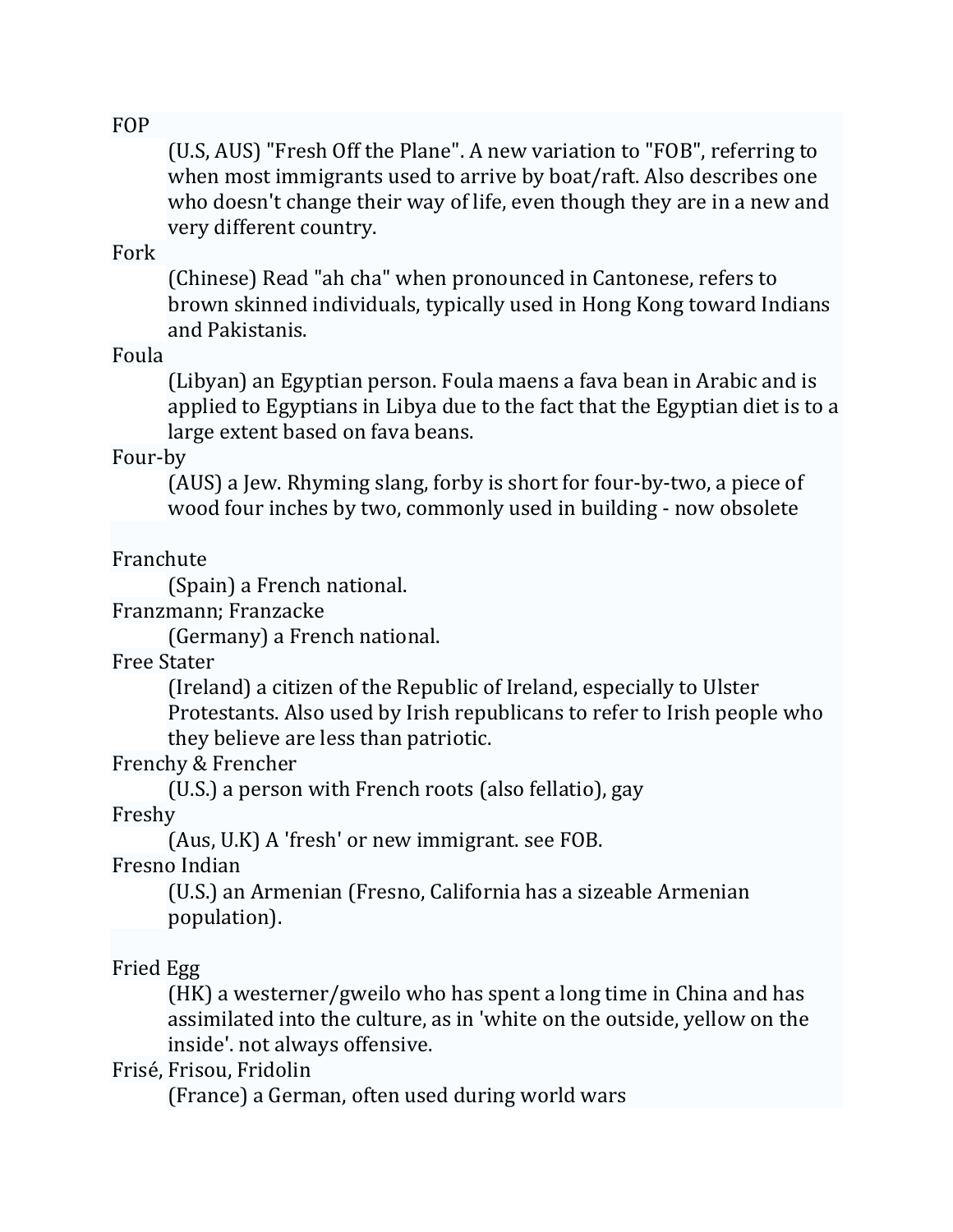Fritz 

(UK, France, Hungary ("fricc"), Russia [*фриц*] ) a German [from *Friedrich* (Frederick)]. 

Frog **or** froggie 

(U.S. & UK Commonwealth) a French national (from the stereotypical belief that the French exclusively eat frogs' legs. See comparable term *Rosbif*); (Canada) a French-Canadian (Not always offensive, at least to French‐Canadian) 

Frog Eater or Frog Nibbler

(UK Commonwealth & U.S.) a French national

Frog Wog' 

(UK) a French national, based on the expression "The wogs start at Calais." 

Front Wheeler

(UK) Cockney rhyming slang for a Jewish person, as in front wheel skid  $\overline{\phantom{a}}$ yid. 

Frummer 

 $(UK)$ : A Hasidic Jew, from the Yiddish word "frum" meaning devout. Fuzzy Buzzy/Wuzzy 

(referring to the curly black hair)  $(AUS/NZ)$  a Melanesian - usually Papuan or Solomon Islander

(UK military) 19th century term for a (North) African (especially Sudanese Mahdist) or any non-white

# **G**

Gabacho 

(Spain) a French national

(Mexico) any white foreigner, usually American.

(Spain) a person from the Pyrenees mountains.

Gable 

a black person.

Gachupín 

(Central America) a white Europeam, generally a Spaniard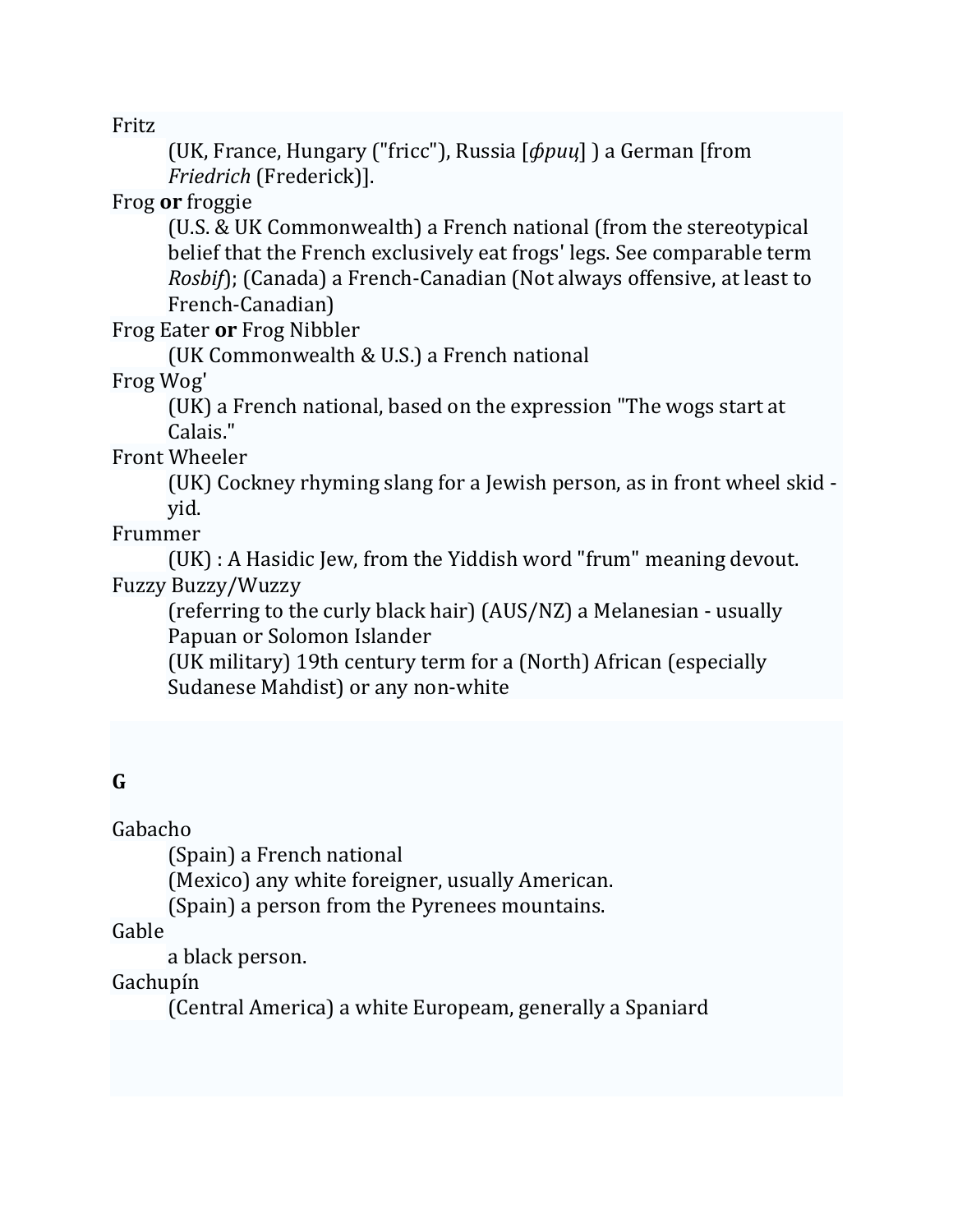Gadjo/Gadji 

(Roma / Gypsy) the standard Romany (Gypsy) word for a non-Roma and is not intended to be offensive. The term was borrowed in Romanian slang with the meaning of "person" or "lover"

Gaco 

In Turkish Gaco means "the Gypsy"; the Turkish Cypriots use this term for the mainland Turkish people.

Gaijin 

(Japan) anybody not ethnic Japanese, though most widely used to describe whites and non-Asians. Sometimes intended to be derogatory. Less polite term for a foreigner than "gaikokujin", meaning roughly "outlander;" "gaijin" is closer to "outsider".

Gallego / gallega

(Argentina, Chile, Uruguay, Venezuela) a person from Spain. Not to be confused with its non-pejorative senses: a person from Galicia, Spain, or a north-westerly wind.

Gandhi 

(UK & U.S.) a person from India

Gavacho 

(Mexico) a non‐Mexican white person (See **gabacho**) 

Geechie 

(South Carolina & Georgia) disrespectful term for the "Gulla" - a distinct subculture/semi-African dialect of the blacks of the coastal islands

Geep' 

(U.S.) an Italian (From Pinocchio's "father" Gepetto, who was Italian) Ghost 

(China, Hong Kong - Qing Dynasty), a non-Asian, a foreigner, esp. a Japanese or Caucasian person (white people were "ghosts from the seas") Mandarin term: Guizi. Cantonese term: Gweilo.

(Sub‐Saharan Africa) a white person 

(U.S) a black person, used due to the myth black people cannot be seen in the dark.

Gin 

(AUS) an Aboriginal woman.

Gina 

(CAN & AUS) a young woman of Mediterranean descent who is seen as ditzy or self-absorbed, esp. the girlfriend of a Gino (see below)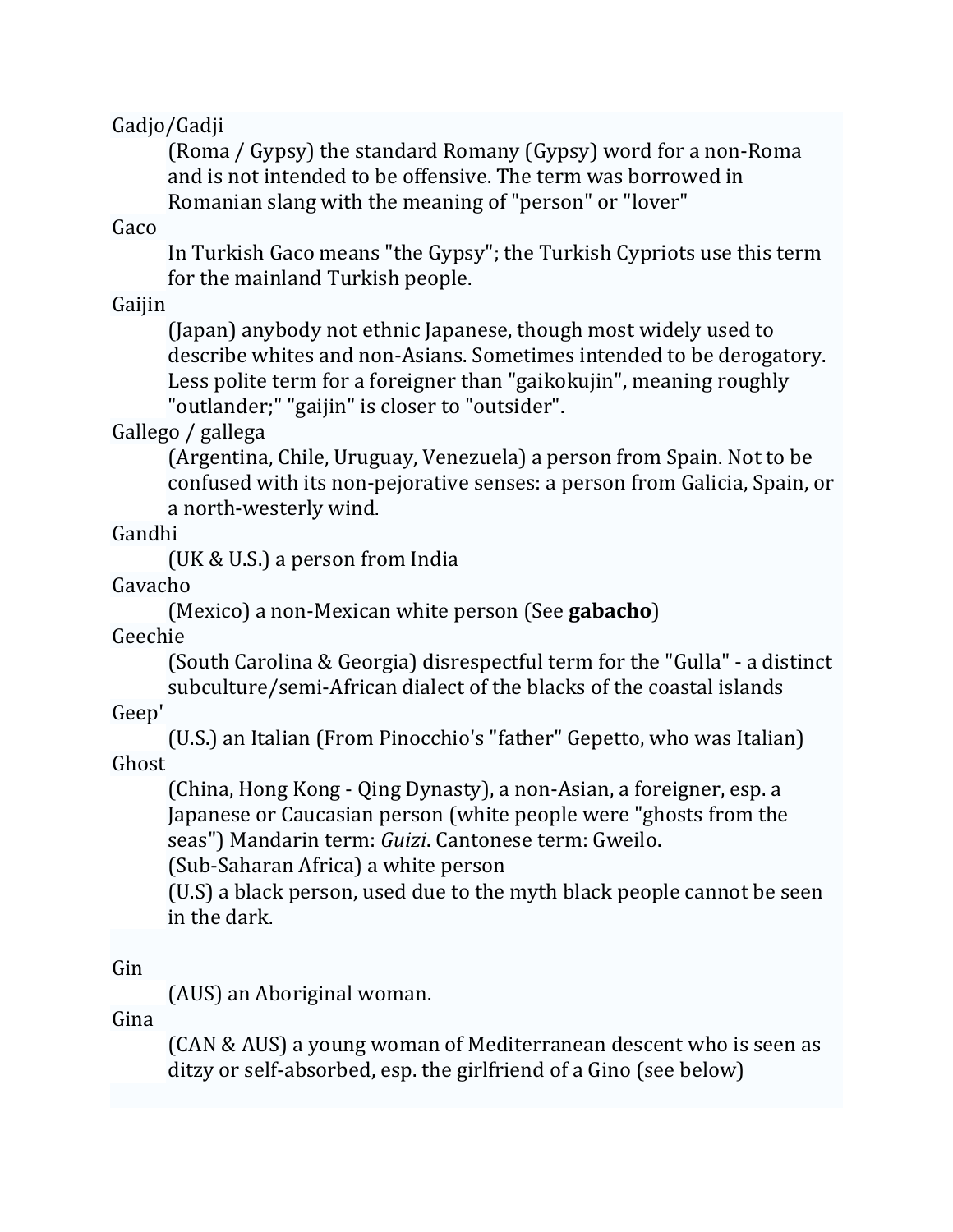Ginder 

(U.S.) someone of South Asian descent, especially Indians Ginger 

(UK Commonwealth) A pale individual with red hair and freckles. Gino 

(CAN & AUS) a young man of Mediterranean descent who acts in a macho fashion

Ginzo 

(U.S.) an Italian-American.

# Gocho

(Venezuela) Natives from south-west Venezuela (the Andean region) mostly stereotyped as hard working, stubborn and dumb. It also refers to the characteristic Spanish accent of people from the

Venezuelan/Colombian Andes, or may be used in a derogative way to refer to someone that acts stupid.

Goddams (Les)

(medieval France) Englishmen, after the common exclamation uttered by them.

Godo / goda

(Canary Islands) "Goth", a Peninsular Spaniard.

Goita 

(Catalan countryside) a Barcelonese city‐dweller (from Catalan *goita*, "look!") 

Goldstein 

(US) Mystical Jew that hoards stolen gold in his nose.

Golliwogg 

(UK Commonwealth) a dark-skinned person, after Florence Kate Upton's children's book character

Goober 

(U.S.) a rural person with a "glorious lack of sophistication" (from the slang term for "peanut")

Goofy Newfie 

(CAN) a person from Newfoundland

Gook 

(U.S.) Asian. Word first recorded in 1935. (At that time, it referred to Filipinos.) Popularized by military usage during the Korean and Vietnam wars.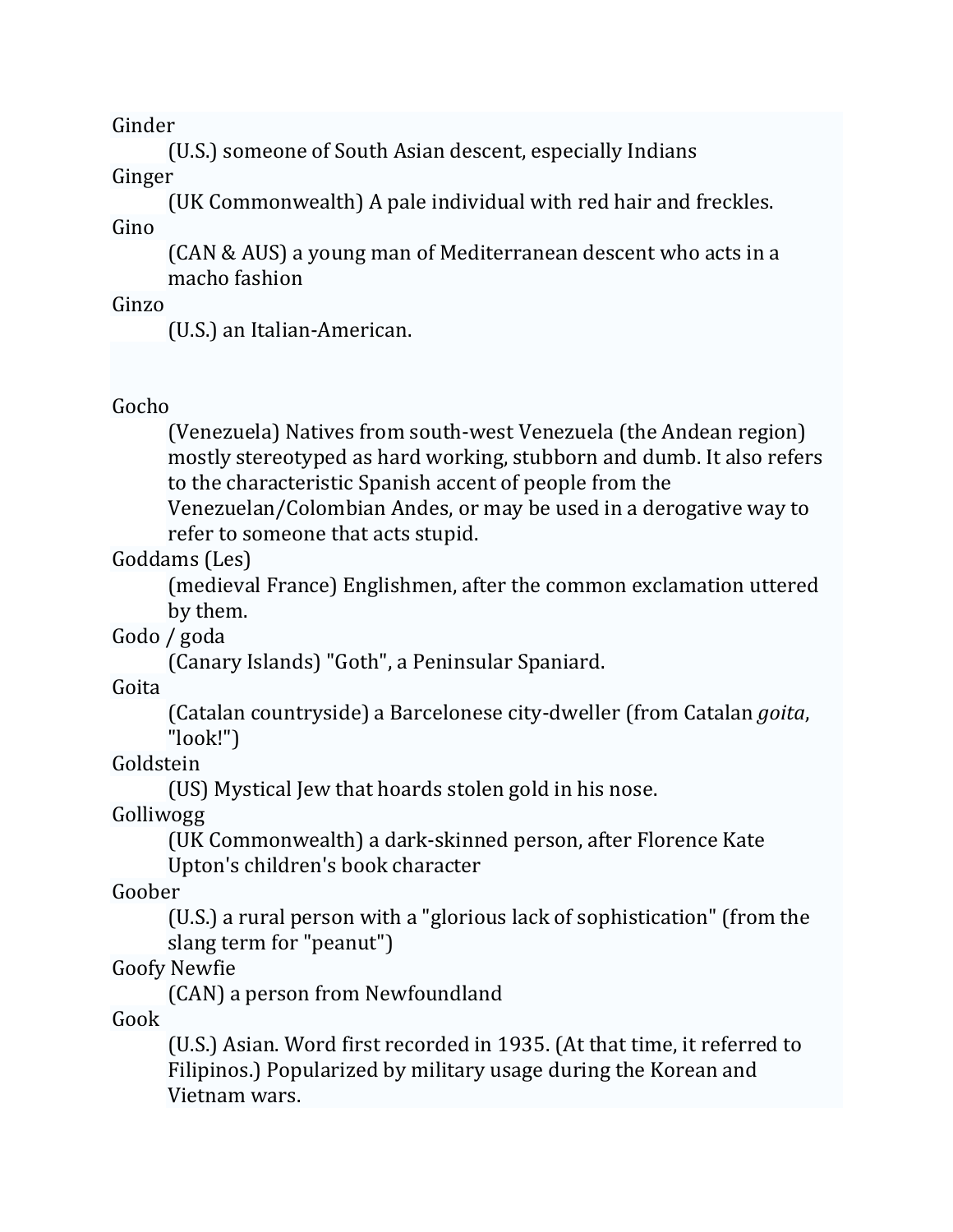Goolie 

(Manitoba, Canada) A person of Icelandic origin; possibly from the final syllable of *Islendigur*, meaning an Icelander

#### Goomba

(North America) An Italian person - from the Italian word "compare" (pronounced 'CAM parA') meaning "a close friend."

#### Gora

(Pakistan & India) (Urdu | اگـــورا) Britishers. A white person, particularly from the colonial era. Literally means 'white'. Also can be used to identify a lighter skinned South Asian

#### Gorol

(Poland) person from outside Silesia (especially from Zagłębie Dąbrowskie), used by Silesians

# (גו י ) Goy

(Jews) a non-Jew (Gentile) or someone who does not practice Judaism; The Hebrew and Yiddish word goy (plural: גוים, goyim) means "nation" or "people" (and not "cattle", as is sometimes asserted). While the word is used over 550 times in the Hebrew Bible referring to both the Israelites and non-Israelites, it can be used as an insult. When applied by Jews to other Jews in modern times, it is almost always derogatory and implies either non-compliance with Jewish law or behavior inconsistent with traditional Judaism. "Goj" (plural "Gojiem") is also the accepted Dutch word for a non-Jew.

Goyisher kopf

(Jews) Jew who "thinks" like a non-Jew (literally, goy-head) Gray, grey

(U.S.) a person of mixed Black and Caucasian ancestry. From the light brownish tint of their skin looking gray. Not always used negatively, though usually offensive.

# Greaseball

(U.S.) an Italian person.

Greaser 

(U.S./AUS) someone of Latin American descent, esp. Mexican, in Australia, Italian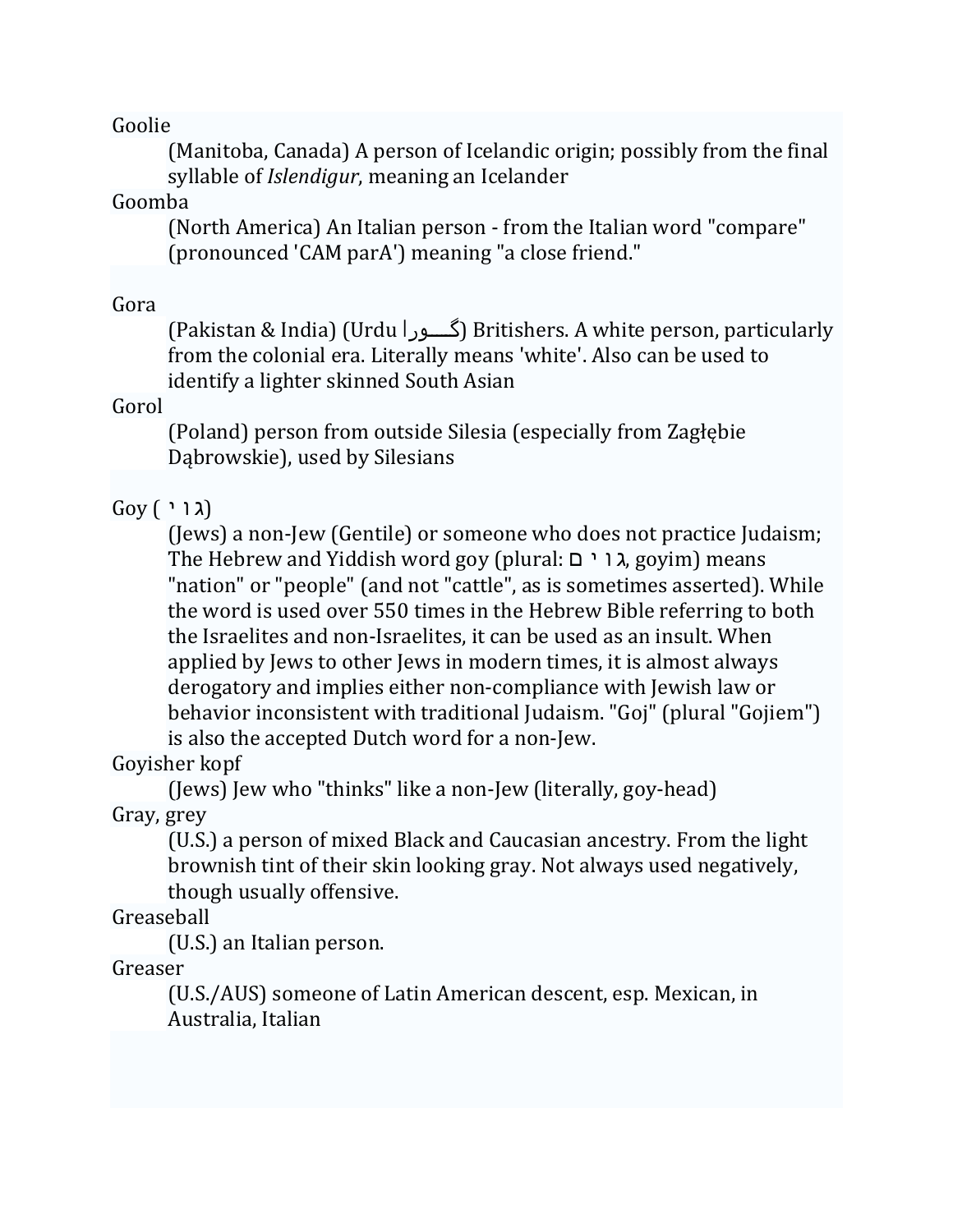### Gringo

(The Americas) Non-Hispanic U.S. national. Hence **Gringolandia**, the United States; not always a pejorative term, unless used in an offensive manner. 

(Brazil) Any foreigner.

(Northeastern United States) A tourist from Middle America.

(Most countries in Latin America) Blonde, blue-eyed or green-eyed or person with white features, not a pejorative term.

(may be from "griego", the Spanish word for "Greek")

### Guat

(North America) A person from Guatemala.

### Gubba

(AUS) Aboriginal (Koori) term for white people - derived from Governor / Gubbanah 

Güero 

(Mexico / Central America / U.S. Latino) a white person of Mexican descent. Spanish Latins are white. *or* someone with blond, light brown or reddish hair, no matter where they come from.

# Guido

(U.S.) 1. refers to a subculture of urban Italian-American males of the working class reputed to be "mob connected." 2. any male of Italian descent. 

Guinea 

(U.S.) someone of Italian descent. (Derives from "Guinea Negro", which came from the popular belief that Italians were part African because of their darker skin, and/or former Moorish domination of parts of S. Italy.) 

Guiri 

(Gibraltar / Spain) English person, also used for 'tourist', particularly Scandinavian and other North European whites. Not always offensive.

Guizi  $\overline{R}$ 

(China, Mandarin): A foreigner, especially a Japanese or Caucasian. Equivalent to Cantonese *gweilo*.

Gujju 

A person from the Indian state of Gujarat.

Gunga Din 

(UK) a low status/subservient term for an Indian or Pakistani, presumably from the poem about an Indian by Rudyard Kipling.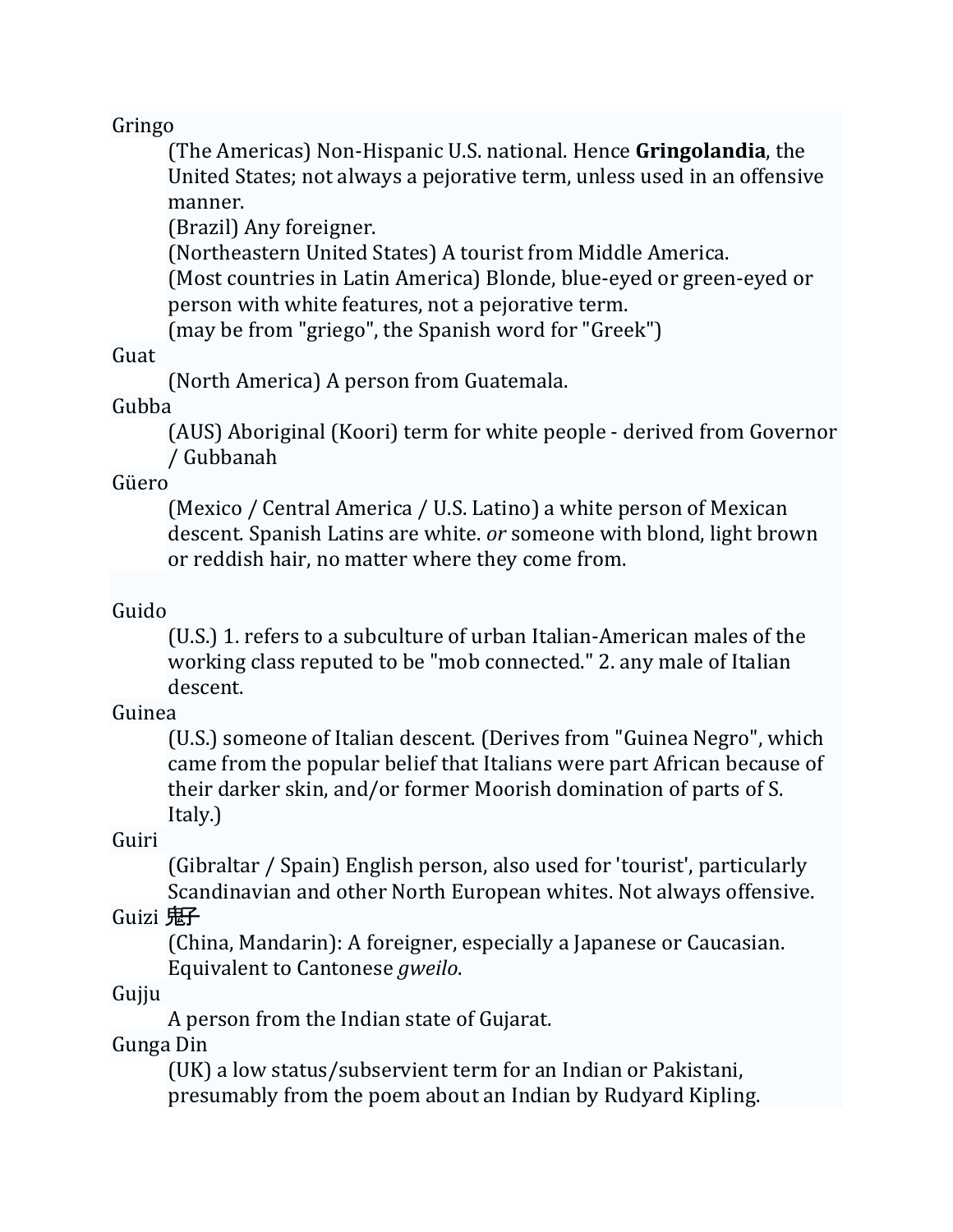Gurbet 

(Serbia and Montenegro, Croatia, Bosnia and Herzegovina) a Gypsy Gweilo or gwailo 鬼老

(Hong Kong and South China) A Caucasian man. *Gwei* means "ghost." The color white is associated with ghosts in China. A *lo* is a regular guy (i.e. a fellow, a chap, or a bloke). *Gweilo* is loosely translated as "foreign devil." $[41]$  Once a mark of xenophobia, the word was promoted by Maoists and is now in general informal usage. $[42]$ 

Gyppo, gippo, gypo, gyppie, gyppo, gyppy, gipp

(UK) **a.** A Gypsy (see below). **b.** (UK and Australian military) Egyptians, sometimes used affectionately, but "bloody Gyppo" was a term of abuse.

Gypsy 

(International) a Sinti or Roma, also an Armenian of Roma descent, also wrongly used in the UK to describe itinerant non-Romanies such as Irish Travellers or the native travelling peoples of England, Scotland or Wales. 

# **H**

Haggis muncher 

(England) a Scot. A reference to Haggis, the Scottish version of a group of foods which do not waste too much of an animal and part of a common English theme of disparaging foreigners by referring to supposed staple diets. Its use often causes mild amusement to Scots who are aware that the sausages that might be eaten by the person directing the supposed insult are likely to contain more diverse and "interesting" parts of an animal than a haggis ever would.

Hairyback 

(Anglophone South Africans) an Afrikaner

Hajji 

(North America) an Iraqi, Arab, Muslim, or occasionally other nonwhite, a discouraged U.S. military term; to Arabs who have made the Hajj to Mecca, the title Hajji is a compliment (See Hajj for non-offensive usage). Also associated with Hadji of Jonny Quest

# Hak Gwaai

(Cantonese) extremely derisive for a black person. - literally means "black ghost". Also spelled *Hok Gwaai* or *Hok Gwai*. See *Gweilo* Hamburgerzabáló 

(Hungary) literally 'hamburger eater' - an American.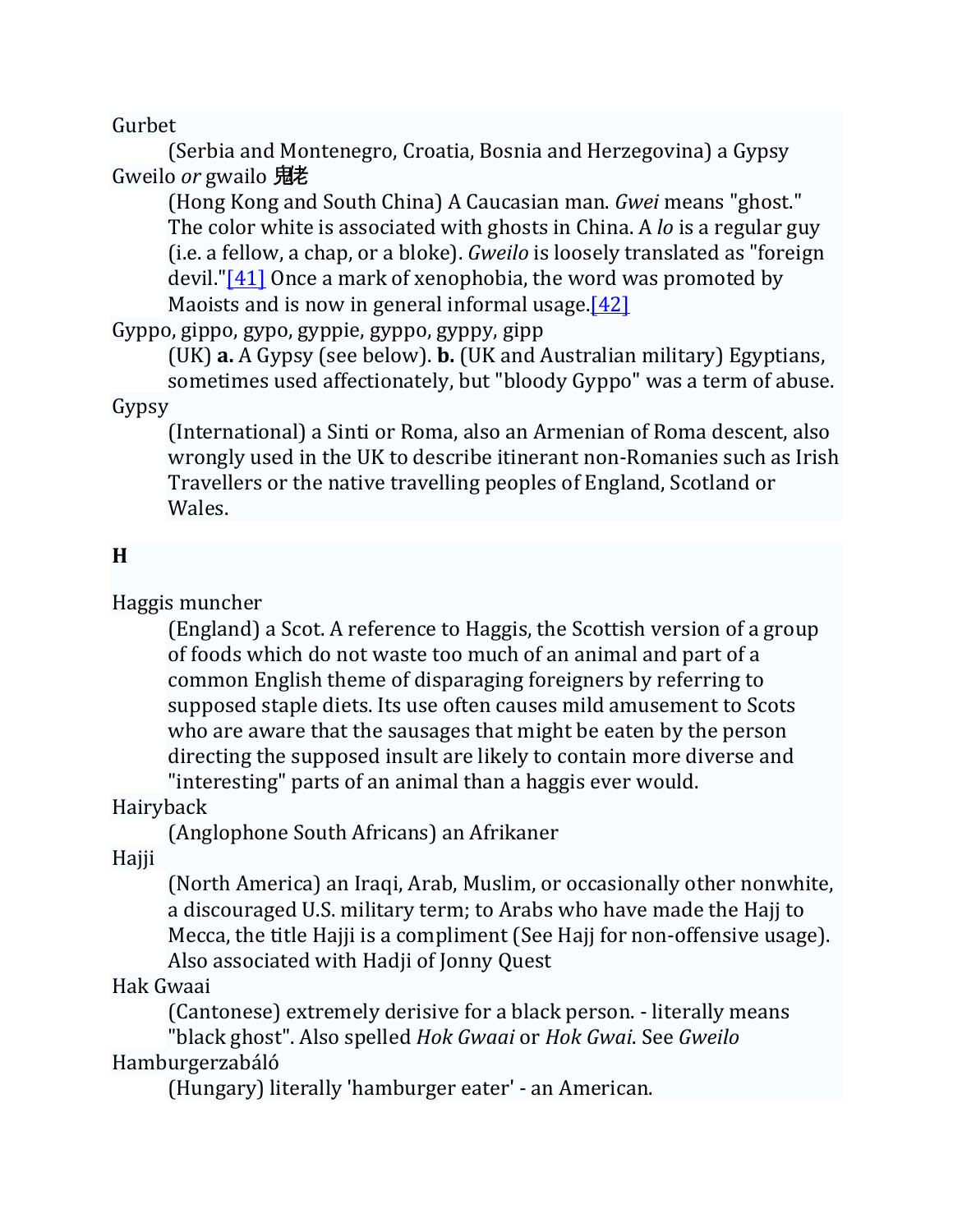Hamilton 

(Scottish) South Asians (Hamilton Academicals Football Club, often abbreviated to Hamilton Accies, rhyming with 'pakis').

Hans 

(Turkey) German man, see *Helga* 

Hanys 

(Poland) Silesian - used normally between the Silesians about themselves, considered as offensive when used by a person from other

part of Poland (origins probably from the German name *Hans*) Hayseed 

(North America) an unrefined person, usually of rural origins Hay Seed 

(Northeast U.S.) a Hasidic Jew - from the intentional mispronunciation of *Hasid* 

Hebe*,* Heeb *or* Heebo 

(North America) a Jew (short for Hebrew), universally considered offensive. 

Heinz 57 

(North America) a person of indeterminate racial or national origin; not derisive and usually self-ironic

Helga 

(Turkey) German woman. Stereotyped as a sex-starved blonde. Henna Gaijin 

(Japan) Lit. "strange foreigner" A foreigner who has a deep interest in Japan and its culture or language etc, and thus attempts to master it (to no avail, as the Japanese do not traditionally believe foreigners can ever fully understand the Japanese spirit) Not necessarily derogatory.

Herm 

(U.S. Military) a German used in phrase "Herman the German"

Hick 

(North America) a WHITE rural person, generally uneducated, similar to **yokel**. 

Hillbilly 

(U.S.) a rural white person, esp. one from Appalachia or the Ozarks.

Hindoo 

(AUS) 19th century, Hindu. Often not offensive. In Canada, this in either spelling is heavily offensive when used in reference to Canadian Sikhs.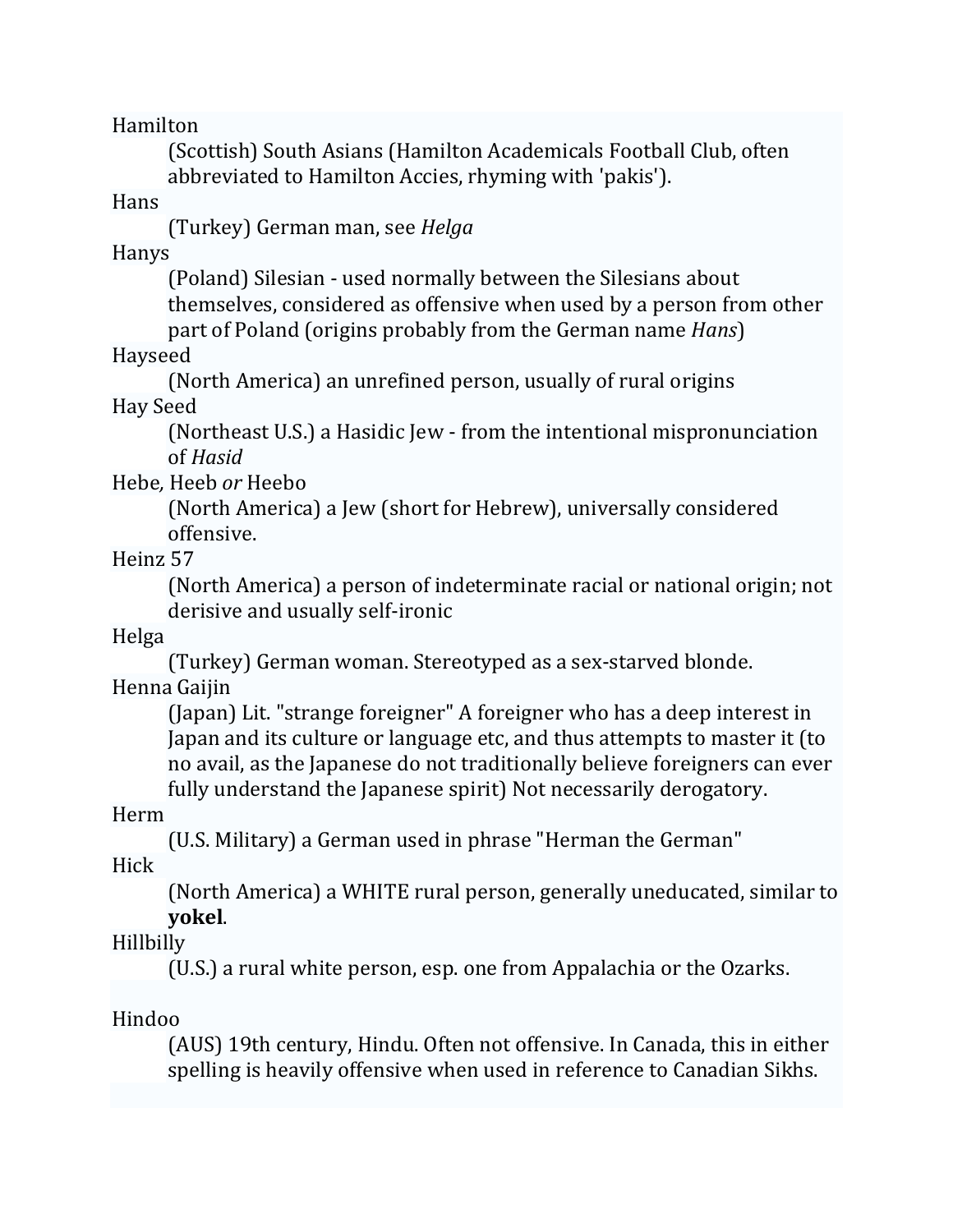Hitlerowiec 

(Poland) derogatory term for German nationals, comes from Adolf Hitler. 

Holy Roller 

(U.S.) ritualistic Protestants prone to shaking (Shakers), quaking (Quakers), rolling on the floor, suffering from fits or "speaking in tongues" (Pentecostals during worship or prayer)

Hong, Honger

(North America) a person from Hong Kong. NB "Hong Konger" is *not* derisive. 

Hongcouver, Japanada

(Vancouver, Canada) The city of Vancouver, in reference to the high number of Asians in the city, particularly from China and Japan. HongCouver is claimed to be derisive but actually invented by newlyarrived Chinese to brag about taking over.

Honky also spelled "honkey" or "honkie"

(U.S. blacks) a white person (derived from "hunkie" or from "honkytonk") offensive. Also used in S.E. Asia in reference to people from Hong Kong, mostly by people from Hong Kong.

Hoopie or Hoopy

(U.S.) A poor white person, particularly from rural Appalachia similar to *Hillbilly* or *Redneck* 

Hooplehead *or* Hoople Head 

(U.S.) A rural white person, similar to *Hillbilly* 

Hoosier 

(St. Louis area of Missouri and Illinois) a lower class, uneducated white person. Anywhere else, a non-offensive term for a native of Indiana.

Hori 

(NZ) a Māori. Comes from the Māori pronunciation of the English name "George" 

Hoser *&* Hosehead 

(North America) derogatory term for Canadians (sometimes used by Canadians to disparage other Canadians)

Hout 

(South Africa, Zimbabwe) derogatory term for black - from Afrikaans *houtkop* (wooden head).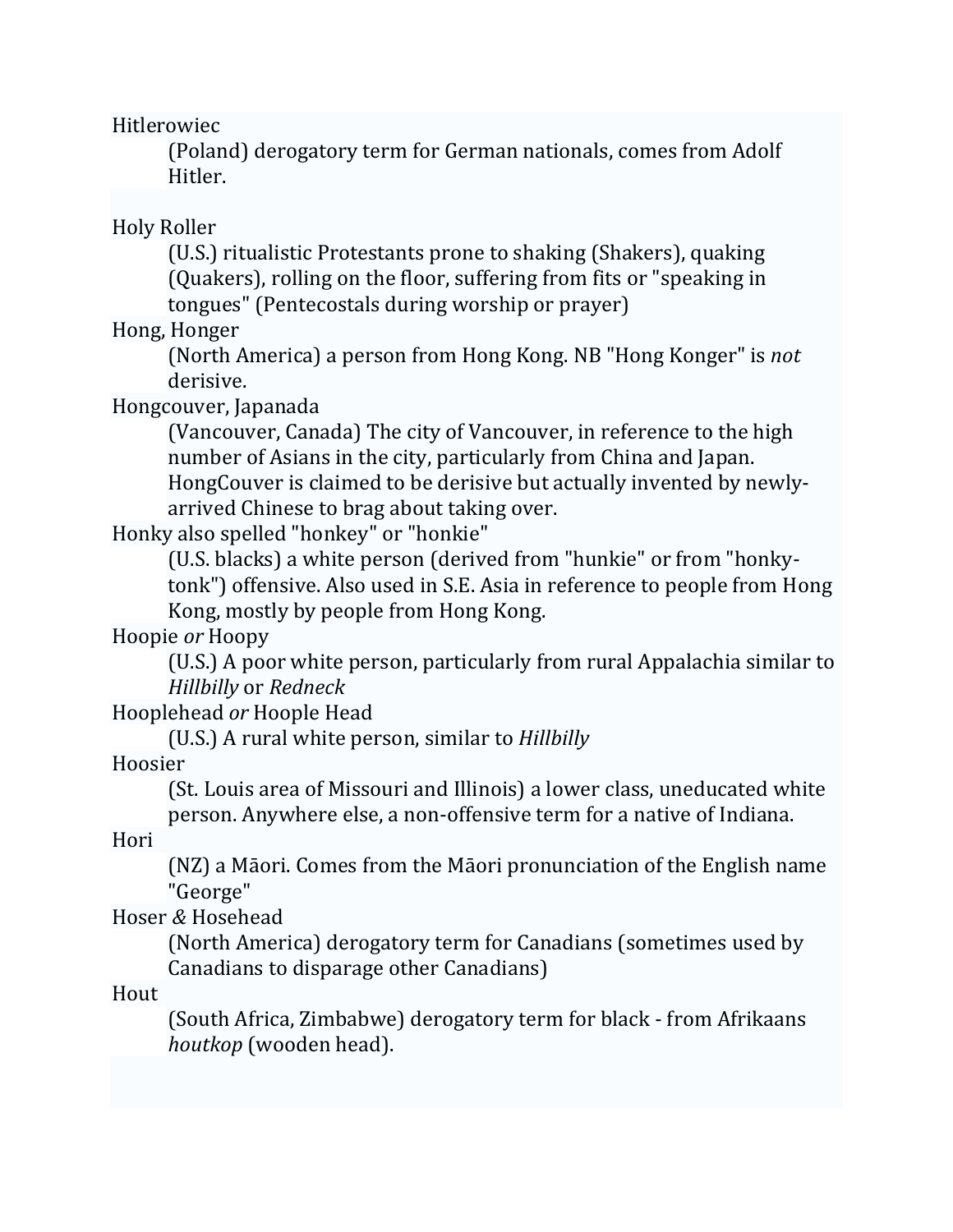al‐Hufa 

(Palestinian Territories - West Bank) a person from the East Bank. From Arabic language ‐ *the barefoot* 

Huinca 

In Chile, used term by Mapuche people in order to talk about white Chilean people 

### Hun

(Allies in WWI) a German soldier (derived from the misconception that the real Huns were a Germanic people, while they were most likely of diverse, mainly Mongolic/Turkic origin)

### Hun

(Ireland) - used by Ethnic/Catholic Irish to mean the English settled there, presumably because they feel English domination in Ireland was established militarily, so the "invaders" are likened to the hordes of Attila. Use attested around WWI and the independence war; reportedly still goes on in the 6 counties of Northern Ireland.

(Scotland) a derogatory term for a supporter of Rangers Football Club in Glasgow. Widely regarded as an "English" team due to association with Unionism and previously with anti-Catholicism and at one time being mainly composed of English players. The use of the term is no longer confined to supporters of its main rival, Celtic F.C.

## Hunkie

(Northern U.S.) early 20th century term for a laborer of Hungarian descent 

Husky 

an Eskimo of Labrador and northeastern Canada or his language -sometimes taken to be offensive [probably by shortening & alteration from *Eskimo*] 

## Hwelitum, hwelitun

(Canada, U.S.) In the Halkemeylem language and dialects of the Georgia Strait, Fraser River and northern Puget Sound, a white person or any non-native. Coined in colonial times meaning "hungry people" as newcomers were always looking for food, and usually hungry. Somewhat derisive but also the general word for white people in use in Halkemeylem today.

Hymie also spelled "heimy"

(U.S. blacks) a Jewish person, especially from New York City; presumably from the name "Chaim" or "Hyman"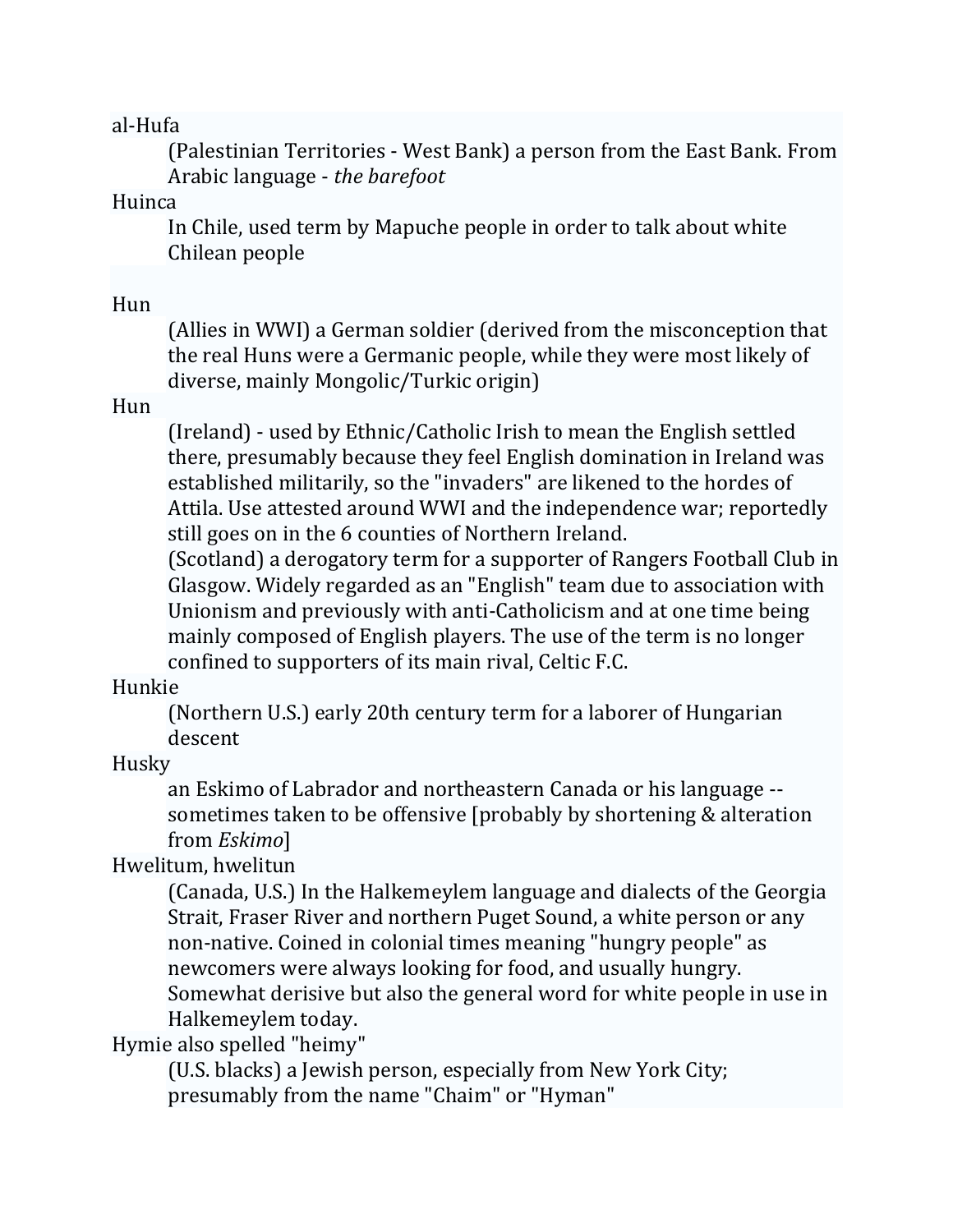**I**

Ikey */ ike iky : a Jew [from* Isaac*]* Ikey‐mo / ikeymo 

a Jew [from *Isaac* and *Moses*] 

Inchik 

(Philippines) A person of Chinese descent.

Indian 

(North America) a Native American. Considered offensive by some because they are natives of the Americas and not natives of India (see Native American name controversy).

Indian giver 

(North America) slur against Native Americans implying dishonesty, But rarely actually used in reference to Native Americans. "Indian giver" is a general descriptive slur meaning to give something and then want it back. 

Indio / India 

(Latin America and Philippines) A sometimes derogatory name given by the Spanish and Criollos to aboriginal people living in Mexico, Central America, and South America. Similar to *Indian* in North America, a more politically correct term for Amerindians is *indígena*, "indigenos person". Another politically correct way of referring to Indians is using the name of their tribe (e.g., *Guaraní*). In the Philippines, it was used by the Spaniards during the Spanish colonial period (late 16th century-19th century) to the ethnic Malays. The use can become very derogatory if used in certain contexts, however. It can mean "hillbilly", "sucker", "gullible person", or "yokel" when referring to a non-Indian person and the number of offensive ethnic proverbs formed using the word is large. However, it is important to keep in mind that racist language is seen in less of a negative light in Latin America than in the U.S.

Injun 

(United States) a Native American, from "Indian". Popularized by Western films of the 20th century.

inkface 

a black person.

Ireng 

(Malaysia) means black; a Malay slur for Africans or Papuans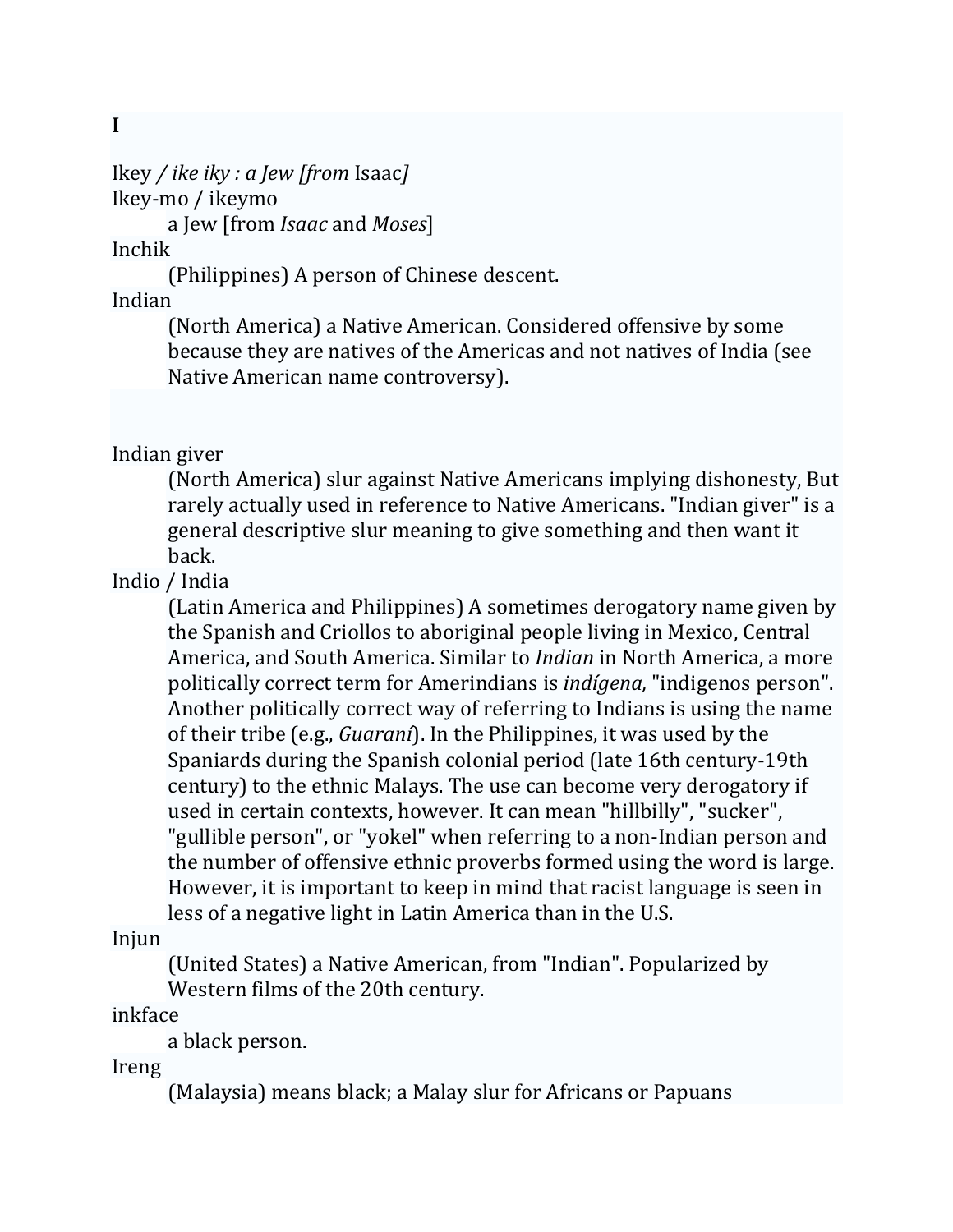Irish curse 

(North America) there are three contemporary uses, as an ethnic slur involving alcoholism, or fertility.

 $Irish gypsy(s)$ 

(North America) see "Irish Traveller(s)" 

Irish Shower 

(North America) Spritzing on Cologne or perfume instead of bathing. Irvingite 

a member of the Catholic Apostolic Church -- often taken to be offensive [Edward *Irving* died 1834 Scottish clergyman + *‐ite*] 

Island Ape/ Inselaffe 

(Germany) Term sometimes used for people from the United Kingdom Islum, Islumic

(UK) an offensive term used to refer to Islam and the below average socio-economic status for Muslims in the UK. (A portmanteau of slum and Islam).

Itaker 

(Germany) Italian or person of Italian descent.

# **J**

Jackeen 

(Ireland) A derogatory term in rural Ireland for a person from Dublin, possibly because of Dublin's Unionist community at the start of the 1900s, or possible a reference to the term Jacobite.

Jack Mormon

(Western U.S.) **a.** a non-faithful LDS person, **b.** a non-Mormon.

JAFA, jafa

(NZ) *Just Another Fucking Aucklander*. A resident of Auckland New Zealand, as referred to by other New Zealanders. (UK) *Just Another Fucking Aussie*. Used by the British to describe Australians in the United Kingdom, particularly in London.

Jaffa 

(Irish Catholic) Irish Protestant, a pun on Jaffa oranges and the Orange Order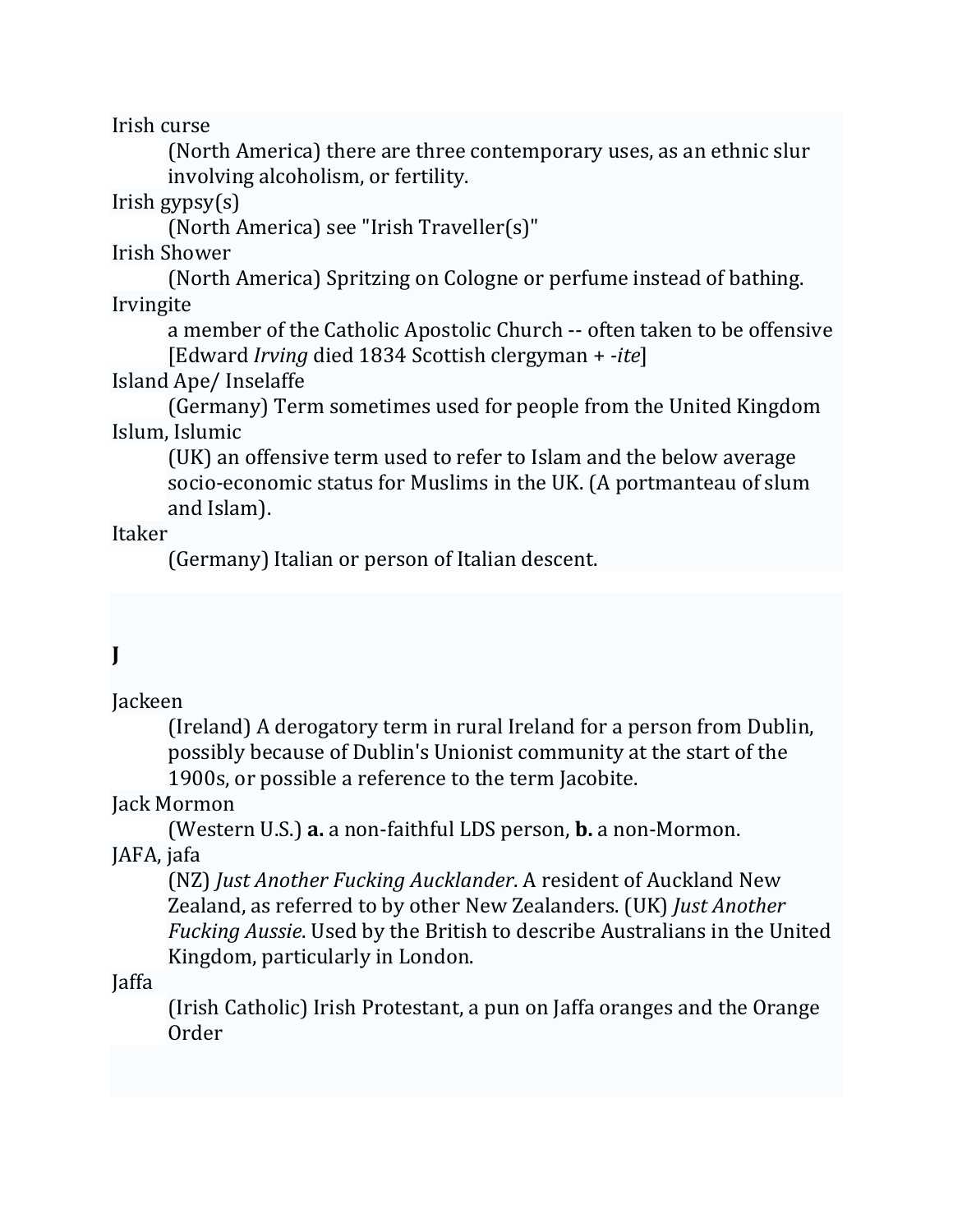Jahūd (جهـــود)

(Iran) Jewish person, disrespectful but not necessarily a slur. Not an equivalent to "yid".

Jam Eater 

(UK) A resident of Whitehaven.

Jalapeño 

(Hawaii) Japanese-Filipino (not necessarily offensive)

Jap/Japper/Jappo 

(U.S./UK Commonwealth) someone of Japanese descent

JAP 

(U.S.) Affluent/spoiled Jewish woman (Jewish American Princess). Often used in the American Northeast as a descriptor for any stuck-up and spoiled teenager or young woman, regardless of religion. /Aust., spoilt Jewish adolescents (Jewish American Prince or Princess)

Jarocho 

(Mexico) a person from Veracruz, Mexico.

Japs; Japse

(German) Japanese person.

Jatt 

(India & UK) a low-class rural person, who farms in North West India, and usually lacks manners or education. Usually used as a term of abuse to describe someone who is very stupid or does not understand things easliy. Usage, e.g.: "Why can't you understand what I am telling you, are you some kind of [att!!!"

Jazz‐bo 

a black person.

Jco/Jcoon 

(Arab & UK) Abbrev. for Jewish coon - derogatory. Refers to a Black Jew (mainly Ethiopian and Sub-Saharan Africans)

Jenkki 

(Finland) an American. Pronounced exactly like "yankee".

Jerry 

(UK Commonwealth, especially during WWII) **a.** a German national. **b.** a German soldier [Probably an alteration of *German*]

Jigaboo, jiggabo, jijjiboo, zigabo, jig, jigg, jiggy, jigga

(U.S. & UK) a black person (JB) with stereotypical black features (dark skin, wide nose, etc.).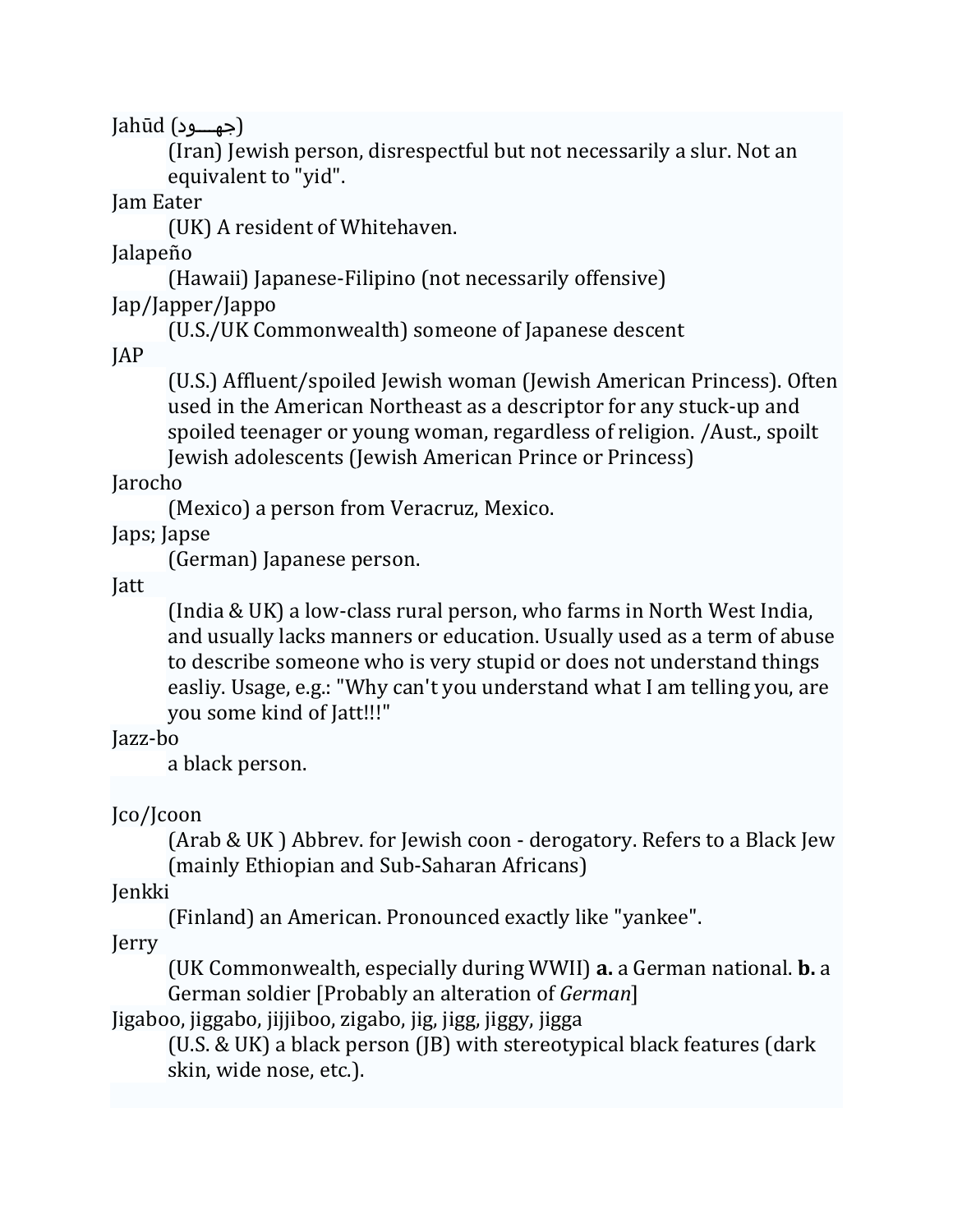Jim Fish 

(South Africa) a black person

Jitu, Jeetu

UK often used by younger non-Hindus of South Asian origin to describe Hindus. Derogatory. 

**Jockbrit** 

(Scotland) excessively "British" Scot

Joe Dacky

(England, Ireland and Wales) mainly a northern English slur referring to a Pakistani or a South Asian, similar to the slur 'paki' & it is meant to rhyme with it. Thus the name.

Joganosh 

(North American First Nations) A Caucasian, or any non-native person John Bulls

(U.S.) Englishmen, not necessarily a derisive term but can be mildly derisive 

John Chinaman 

(UK & AUS) 19th century, Chinese

Johnnie 

(Britain) any foreign person; often meant affectionately (as in *Johnnie*) *Gurkha* or *Johnnie Foreigner*) 

JOJ 

(UK) Short for "Just Off the Jet"; This term usually refers to new immigrants who are better off than most others.

Jook-sing  $($ 

(Cantonese) a Westernized young Chinese

Jundie 

(UK) an Iraqi soldier (used by British soldiers, especially during first Gulf War in 1991)

Jungle bunny

(U.S.  $&$  UK) a black person.

Jutku, Jutsku

(Finland) a Jew. Derogatory

 $J$ ( ی چــور جت) $($   $\Box$ 

(Punjab, Pakistan) Used for natives of city of Gujrat (Punjab, Pakistan) by other Punjabi-Pakistanis. Literally means *Shoe Thief* but figuratively means *Wife Kidnapper*. The term refers to ill fame of Gujrat natives who are said to solve their disputes by kidnapping the wives of rivals. Mostly considered offensive even if used as a joke.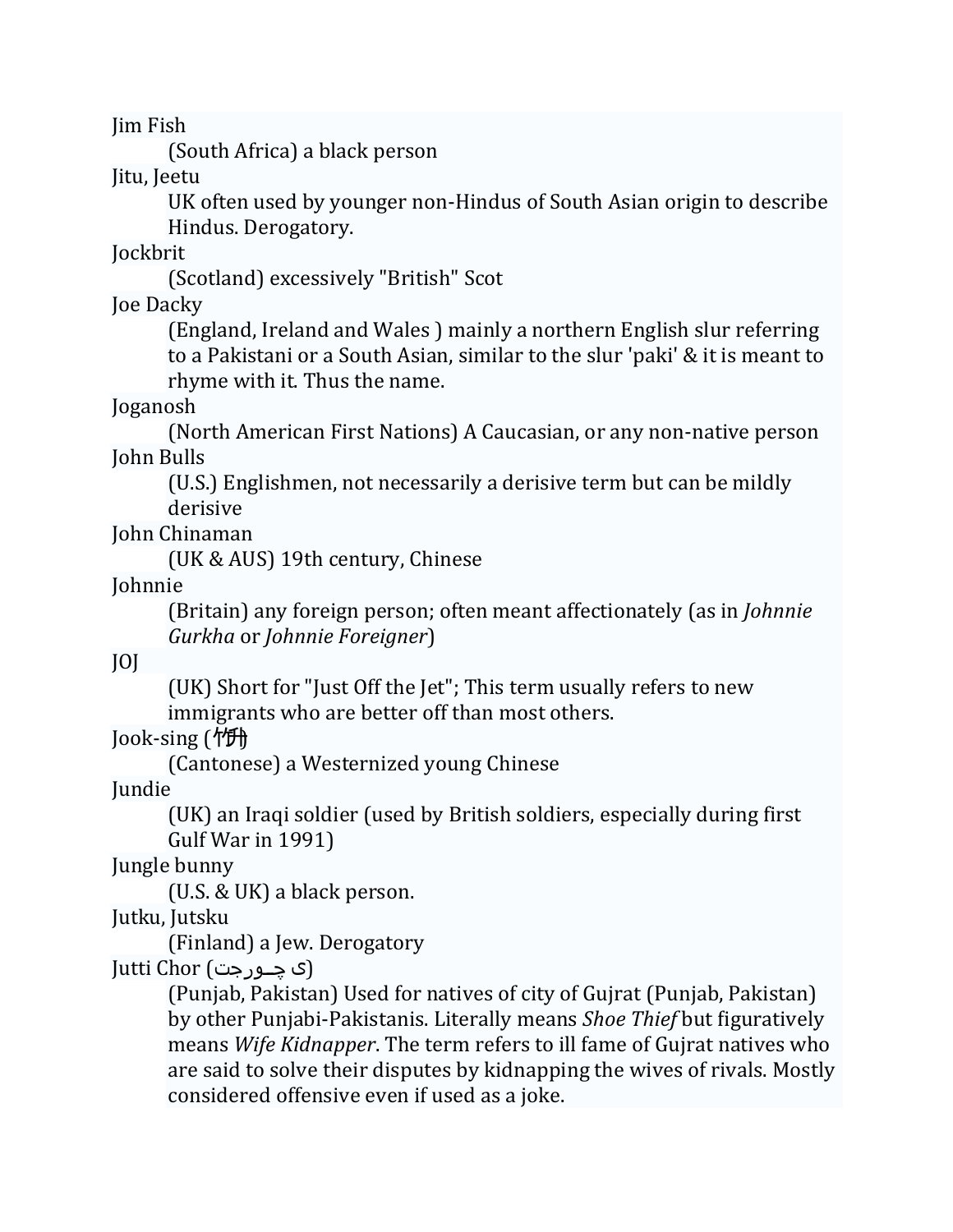### Kaachee

- UK and India - Meaning a Gujerati person. Also means underpants in Punjabi and is used as a term of abuse to describe Gujeratis.

Kabt 

(UK) a black person or a person from Pakistan.

Kaffer 

(Germany, Holland, & South Africa) a black person. See also Kaffir. In Germany usage of the word "Kaffer" identifies the speaker as sympathizing with the Nazi ideology. Very offensive.

Kaffir, kaffer, kaffir, kafir, kaffre

(South Africa) **a.** a black person. *Very* offensive. **Usage:** *Kaffir Boy* was a famous autobiographical book by Mark Mathabane about his childhood in South Africa. (The South African Consul General in *Lethal Weapon 2* calls Mel Gibson 'kaffir lover'.) **b.** also CAFFER or CAFFRE: a non-Muslim. **c.** a member of a people inhabiting the Hindu Kush mountains of northeast Afghanistan [Origin is disputed. Possibly from the Arab word *kafir* meaning 'non-Muslim' or 'infidel', perhaps originating in the East African slave trade which was largely run by Arabians and migrating to South Africa.]

## Kaki (South Africa)

a British person. From "khaki", the colour of the uniforms worn by British soldiers in the Boer War and "Kak" the Afrikaans word for shit.

### Kanake

(Germany) a Turkish, formerly also an Italian person - slang, originally derived from the New Caledonian word for man, very insulting.

### Kani

(Iceland) an American, particularly a member of the American military forces stationed in Iceland from World War II and until 2006; contraction of the Icelandic word "Ameríkani"

### Kano

(Philippines) an American, contraction of the Tagalog word "Amerikano" 

### Katsap

(Ukraine, 'Кацап') insulting term for a Russian. Means 'like a goat'.

## **K**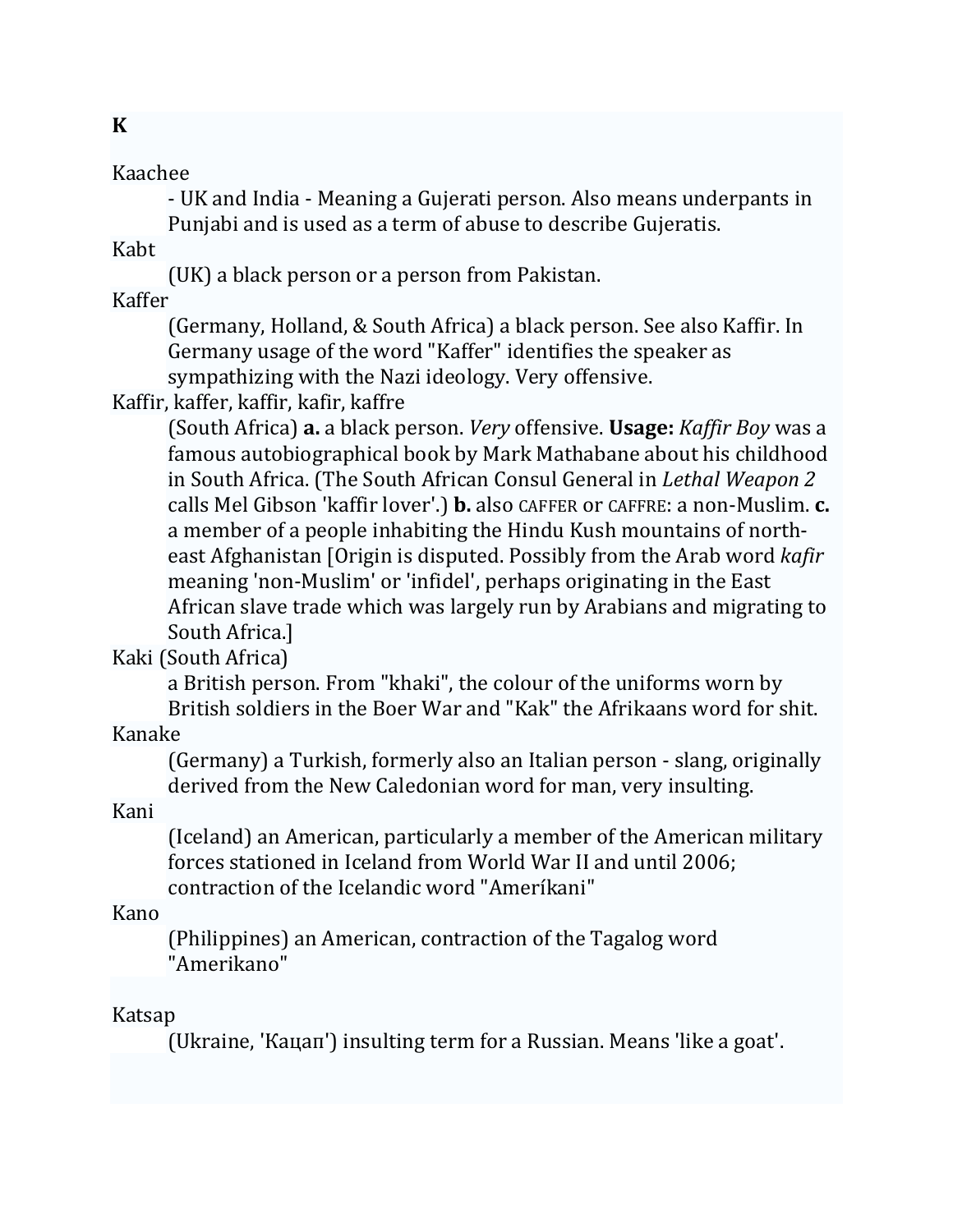Katsivelos (Κατσίβελος)

(Greece) a Gypsy. Not always derogatory, sometimes used to properly refer to a specific Gypsy clan rather than all Gypsies in general.

Kelper 

(International) a person from the Falkland Islands.

Kettoh 

(Japan) a derogatory word for non-Japanese, primarily whites  $&$  blacks. Meaning 'mutt' or 'without pedigree' used in Japanese condescendingly in reference to non-Japanese, who are not one 'pure' race, but rather, mixed‐race. *Very* offensive. 

Khachik 

(хачик: former Soviet Union) a person from Caucasus, from Armenian name Khachik 

Khawagah 

(Egypt) A foreigner; similar to *ajnabi*, above.

Kike or kyke

(U.S.) a Jew. From *kikel*, Yiddish for "circle". Immigrant Jews signed legal documents with an "O" (similar to an "X.")

Kinkki 

(Finland) a Chinese

Klan Bait 

(U.S.) a black man from the Southern U.S. who is outspoken about his race or against racists.

Knacker 

(Ireland) reference to members of the travelling community in Ireland; the word "knacker" refers to someone who buys discarded structures and dismantles them to sell the materials. Also refers to Dublin's working classes who are similar to skangers.

KOA/KOAF 

(British Midlands), youth sub-culture 'text-phone slang' for a person from East Anglia or Lincolnshire.

Kojengi 

(Korea) A White person. 'Ko' means 'nose' and 'jengi' means 'person'. So, roughly translated, 'Kojangi' means 'person with big nose'. It is considered an insult and quite derogatory, but Koreans use the term quite loosely.

Kraut (from Sauerkraut)

(North America & British Commonwealth) U.S. and British term for a German, most specifically during World War II.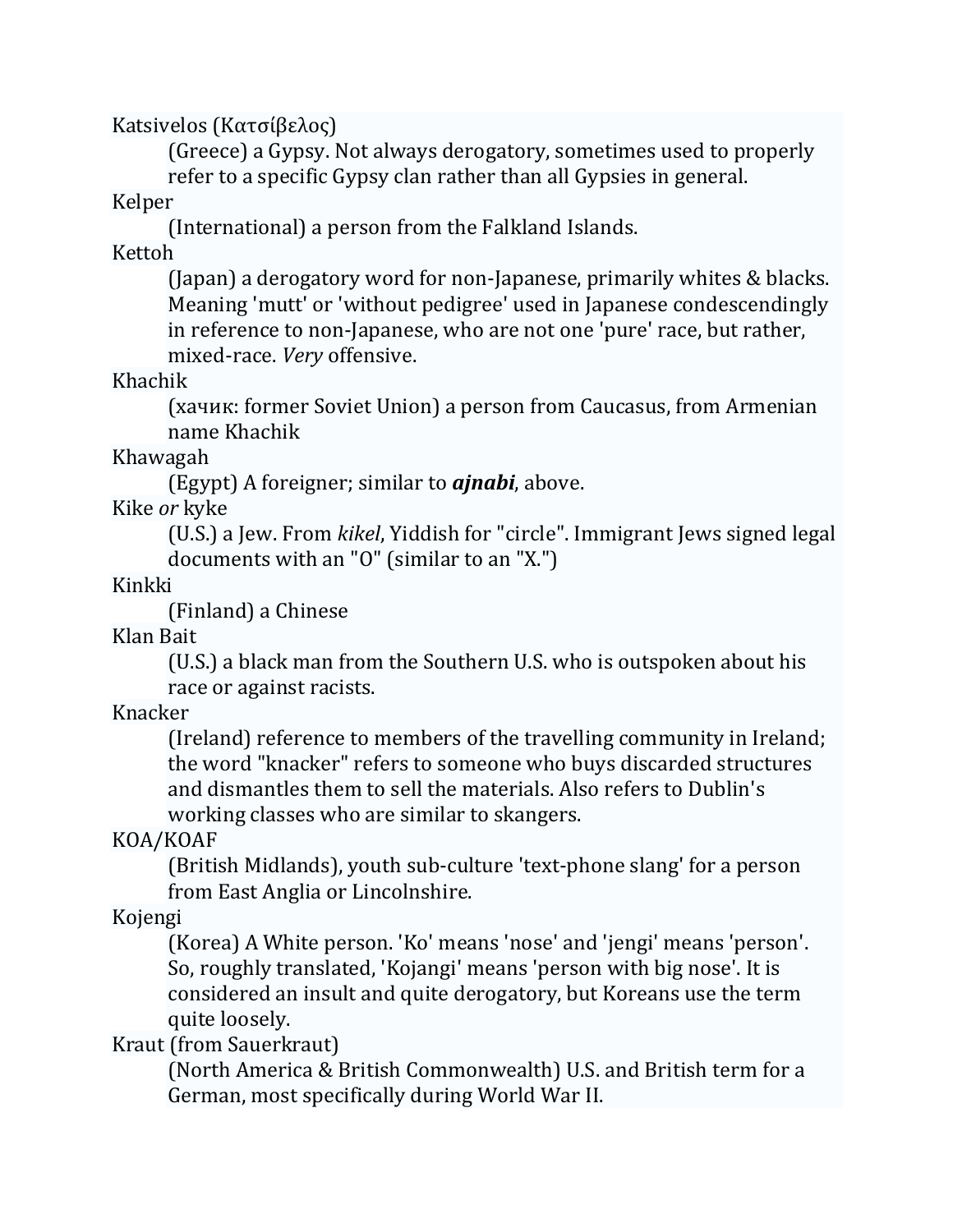### Kurepa

(Paraguay) Argentine or person of Argentine descent. The word is a Guaraní word meaning "pig-skin" that originated during the War of the Triple Alliance between Paraguay and Argentina, Brazil, and Uruguay, in which Argentine soldiers wore pig-skin coats. The term has lost much of its derogatory connotation and is now used fairly regularly in place of the word "Argentine."

Kwai Jai  $( **^\n{H}\n**$ 

(Hong Kong) A Caucasian or white boy or male. "Kwai" means ghost and "Jai" means a boy or male.

Kwai Lo (鬼者

(Hong Kong) A Caucasian or white male. See Gweilo.

Kwai Mui (鬼未

(Hong Kong) A Caucasian or white girl. "Kwai" means ghost and "Mui" means a lowly girl or little girl.

## Kwai Po (鬼

(Hong Kong) A Caucasian woman. "Kwai" means ghost and "Po" can mean an ordinary woman or a messy woman old woman. The term is offensive. 

Kyoppo 

(Korea) a North American of Korean descent. Not always used disparagingly. 

### **L**

Labus  $(na6yc)$ 

(Latvia) a derogatory term for Latvians. Primarily used by Russians who live in Latvia.

Ladino 

**a.** (Middle America) Mestizo; half-breed **b.** (Latin America) a Spanishspeaking Indian **c.** (Middle America) a white Hispanic person. In Portuguese, the word "ladino" means "vulpine", "cunning."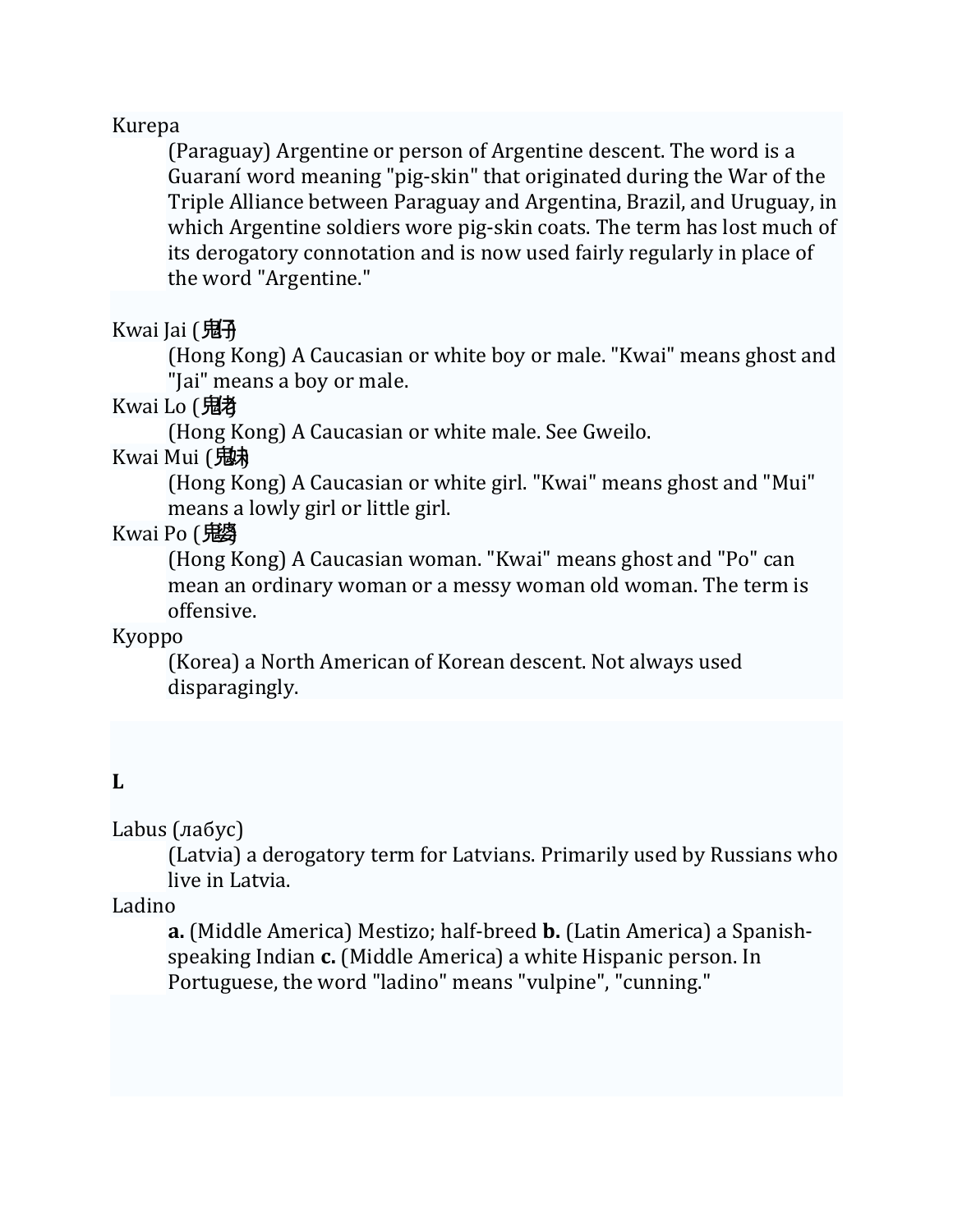#### Langer

(Ireland) Hiberno-Irish slang: a male organ or a disagreeable or stupid person; word originating in County Cork, Ireland, and used there and in the wider province of Munster; a term of contempt rather than hatred; may derive from the langur, a type of monkey encountered by the Munster Fusiliers during their British Army service in India in the late nineteenth century.

### Lando

(U.S.) a token black character, or an African-American who seeks to please whites. From the fictional character Lando Calrissian.

### Laowai

(Mandarin-speaking China and Taiwan) "Foreigner," a term of respect but can be used mockingly, especially towards white tourists or expatriates. 

### Lapp

(Sweden) a Sami. In Sweden normally used without derogatory intent but often taken as derogatory. Used widely throughout the world without understanding of its alleged derogatory nature.

### Latke or Latka

(U.S.) an Eastern European immigrant - from the television program "Taxi" (also a potato pancake)

### Lawn jockey

(U.S.) a black person - based on the antiquated practice of using hitching posts that resembled black jockeys

## Leb / Lebo

(AUS) Lebanese. Considered highly offensive to the point of being a 'fighting word'.

### Leek Eater

(UK Commonwealth) a Welsh person - leeks are national symbols of Wales 

## Left‐footer

(Northern Ireland) (West of Scotland) Catholic (Northern Ireland) Used by Protestants to describe Catholics or a supporter of Celtic FC. From the myth in Glasgow that Irish Catholic labourers pushed spades into the ground their left foot and kicked footballs with the left foot.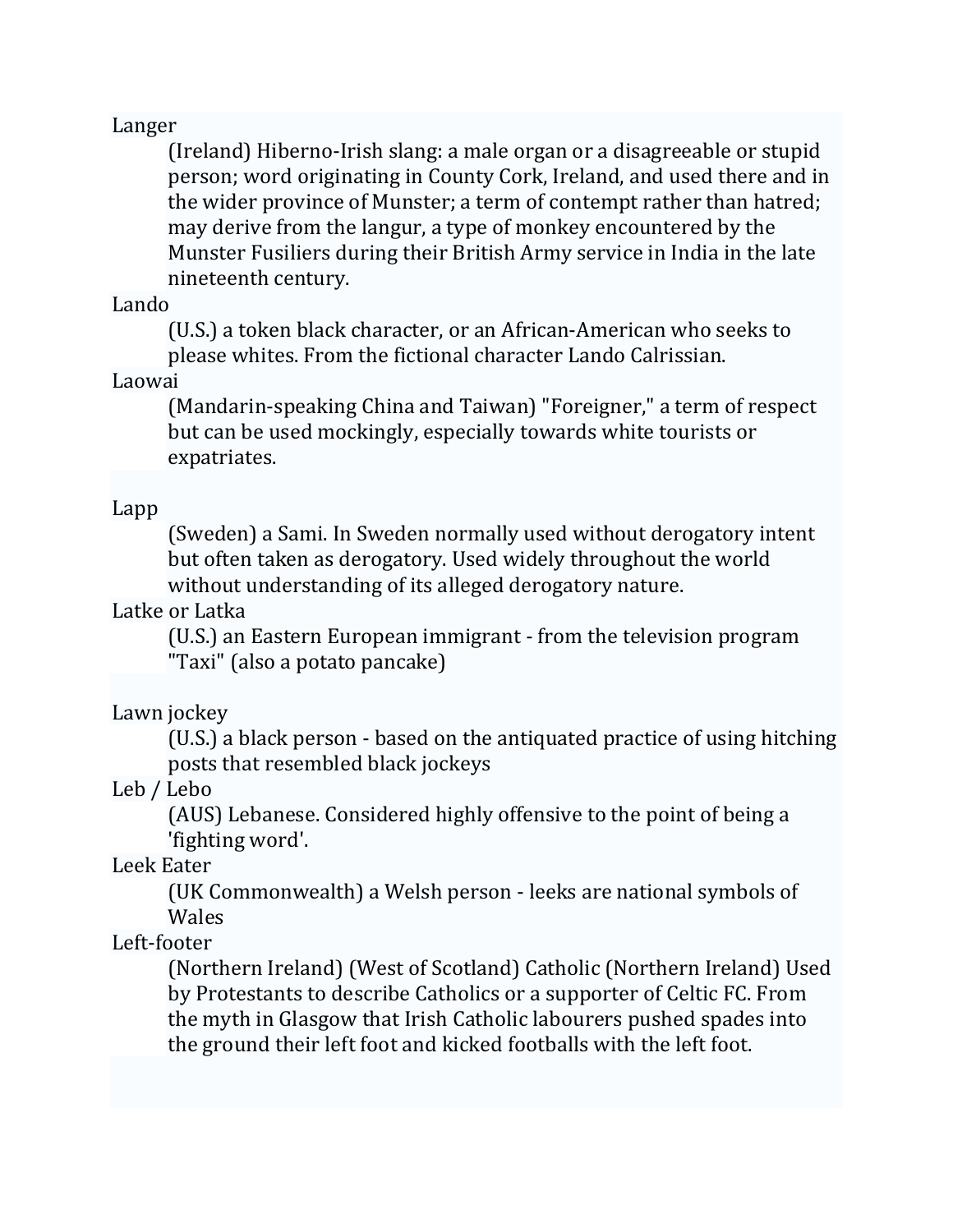Lekgoa 

(Botswana) Derogatory term for person not of black African origin, especially a white person.

Leprechaun 

(U.S., Britain) Irish

Limey 

(International) an Englishman; English sailors were rationed with limes to prevent scurvy

Litvok 

(U.S.) a derogatory term for Lithuanians; also a Yiddish term for Jews of Lithuanian origin (and often spelled "Litvak"), without derogatory implications. 

Lo Bak Taau (蘿萌

(Cantonese) a derogatory term for Japanese; literally means "daikon head". (The daikon is common in both Japanese and Chinese cuisine). Refers to the short build of the average Japanese.

Lo Faan 

(China and Chinese-Americans) refers to any non-Chinese (usually white); literally means barbarian (See also "Lao Wei" and "Chinese Pig 大陸豬)

Loogan **or** Lugan 

(U.S.) a person of Lithuanian descent; also used without ethnic specification, perhaps as a short form of "hooligan".

## Lou Soong

(Hong Kong). A person of of Northern Chinese ethnicity, ofter referring to a Shanghainese.

Lubra 

(AUS) **a.** Aboriginal woman, similar to "squaw" (probably from a Tasmanian Aboriginal language]. **b.** a woman in general.

## Lumbee

(North & South Carolina) disparaging term for persons of mixed Native American, Black & European ancestry, the term Lumbee derived from town "Lumberton" in south-central North Carolina, home to a community of mixed Native American, Black, and White ancestry who claim to be a Native American Tribe, although not recognized as such by the Bureau of Indian Affairs.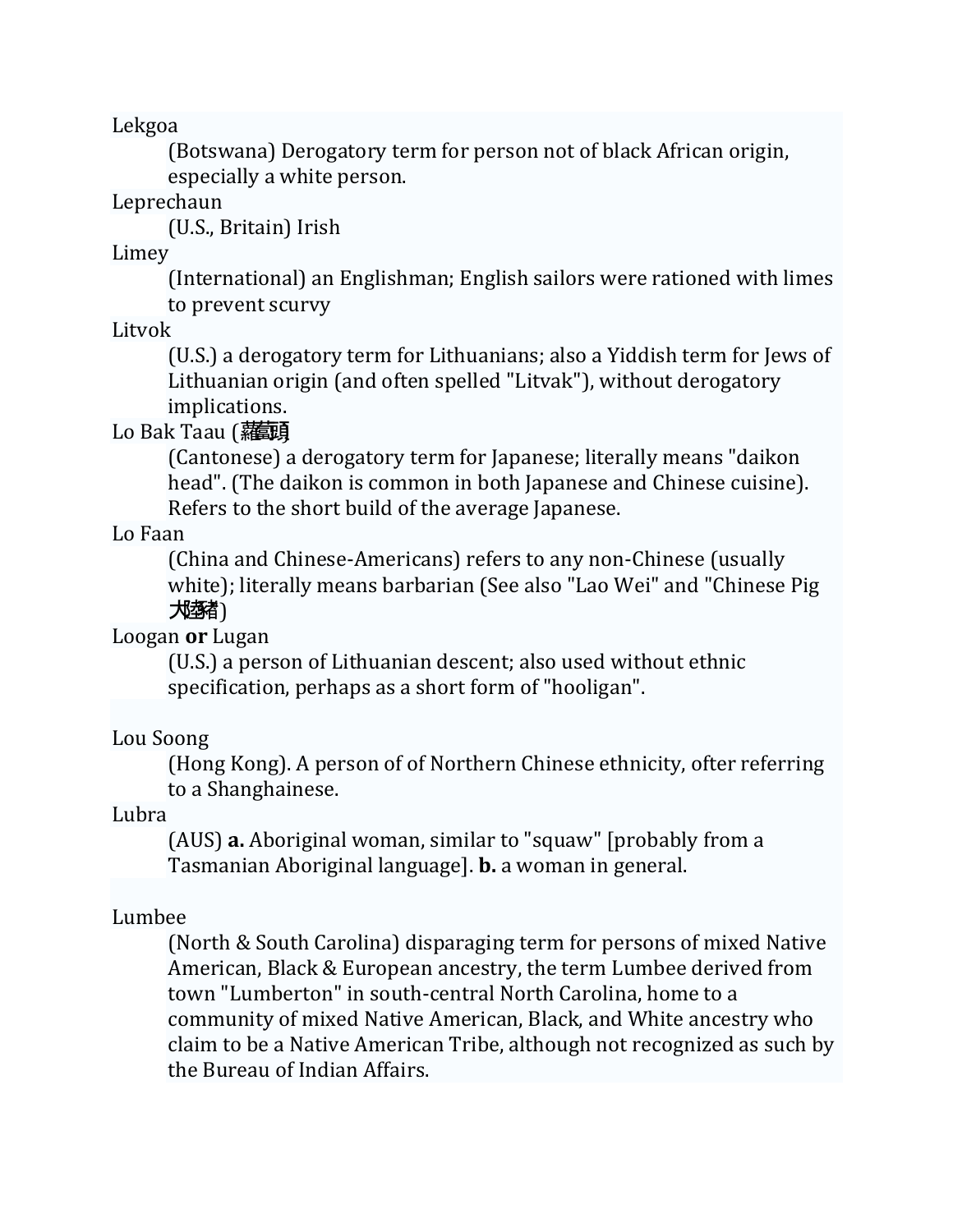### Macaroni

(French) **a.** an Italian person; "wop" **b.** macaroni. 

Mackem 

(England, principally Newcastle) used to describe the population of nearby Sunderland in North Eastern England. Most Wearsiders regard the term as mildly offensive and don't use the term to describe each other. 

Maco**,** Maconie 

(U.S/Australia) a Macedonian person (can also be spelled "Mako". Pron. "maso" in Aus.)

Macogong 

(Australia) a Macedonian immigrant living in Wollongong (an area in Australia with a high number of Macedonian Slavs) (comes from "Macedonia" + "Gong"; shortened form of Wollongong)

Madinga 

(Trinidad and Tobago) a term for Indo-Trinidadians of the Muslim faith; derived from Mandinka, after a small group Muslim Mandingos who settled in Trinidad in the 19th century.

Makak 

(Belgium & the Netherlands) a Moroccan; derived from macaque. Also macaca, in reference to North or Subsaharan Africans, originally used by French and Belgian colonialists.

Maketo 

(Basque Country) a Spaniard

Makhla 

(East Indians & Pakistanis in U.S.) a person of Mexican origin Malakas (Μαλάκας)

(global, mainly Europe and USA) A person of Greek origin, when used by non-Greeks vs. Greeks. It is not necessarily derogatory. Although 'malakas' literally means "one who masturbates" in Greek, the word is very commonly used in a daily, semi-joking basis among friends and peers, to the point of becoming associated with Greek communities and Greeks worldwide, apart from being the most common Modern Greek word worldwide.

### **M**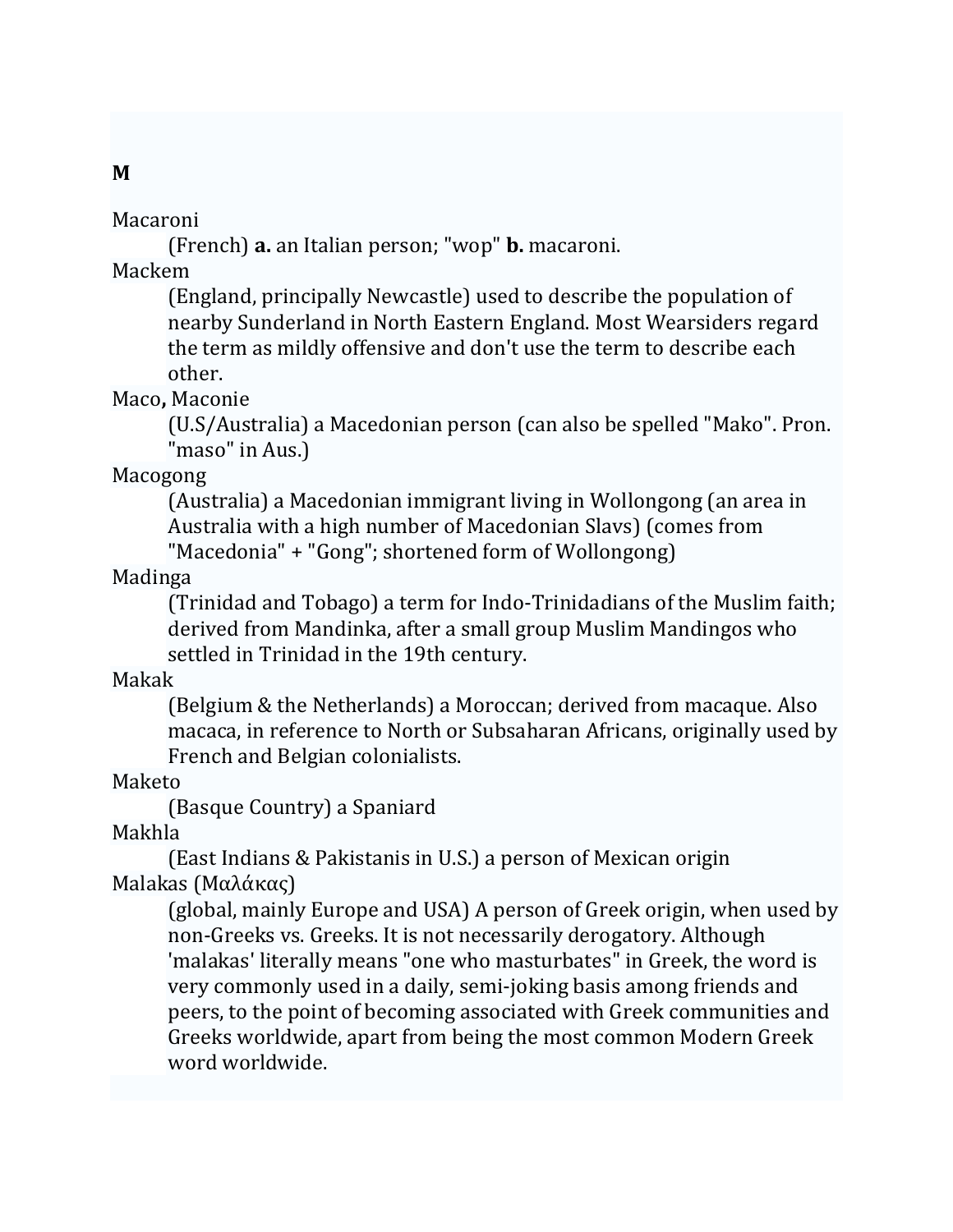Malteeser 

(UK) someone from Malta. Based on the German word for Maltese. Also a small chocolate covered spherical candy.

Mameluke 

(Italy and Italian Americans) : a pejorative term for Blacks and Arabs. Derived from the Arab word Mamluk.

Mangiagatti 

(Italy) a person from Vicenza. It means cat eater.

Māori cannon

(New Zealand) a badly-played shot in billiards or snooker. used from the  $1940s$  to the  $1950s$ 

Māori car

an old or broken-down vehicle. used in the 1980s. (New Zealand) Māori day off

(New Zealand) unauthorized absence from work

Māori holiday

(New Zealand) the day after payday

Māori P.T.

(New Zealand) taking it easy and doing nothing

María 

(Mexico) a native American woman, *especially:* an Indian woman who migrates to Mexico City.

Marrano 

(Spain) a Jewish convert to Christianity, usually for social and not spiritual reasons; derives from the Inquisition; today, can be used to describe a Jew who marries a Catholic. Can also be called a Converso. (It is also a Latin American Spanish slang synonym for "dirty pig" or *swine*.)

Mat / Mutt

(Malaysia & Singapore) derogatory term for people of Malay ethnicity. (Only when used by non-South-East-Asian Malayans)

Mutt 

(U.S, U.K., Canada, Australlia) derogatory term for a Multiracial person. Dervied from the term used for a mixed breed dog.

Mat Salleh

(Malaysia & Singapore) a white person; believed to be derived from *mad sailor*. However, Mat is common Malay slang for 'fella' and 'saleh' is Malay for albino. Similarly Indonesians call Caucasians 'orang bule' (albino man).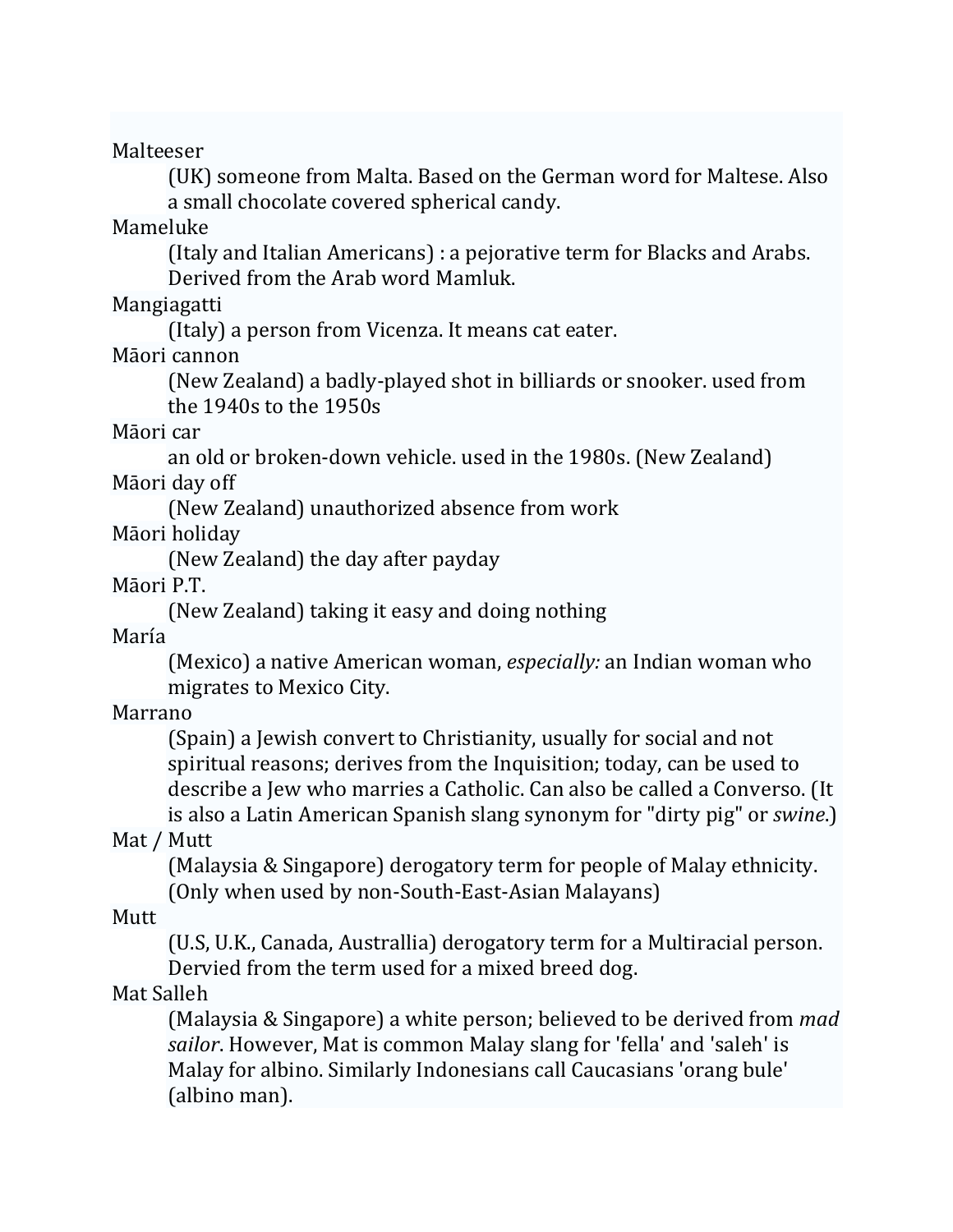Mayate 

**a.** (Mexico) a black person. Named after a small annoying insect. **b.** (Mexico; U.S.)  $A$  gay person.

## 'Merkan or Merkin

(British) an American, sarcastic reference to the North American pronunciation of the word 'American'. Spelling is variable but internet use tends to use the former when being "polite" and the latter when deemed appropriate (as a merkin, a pubic wig, is something "very close to a prick").

### Métis

(Canada, U.S.) Literally "half-breed". Eventually referred to French-Natives but also by extension to those of mixed Native-Caucasian ancestry in general. Rather than being offensive nowadays, it has been adopted as the standard term of these people and their mixed culture.

### Mexican

(Northern Ireland) Used by Northern Irish (esp Protestants/Unionists) to refer to the Irish Republic—it being "South of the Border" and historically poor, Catholic and lawless/disorganized as well as a refuge for those wanted by the law. Hence Dundalk on the border is sometimes referred to as "El Paso".

## Mick, Mickey, Mickey Finn

**a.** (Britain, Commonwealth & U.S.) an Irish person or a person of Irish descent. From the prefix "Mc"/"Mac" meaning "son of" that is commonly found in Irish surnames. **b.** (Australia) a Roman Catholic [19th century on, from *Michael*]. **Mickey Finn**, a popular date rape drug.

## Mickey Mouse

(Negro slang) a white person. *especially:* a stupid, insane, mindless, inferior, simple, worthless, or insignificant one. Sometimes also used to characterize stupid or simple situations "If they want to keep their Mickey Mouse system, that's O.K."--Ronald Reagan speaking privately to his staff about the Russians as quoted by the *New York Times*, 6/13/84 [originated among soldiers in World War II]

### Miney

(Passaic County, New Jersey) A term for Ramapough Indians, since Ramapoughs worked in the iron mines of Ringwood, NJ. It has replaced the more pejorative Jackson Whites.

Mingita 

(UK) Lesbian Indian/Muslim young woman, used offensively. From "minge" (female pubic hair or genitals) + "eater".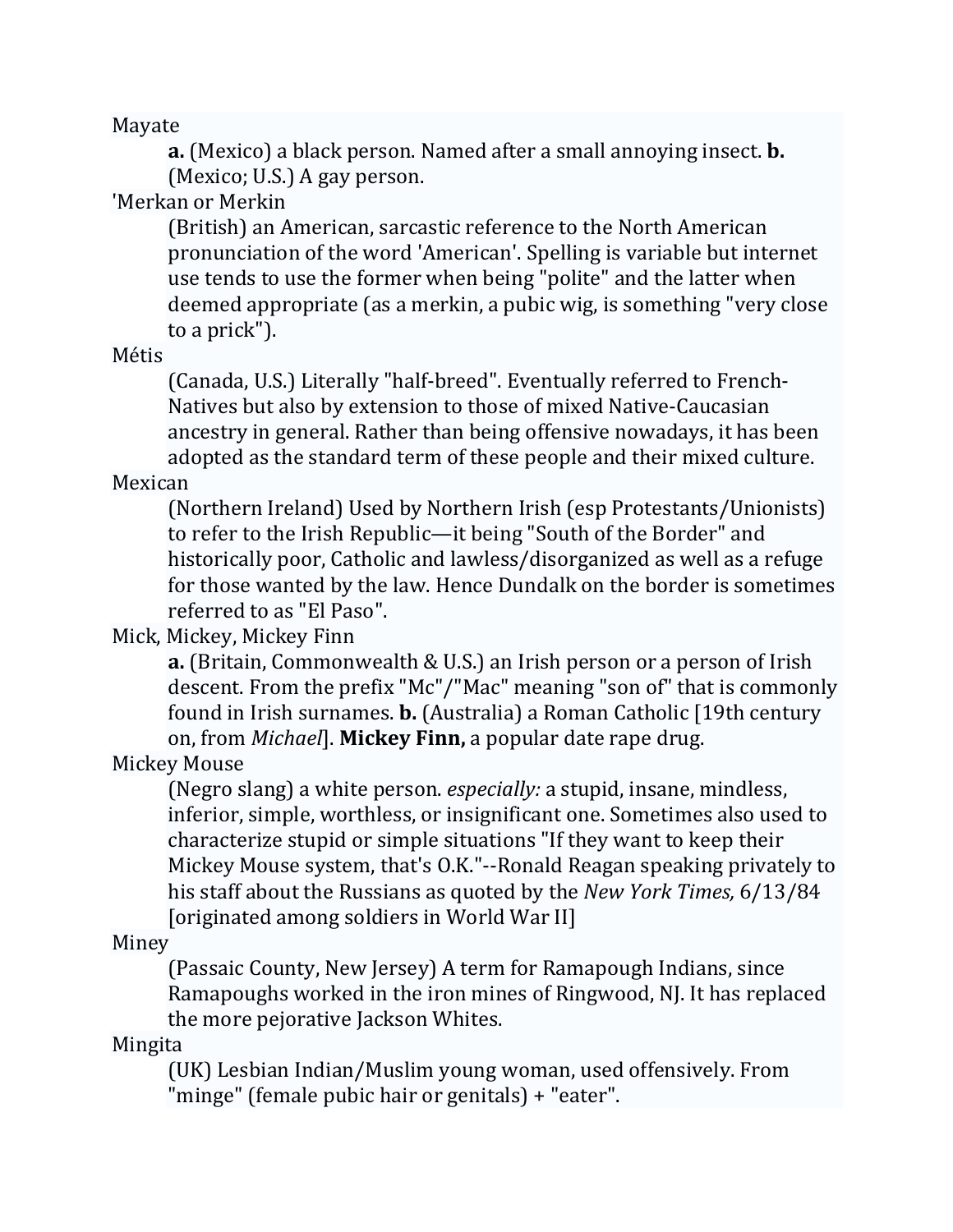Mink 

(U.S.) Mexican Chinese person (Mexican chINK).

(Ireland) In the west of Ireland (particularly Tuam, Co. Galway), a derogatory term referring to a settled traveller. Originating from fur farming, where Minks are thought of as smelly dirty animals that live together in large numbers in a confined space.

Minoplis 

(Dominican Republic) Very dark-skinned Dominicans or all Haitians, deriving from the expression "me no, please", referring to the plea for life of a person who's going to be executed (derives probably from the English punch-line of a joke, whose origin might have been during the U.S. intervention of the D.R. in 1916-1924).

MIT 

(U.S. Chinese) Made In Taiwan; refers to immigrants born in the Republic of China. Contrast with ABC.

Mleccha 

(India) a derogatory term for foreigners or people who do not conform to Hindu beliefs/practices (word is originally from Sanskrit meaning "non-Aryan" or "barbarian")

Mo or Moe

(U.S.) a Muslim - contraction of Mohammed (not to be confused with 'Mo - a contraction of Homo/Homosexual)

Mock */* moch 

(U.S.) a Jew [first used in the 1960s as an abbreviated form of *mocky*  $\lceil$  (qv) $\rceil$ 

Mocky / moky / moxy / mockey / mockie / mocky

(U.S.) a Jew [first used in the  $1930s$ ]

Mohammedan / Muhammadan / Mahamedan / Mahumedan / Mahomedan a Muslim. Considered impolite and offensive because it would seem to imply that Muslims worship Mohammed.

Mohawk 

(North America) This is a derogatory word for the Kaniengehagas or Kanienkehaka Native Americans that means "cannibal" in Algonquian. It has been adopted by Western settlers as the actual name for that nation.

Mojado 

(Western U.S.) used primarily by Hispanic-Americans. "Mojado" is the Spanish word for wet, and is used equivalent to the term "wetback". Illegal immigrants sometimes had to swim across the Rio Grande to enter the U.S.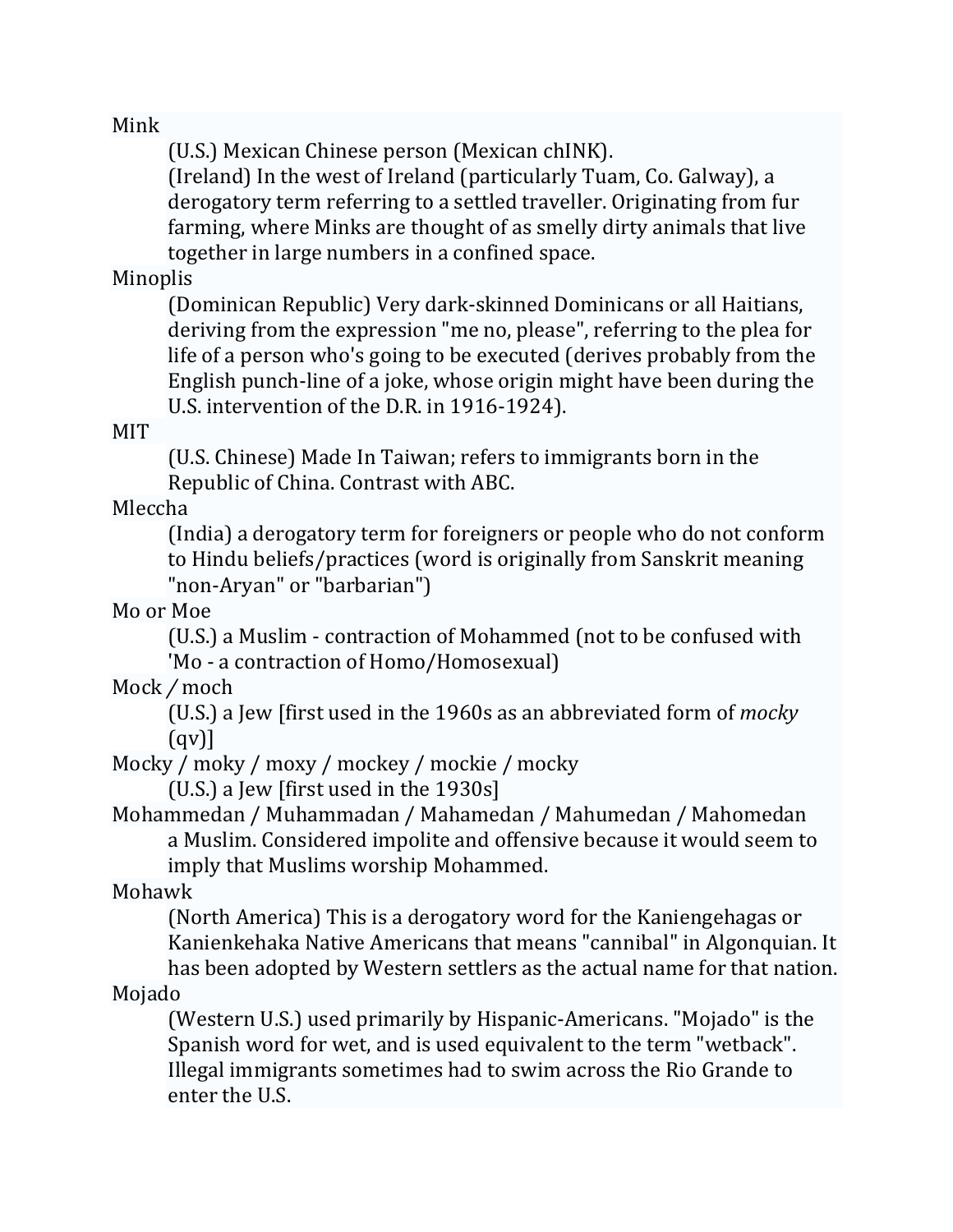Mojo 

(South Texas) Tex-Mex version of "Mojado", used by primarily Englishspeaking Hispanics. Same meaning as "Mojado" but further distanced from Hispanic roots.

Moke / moak / moke

(U.S.) a black person 

Mongol 

 $(U.K)$  an Asian immigrant

Mongolian 

(Australia) *obsolete:* a Chinese immigrant 

Mongoloid 

(North America & UK) An obsolete degrading term for Asians, even if they are of north Asian origin. The term was also formerly used as medical term for people with Down Syndrome, referring to the characteristic facial features of people with Down Sydnrome. "Mongoloid" continues to be a proper anthropological term when discussing physical race, for instance, when discussing the likely origin of skeletal remains.

Mongrel 

(International) a person of mixed race

Moolie / mooley / Moolinyan / moolenyam / moolinyan / moulan yan / moulenjam / moulinyan / moulonjam / mulenyahn / mulenyam

(Among Italian Americans) an African, [from Calabrian Italian word for eggplant‐‐*mulignana / mulingiana / mulungiana / mulignane* (Neapolitan) */ Melenzana*] the color and texture of the eggplant supposedly resembles black skin.

Moon Cricket

(U.S.‐Maryland) a black person 

Moonie 

(International) Unification Church member  $[43]$ 

Moor 

(International) Outdated term for a Muslim, especially one from North Africa 

Moose 

(Japan & U.S. Military) derogatory term for Asian women—combination servant/sex object—from Japanese for daughter (musume)

Moro 

(Spain) **a.** a Moor (but see Moro); **b.** a North African.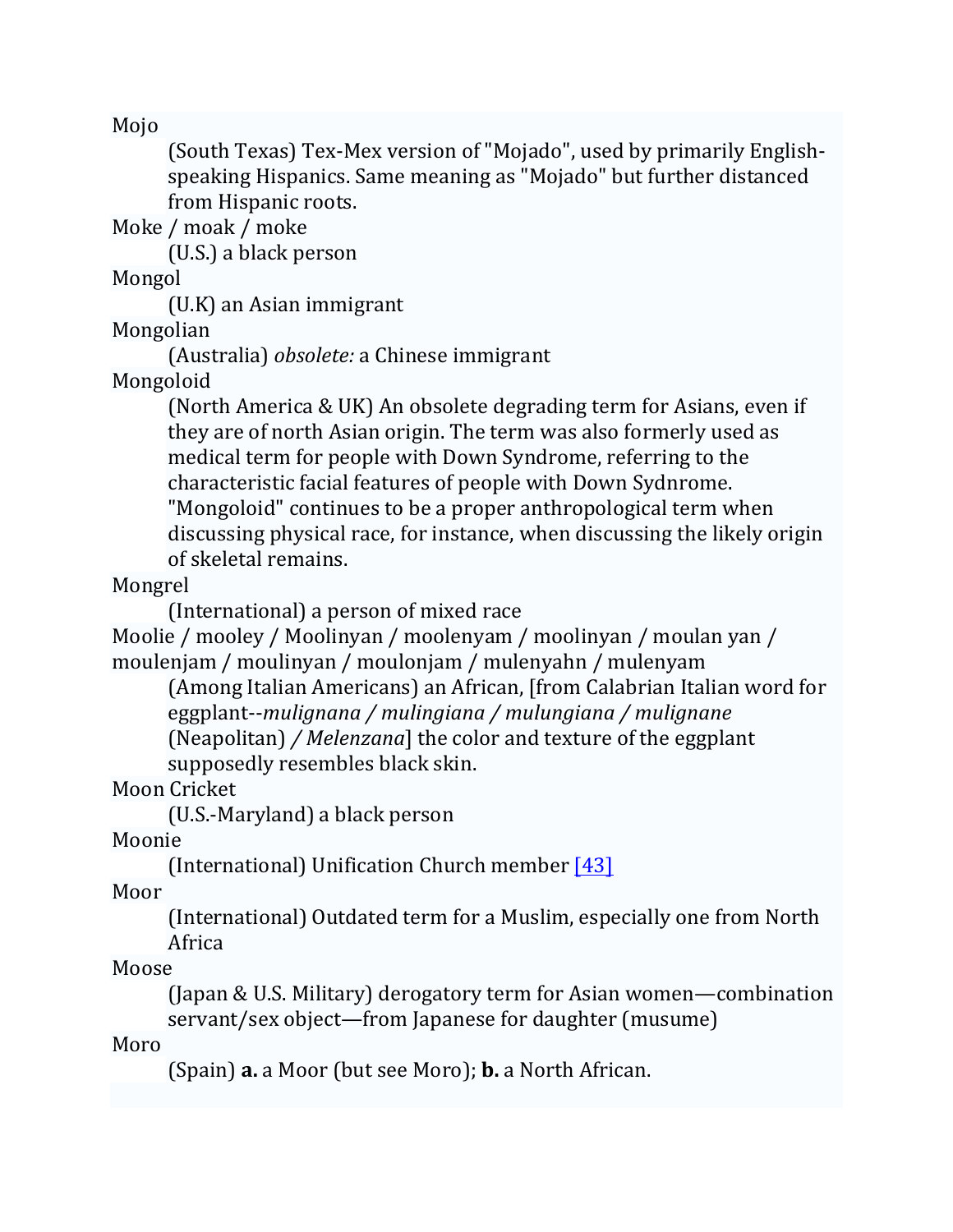Moskal 

(Ukraine) Rude manner of referring to a person of Russian origins. Derived from the Ukrainian word for Muscovite. In Poland it has a neutral meaning, and can be used in various contexts including a friendly one.

mosshead 

a black person.

Motisa 

(U.S. South) a black waiter or busboy—derived from "mo tea suh?" Mountain Nigger 

(UK) a person from Montenegro

Mrs. Simpson

(Egypt,  $1930s \& 40s$ ), an English woman (after the Duchess of Windsor, who was actually from the U.S.). Intended to be highly insulting when shouted at English women in the street.

Muck 

(Alaska, U.S.) an offensive term used to refer to Alaska Natives, due to the prominence of the "uck" sound in Native languages. Sometimes called "Muck-Luk".

Muck Savage

(Ireland) Similar to the term culchie, denotes that person is from rural Ireland 

Mud Person

(U.S. white supremacists) a non-white person (usually seen in the plural form as *mud people*) 

Mud Shark 

(U.S.) White woman who seeks intimate relationships with black men. 'Muja or Muj'

(US, UK, Europe) A racial slur for Muslims that comes from the word mujahadin which is a holy Muslim warrior.

Mulatto 

(International) a half black/half white person—based on the Portuguese word for "mule" (the term "tragic mulatto" was frequently used in literature of the late 19th and early 20th centuries)

Mule 

 $(U.S.)$  a mixed race person—esp. black/white—after the hybrid of a horse & donkey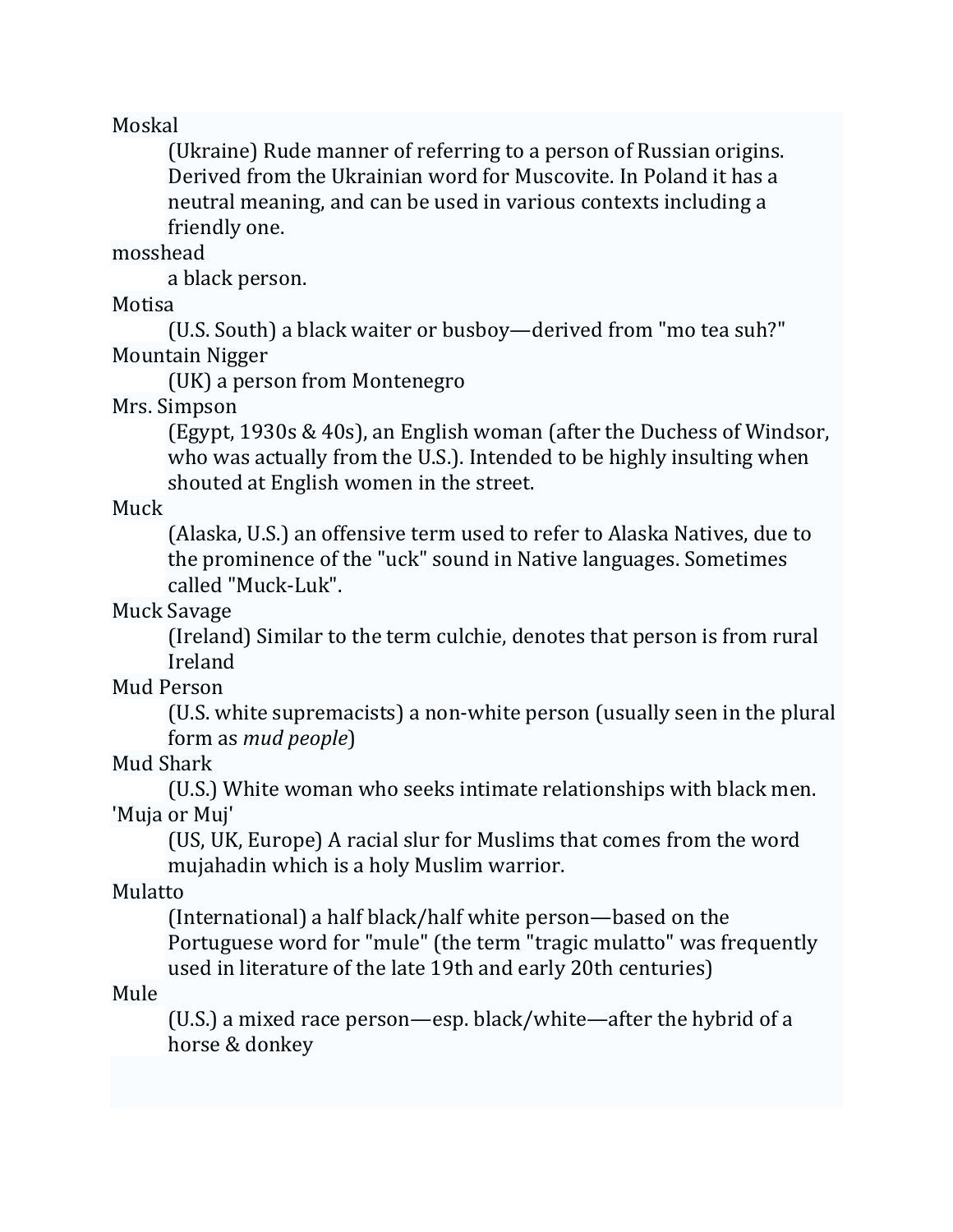Munt 

(among whites in South Africa, Zimbabwe, and Zambia) a black person from *muntu*, the singular of Bantu

### Muselmann

(Germany) *dated:* a Middle Easterner.

## Mustard seed

(U.S.) a light-skinned person with one white and one black parent **Mutt** 

(North America) a multi-ethnic, or a multiracial person. Affectionately used when speaker cannot fully trace family history.

### Mutton molester

(Scotland) a person from Aberdeen or a supporter of Aberdeen Football Club, see also "sheepshagger".

### Muzzie

 $(U.S.)$  a Muslim.

### Muzzo

(Australia) a Muslim.

## **N**

Napkin Nigger 

Offensive term used to describe Indians

Nappy *or* Nap‐head 

(U.S.) insulting term for blacks (refers to kinky hair)

**Narrowback** 

(U.S.) a first generation Irish-American.

## Navajo

(North America) name given to the Diné Indians by their enemies, the Tewa Pueblo Native Americans. It may mean "thieves" or "takers from the fields." It was adopted by Western settlers as the actual name of the Diné, and despite its dubious origin, many Diné today accept being called Navajo rather than insisting on Diné.

## Neck

(U.S.) a rural white person usually in the south. Shortened version of Redneck. 

## Ned (Scottish)

(Scotland) A delinquent teenager who typically loves bling, wears tracksuits and a baseball cap and is often involved in gang behaviour violent or otherwise. English equivalent is a chav.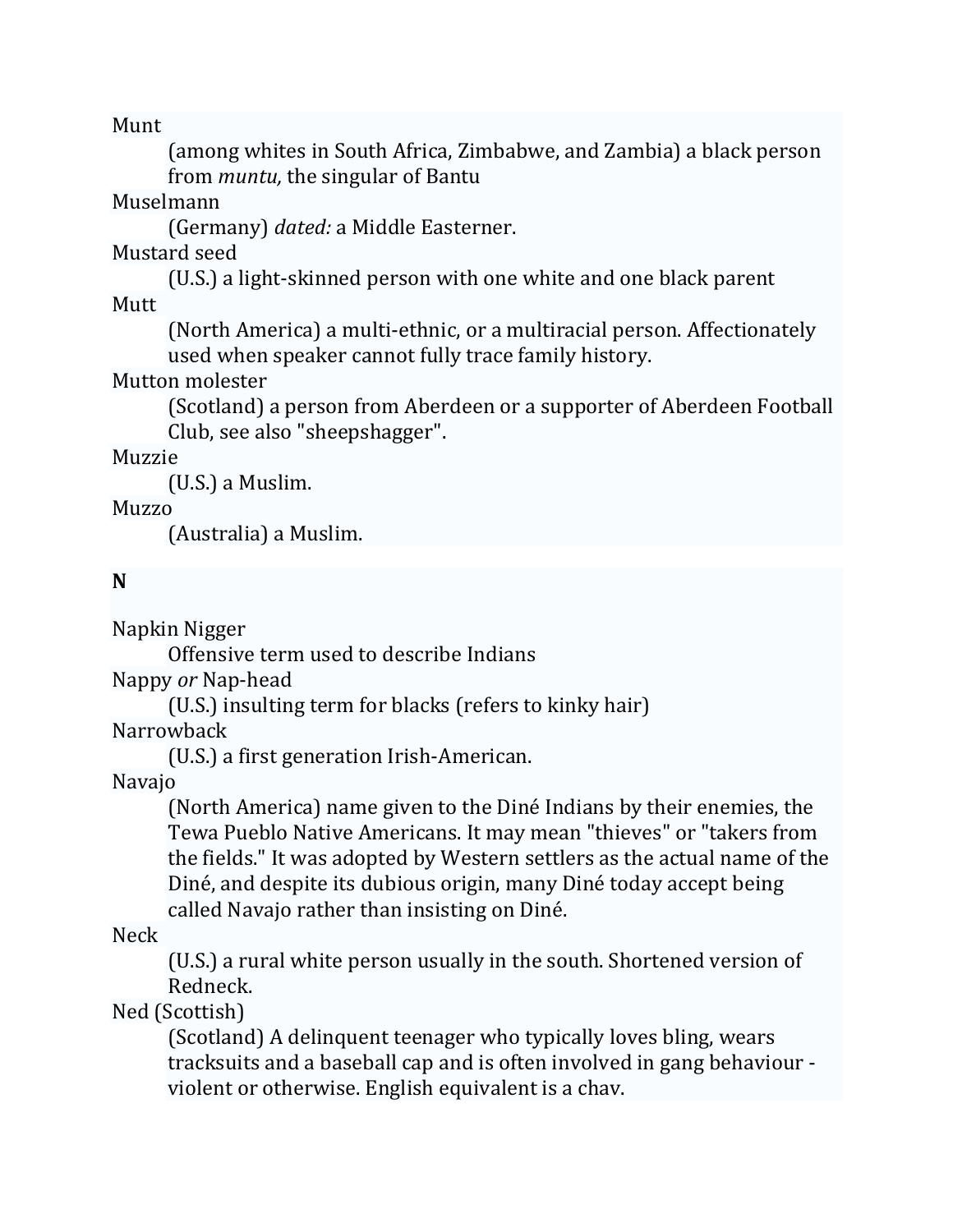Neger 

(German speaking countries) German equivalent of "Negro", considered offensive because of its use during the era of Imperialism.

Nègre, négresse

(French) a black person; "nigger"‐‐**nègre blanc** "white nigger". Nerka Derka 

(U.S.) an Arab or Indian with extremely dark skin (the N as in Negro and the erka derka as in derka derka.)

Newfie, Newfier, Newf

(CAN) a person from Newfoundland, can be used as a term of pride Nez Percé 

(North America) this phrase, which means "pierced noses" in French, is the name given to the Nimipu Native North Americans by French trappers. 

NFN 

(UK) Normal for Norfolk, implying learning difficulties due to inbreeding in isolated fen communities.

Niakoué, Niak

(France) a very pejorative term for Asiatic people 

Nica 

(Central America) Non-offensive for a person from Nicaragua.

Nig 

(UK) a black person (short for nigger)

Nigger / niger / nigor / nigra / nigre (Caribbean) / nigar / niggor / niggur / nigga / niggah / niggar / nigguh/ nuh 

(U.S., UK) a black person. Can also generally be used towards anyone with brown or darker skin, such as an Indian. From the word negro which means the color black in numerous languages. Diminutive appellations include "Nigg", "Nigz" and "Groid". The terms "Nigga" and "Niggaz" (plural) are frequently used between African-Americans and between whites without the negative associations of "Nigger." Use of the word is often perceived as extremely offensive if used by a white person in *any* context. It is considered THE most offensive ethnic slur of them all; especially if used by a non-black person.

(Australia, New Zealand) a Māori or Aboriginal person.

*obsolete:* a defect in something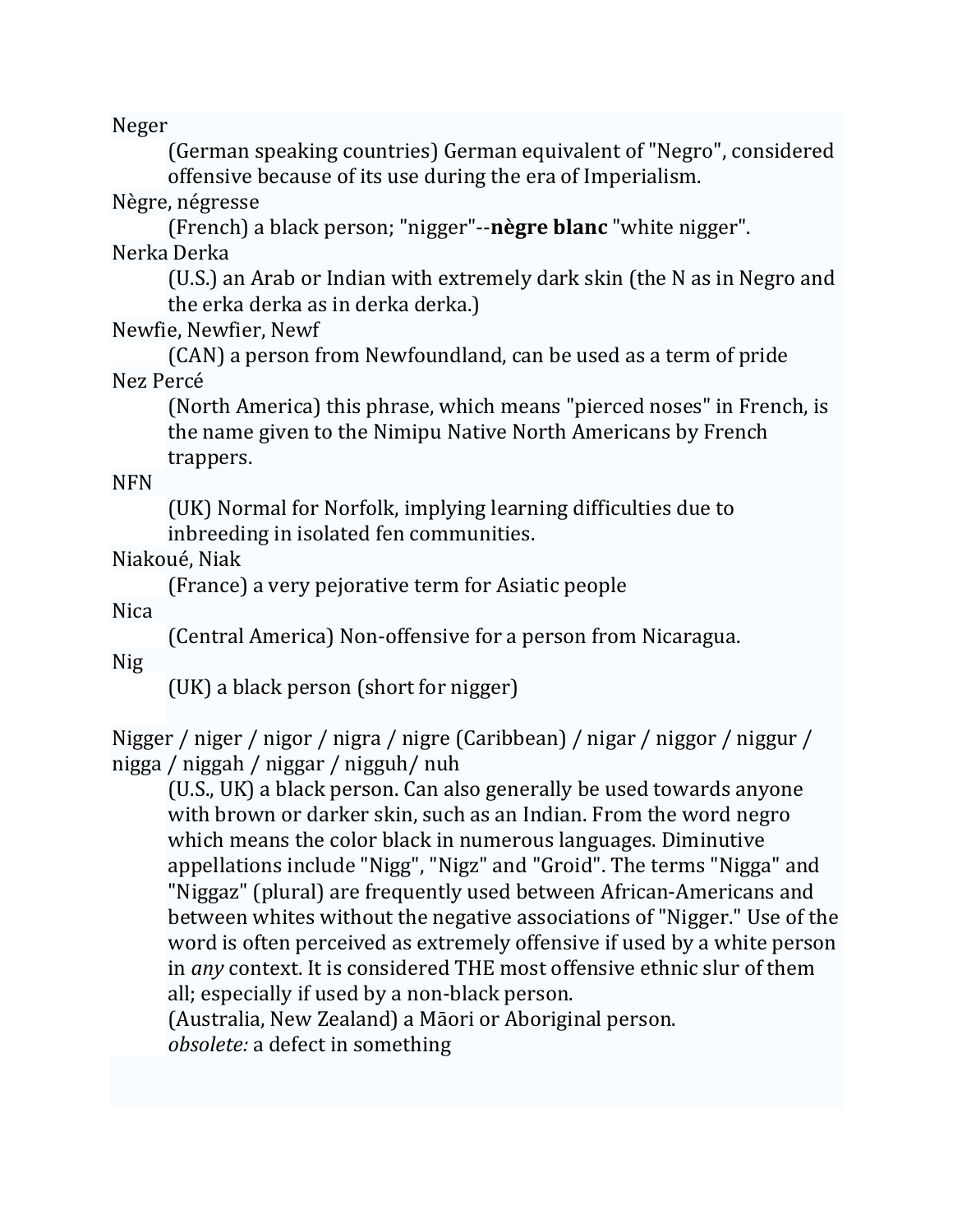Nigger baby

(U.S. Military) *obsolete:* a type of large cannonball [first used in the 1870s] 

Nigger chaser

(U.S., Midwest regional expression) A term for the popular firework known commonly as a "chaser."

Nigger rigged *or* Nigger-rigged

(North America) : a term for something that is built or repaired in a shoddy unprofessional manner. The term is based on the old term "Jerry rigged" to refer to expedient work by the Germans in WWII. "Afro-Engineered" or "Colored Engineering" is sometimes used as a euphemism for "nigger-rigged".

Nigger shooter

a slingshot

Nigger stool / nigger shit

(U.S.) refers to a black infant, usually a newborn.

Niglet  $(1)$ 

(U.S.) Combination of nigger and piglet which refers to a small black child. 

Nigra / negra / niggra / nigrah / nigruh

(U.S.) offensive for a black person [first used in the early 1900s] Niglet $(2)$ 

(UK) Similar to the U.S. version but without the combination with piglet, refers to a baby or child "Nigger".

Nig‐nog 

(UK & U.S.) a black person.

Nine‐iron 

(U.S.) an Asian person (reputedly from the angle made by the eyes having the same as that of a 9-iron in a golf bag)

Ninja 

(U.S.) a Muslim woman (like a Ninja because clad in black with only eyes showing). 

## Ninny

(U.S.) a black person (short for pickaninny)

Nip 

(U.S.) someone of Japanese descent (shortened version of *Nipponese*, from Japanese name for Japan, *Nippon*)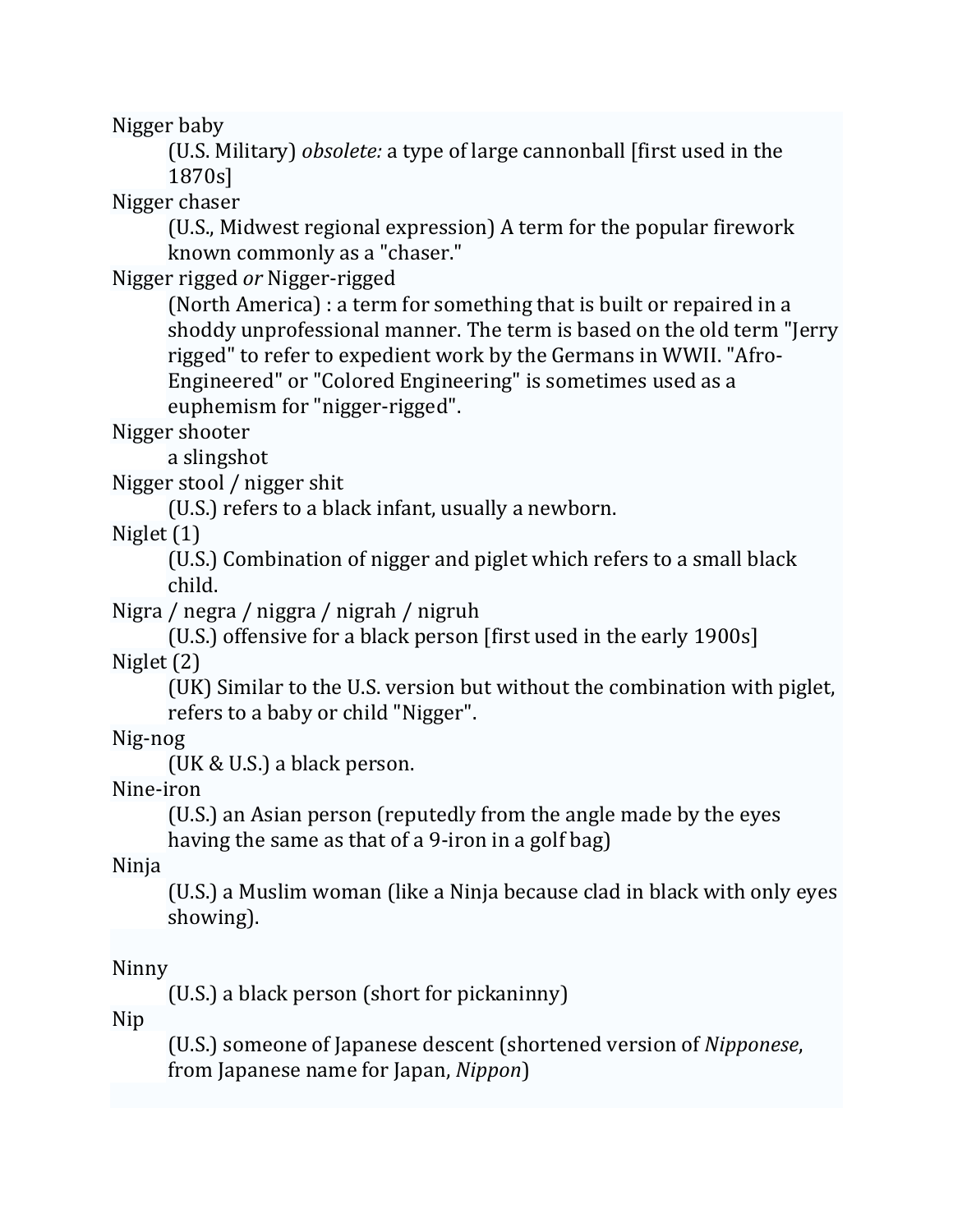Nitch *or* nish, *also* nitchybuck

(CAN) an Aboriginal Canadian (from *Anishinabe*, the Ojibwa word for "Ojibwa") 

Nitchie, neche, neechee, neejee, nichi, nichiwa, nidge, nitchee, nitchy (CAN) a North American Indian [From the Algonquian word for "friend"]. 

Noggy 

(Australia) An Asian, or a person of Asian origin [originated among Australian soldiers in the Korean and Vietnam wars as a name for their Asian counterparts 

No'po 

(U.S.) Native American. From casino (common on Native American reservations) and the generalization that most Native Americans are of a lower economic status, or **Po'.** 

Norhoogian 

(US, Canada) A Norwegian. Mildly derisive, once extremely so, but also self‐ironic. see *Scandahoovian* 

North Briton

(UK/Scotland) A Scottish person who identifies themselves as Unionist. 

## **O**

Ocker 

(AUS & NZ) Uncultivated Australian.

Ofay 

(U.S.) A white person

Ojibwe 

(North America) This name, sometimes given as the anglicized corruption Chippewa, is used to refer to the Anishinabe Native North Americans. In Minnesota some Ojibwes now ask others to refer to them as Annishinabes. 

Oompa‐Lumpa 

(Ireland/UK) a derogatory term for pro-British Ulster Protestants. [referring to supporters of the Orange Order]

Orangie / orangey

(Ireland/UK) a derogatory term for pro-British Ulster Protestants. [referring to supporters of the Orange Order]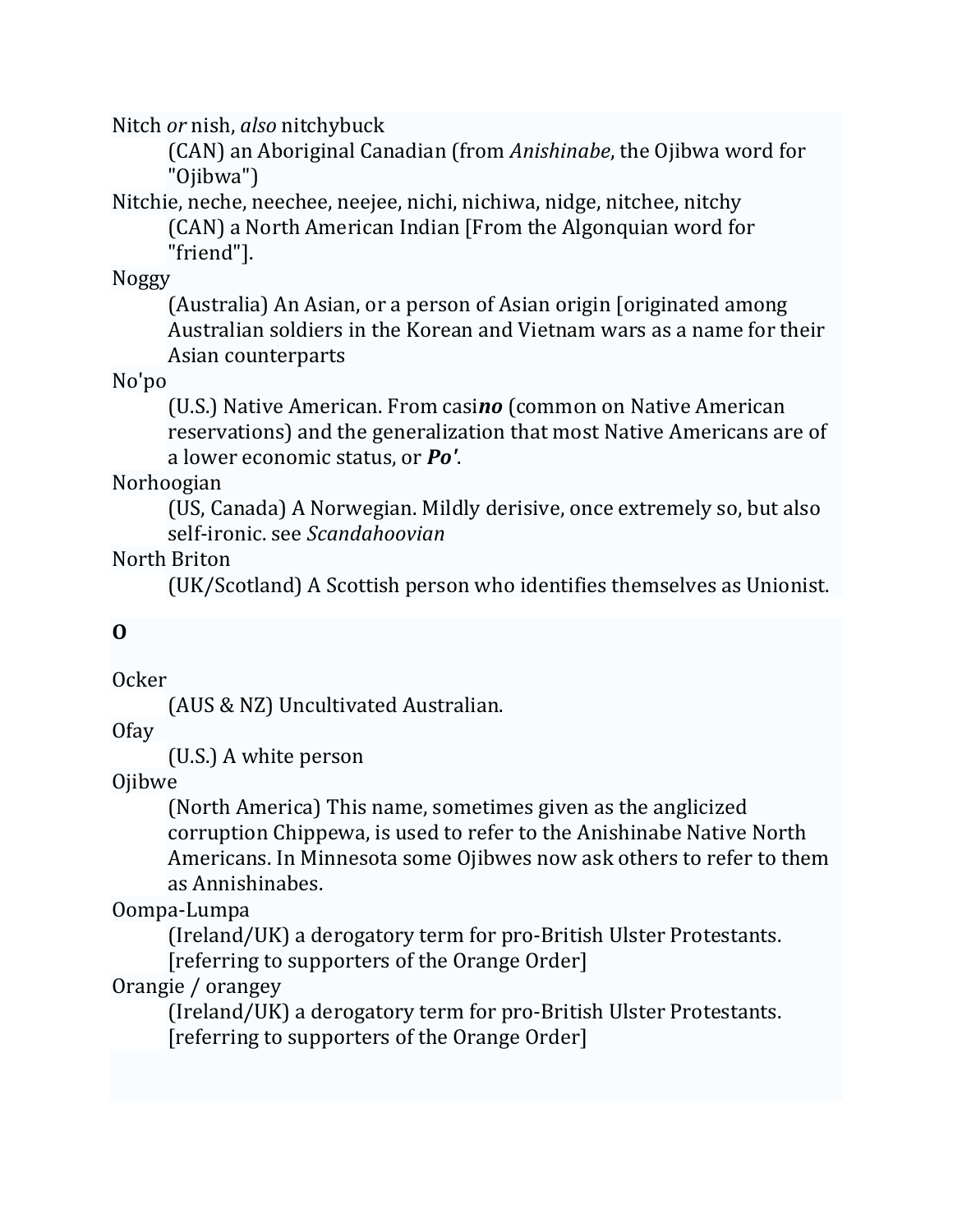Oreo or Oreo Cookie

(U.S.) someone of black and white descent (or a black person who "acts white"; black on the outside & white on the inside; see **Carlton**)

Oriental 

(UK Commonwealth & U.S.) an Asian person, considered offensive by Asians because they claim that objects (rugs, art, etc) are Oriental and people are Asian, although in the UK Asian is only ever used to refer to people originating in India, Pakistan, Bangladesh and Sri Lanka

## **P**

Paddy or Patty

**a.** (UK & U.S.) an Irish person (from the popular Irish name "Patrick"). In 19th-century America, police wagons were called "Paddy Wagons"; it's unclear if this was because most of the police, or most of the arrestees were Irish or "paddies". See also *Plastic Paddy*. **b.** in Black English, a white person.

(Mexican-Americans) – particularly in Southern California – to denote any white "Anglo", regardless of specific ethnic ancestry.

Paisa 

(Western U.S.) used by Mexican-Americans to refer to Mexican immigrants. 

Paisano or Paitoco

(extreme northern Chile) a derogatory word for the Aymara or Ouechua people and her descendants

Pakeha 

(Māori) a New Zealander of European descent

Paki / Pakki / Pakky / Pak

(Primarily UK, sometimes US and India) a Pakistani or other South Asian. It is considered offensive when used by a non-South Asian in the UK. 

Paleface 

(U.S.) a Caucasian.

Palongi 

(Tonga) a White person (short for Papalongi).

Pape 

(Protestants) same as "Papist" but rather more offensive.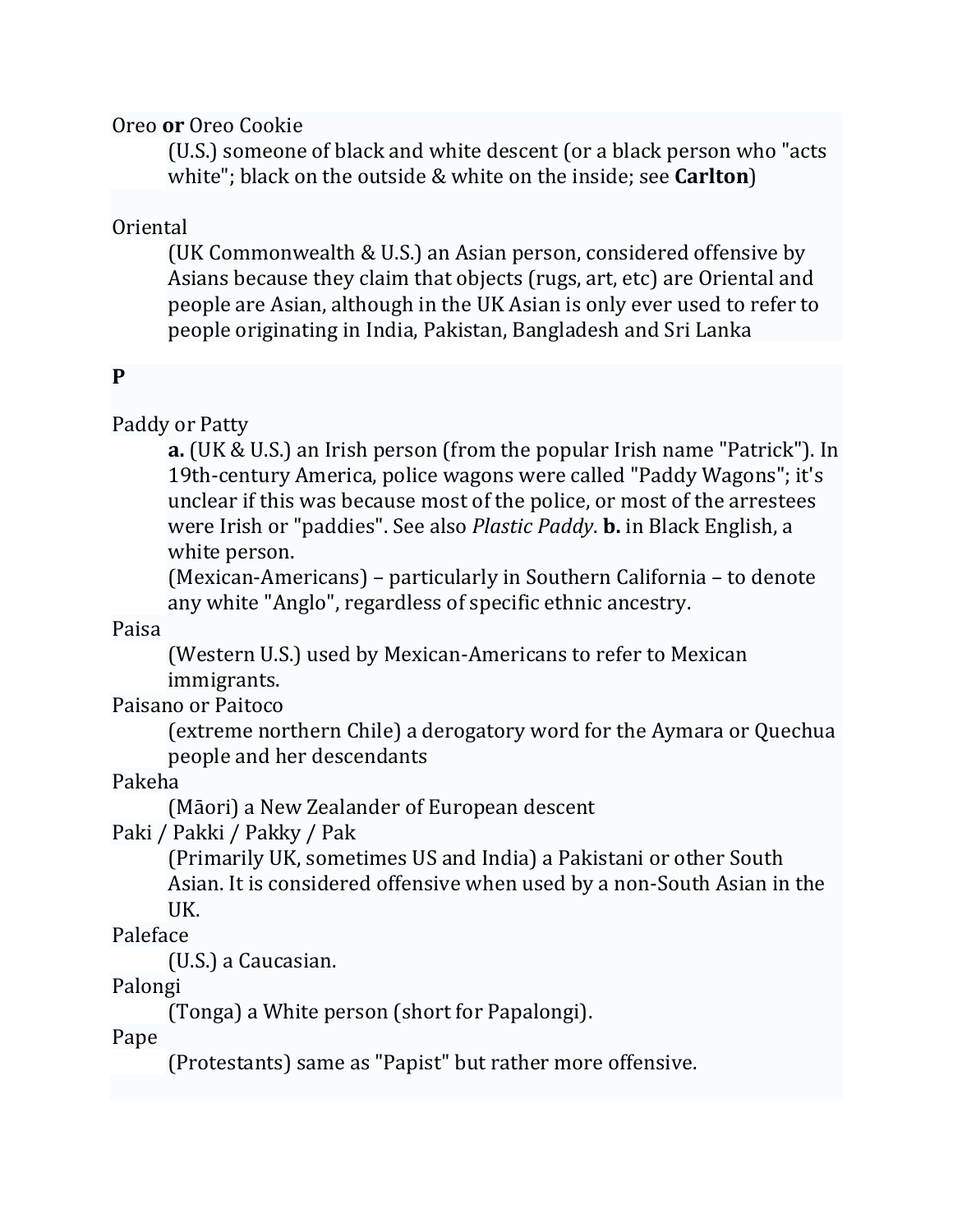Papist / papish / paypish

(Northern Ireland and Scottish Protestants) a Roman Catholic person usually Irish Catholic. 

Paragua 

(Argentina) a derogatory term for Paraguayans living in Argentina. The word paragua means umbrella in Spanish.

Paraíba 

(Brazil) a person from the Northeastern region of Brazil. Also, a lesbian, from a song "Mulher Paraíba, é macho sim senhor" (a Paraiban woman is macho, yes sir") (Obs: Paraíba is the name of a Northeastern Brazilian state) 

Pariguayo, pariguaya

(Dominican Republic) a hick, extremely odd man, a chump, a man lacking knowledge of current fashion trends. Probably from *Paraguayo* meaning a person from Paraguay in local vernacular or slang. Two theories exist attributing origin of expression to 1965 when U.S., and South and Central American forces occupied the D.R. during a civil war. Paraguayan soldiers had bowl or mushroom haircuts and people found them odd. Second theory is that American soldiers used natives for errands and they would come up to the fences surrounding their compound and GI's would call them Party-watchers.

Parigot 

(France) a pejorative term for residents of Paris, used by non-Parisians (pronounced /paʀigo/) 

Parisite 

(North America) a native or resident of Paris; note the similarity to parasite 

Parpaillot 

(France) a pejorative term for French Protestants, seen as austere and boring people.

Patata 

(Surinam) a Dutchman or a Caucasian person in general, referring either to the main food of the former colonialists or to the colour of peeled potatoes. 

Payo 

 $(Spain; U.S.)$  a non-Gypsy.

Pea soup, pea-souper

(CAN) *obsolete:* a Quebecer (or "French‐Canadian"). From French *Pea Soup*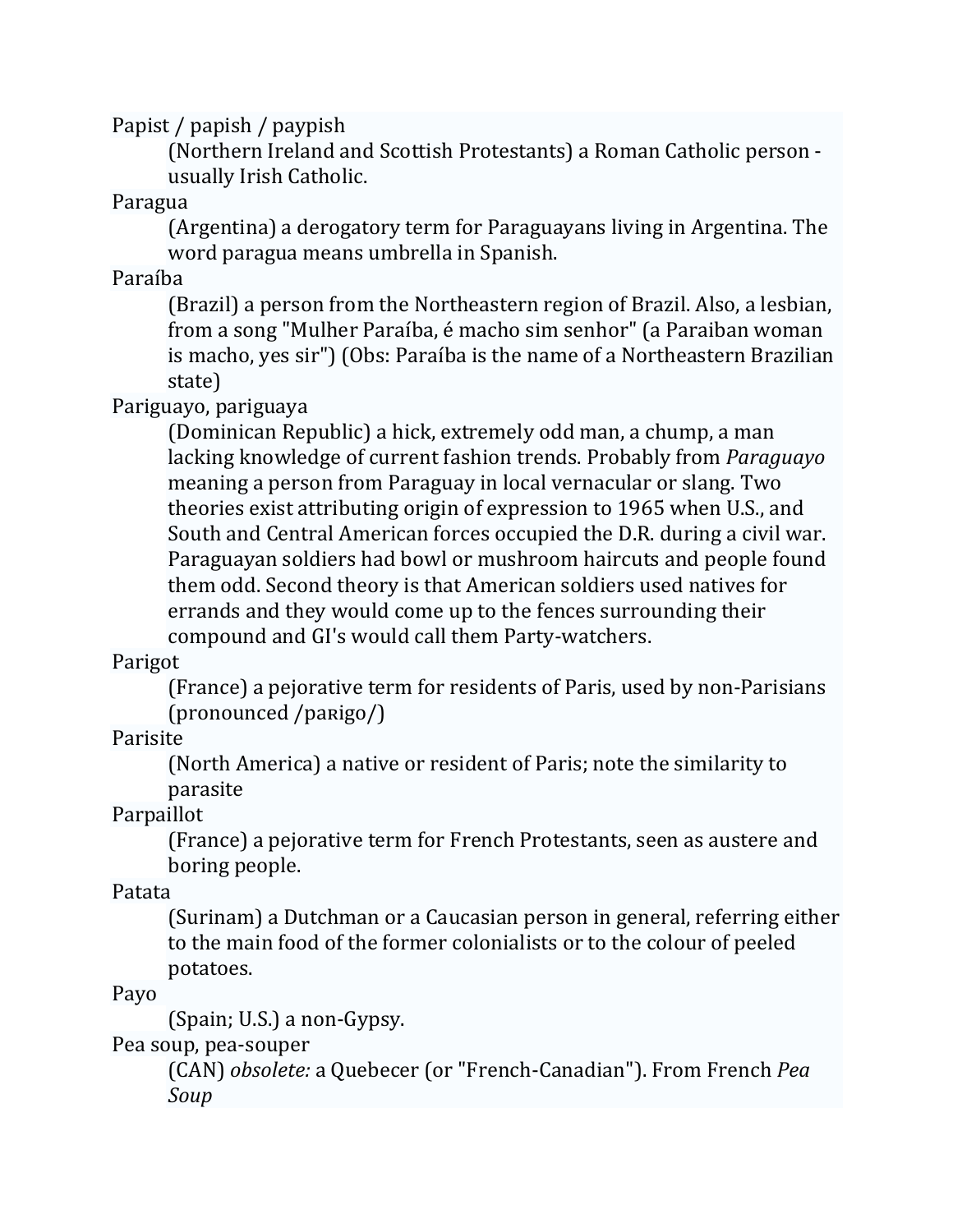### Peckerwood

(U.S.) a white person (southerner). The term "Peckerwood", an inversion of "Woodpecker", is used as a pejorative term. This word was coined in the 19th century by southern blacks to describe poor whites. They considered them loud and troublesome like the bird, and often with red hair like the woodpecker's head plumes.

### Pedro

(Hungary) a Gypsy/Rom - refers to the alleged 'Mediterranean' appearance of Hungarian Gypsies. Quite derogatory.

Pedro 

(UK) a Spaniard  $/$  (U.S.) a Mexican

Pepé Le Pew

(U.S.) a Frenchman - based on the reputation of poor hygiene and the famous French skunk 

### Pendejo

(Mexico and most Latin American countries) stupid, ass; (Andes) street smart. 

### Pepsi or pepper

(Anglophone Canadian) a Quebecer (or "French-Canadian") (from popularity of Pepsi-Cola in Ouebec, where this soft drink outsells Coca-Cola). As used in Quebec, it means that the intended recipient is, like a Pepsi bottle, "empty from the neck up."

## Pickaninny**,** pickaninnie

(UK & U.S.) black child, from Spanish *peque niño* (little boy) — in South African *picannin* is used.

## Pie face

(U.S.) a term for Slavic people.

Pied Noir 

(France) A European colonist in Algeria, who had to return to France in 1962, or simply a dark-featured Frenchman. Literally *black foot* due to the fact that they wore black leather shoes. (See Pied noir.)

Piefke 

(Austria) derogatory for Germans, probably derived from the Prussian conductor Johann Gottfried Piefke.

Pike 

(United States) An immigrant from Ireland, or an Irish-born American, particularly those who have a bad habit for using profanity (cursing)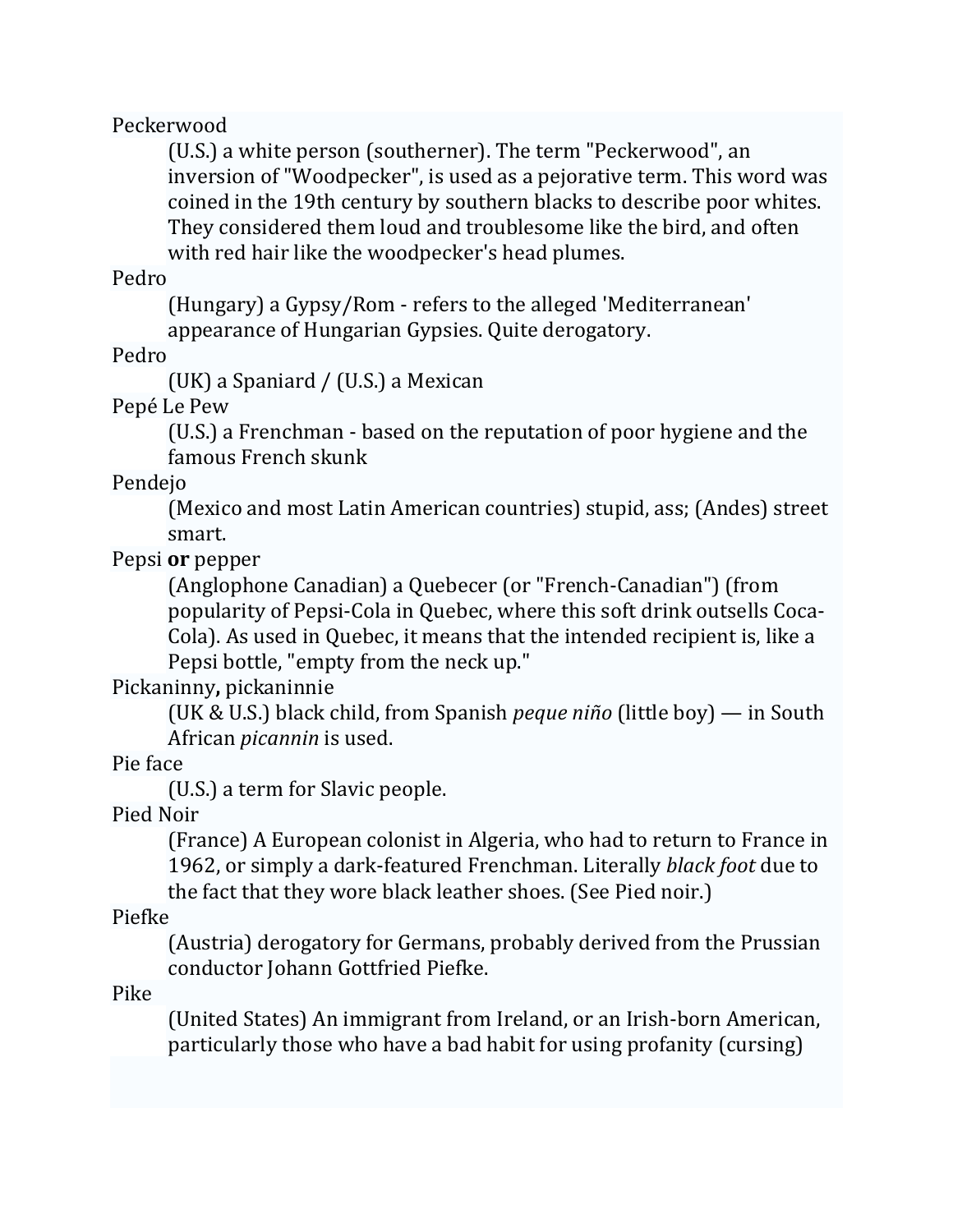Pikey / piky / piker

(Britain) **a.** gypsy, **b.** a lower-class person. Sometimes used to refer to an Irish person [19th century on].

Pima 

Name given to the Akimel O'odham or Ahkeemult O'odham Native Americans. It means "I don't know" in their language, which was apparently their reply when asked their name in Spanish by an early explorer. Despite its origin, many members of this tribe refer to themselves as such.

Pineapple 

a Hawaiian person 

Piney 

(U.S. (New Jersey)) a poor white person living in the sandy, coastal pine forests known as the New Jersey Pine Barrens. Usually living in substandard housing or trailers in areas often hit by forest fires. An inferior form of white trash.

## Ping‐Pong

(U.S. & UK) a racial term for a Chinese person (due to their prominence in table tennis or for the nature of their names)

"Pirata" 

(Argentina) A person from Britain, although applied to English more than British people. It means "pirate", a term originated by Francis Drake's activities and the attempts of invasion to Buenos Aires performed by British armies in the early 1800s. The term regained popularity after the Falklands (Malvinas) Islands war of 1982.

## Pití

(Dominican Republic) A Haitian national, deriving from the French word "petit" (small).

Pocho / pocha

(Southwest U.S., Mexico) *adjective:* term for a person of Mexican heritage who is partially or fully assimilated into American culture (literally, "over-ripe"). (See also "Chicano")

## Pogy

(U.S. Navy) A young Filipino woman. Candy is referred to as "Pogy bait". Polack or Polock

(U.S., Germany) a person of Polish descent. Ironically, the word for "Pole" in the Polish language is "Polak". In Germany, the first version is used exclusively.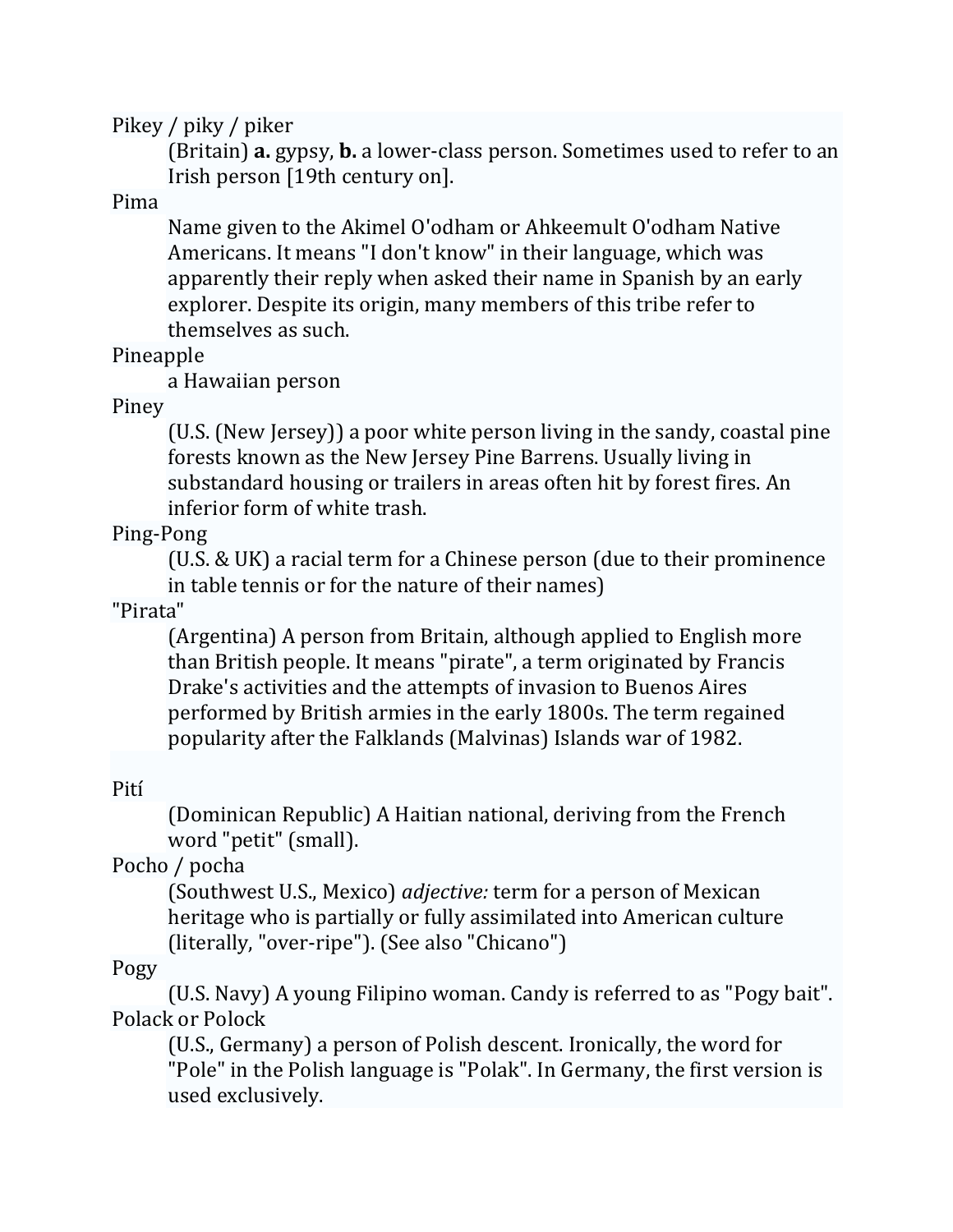Polaco 

(Spain) a Catalan (literally "Pole")

Polar Bear

(U.S. Blacks) a big, fat, white person

Polentone 

(Southern Italy) comes from the word polenta (a typical dish of the north of Italy) and roughly translates to "polenta eater", used for Northern Italians. It's the symmetrical term of "terrone" though less strong. 

Póli 

(Iceland) short for "Pólverji" which means a Polish person in Icelandic; used by Native Icelanders to describe an Icelandic citizen of Polish origin. It's considered to be somewhat offensive.

Polish Shower 

(Chicago and Midwestern US, New York) the act of putting on cologne or deodorant instead of bathing. Usually referred to as an "Italian Shower" or "Puerto Rican Shower" in other areas of the United States.

Polly 

(Western U.S.) A Polynesian, especially those from Samoa or Tonga. Pom, Pohm, Pommy, Pommie

(AUS/NZ/SA) a British (usually English) immigrant. Some claim it derives from "*P*risoner of *M*other *England"*, but it probably derives from *pomegranate,* rhyming slang for "immigrant, jimmygrant, pommygrant". It is often used irreverently and is not usually considered offensive. Many such migrants to Australia call themselves "ten pound poms", because they paid ten pounds for their passage to Australia in the 1950s. Often combined with an adjective, particularly *whingeing pom*, a reference to migrants who complained about their adopted country.

Ponch 

(U.S.) a Hispanic trying to act white - derived from the Eric Estrada character from CHiPs / or simply a slur against a Hispanic police officer

Pongo 

(UK) a black person. Also used in military circles to refer to a member of the Army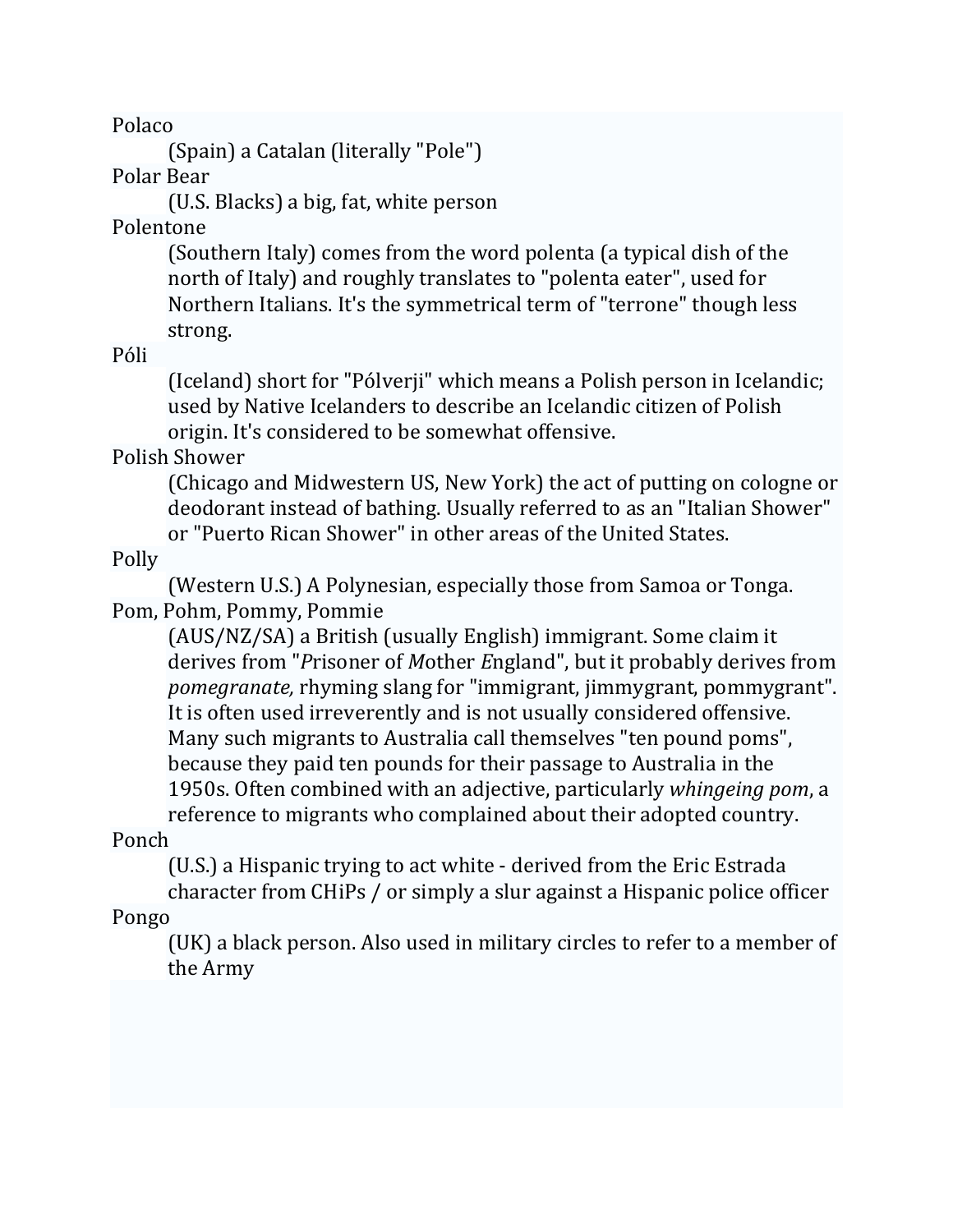### Pontios

(Greece) A stupid, dump, silly person. Originated from the ethnic jokes concerning the Pontians' supposedly stupidity. The jokes were actually imported from foreign jokes about the Belgians and other ethnic groups but were 'adapted' in Greece, replacing the ethnic names with the *Pontians* minority. Due to the Pontians' tragic history and historical significance however, both the jokes and the "stupid" connotation is now obsolete. 

### Poor White Trash

(U.S.) lower-class white people. Considered more offensive than *white trash*. 

Pootootie 

(Thailand) a coloured person, usually a small child or newborn baby "Popa'a" 

(French Polynesia) A person of European origin or descent 

Popolo 

(Hawaii) a black person

Pork Chop 

豬八 Hong Kong and Mainland China). A fat Chinese woman. Pronounced Chu-Pa in Cantonese. "Chu" means pig. "Pa" means steak. A popular term directed at overweight women. The term is offensive.

Pork Chop 

(North America) a Portuguese person 

Porky 

 $(U.K)$  a white person. Derogatory and very offensive; used in heavily populated areas with Asians.

Porridge Wog

(England) a Scot

Portagee *&* Portugee 

(Eastern U.S. - especially New England) a person of Portuguese origin Portos 

(France) a pejorative term for Portuguese

Potato 

(CAN) a black person who "acts" like a white (brown on the outside, white on the inside).

Potato Chugger

(North America) a Slav (usually Polish or Russian) derived from the practice of distilling potatoes into liquor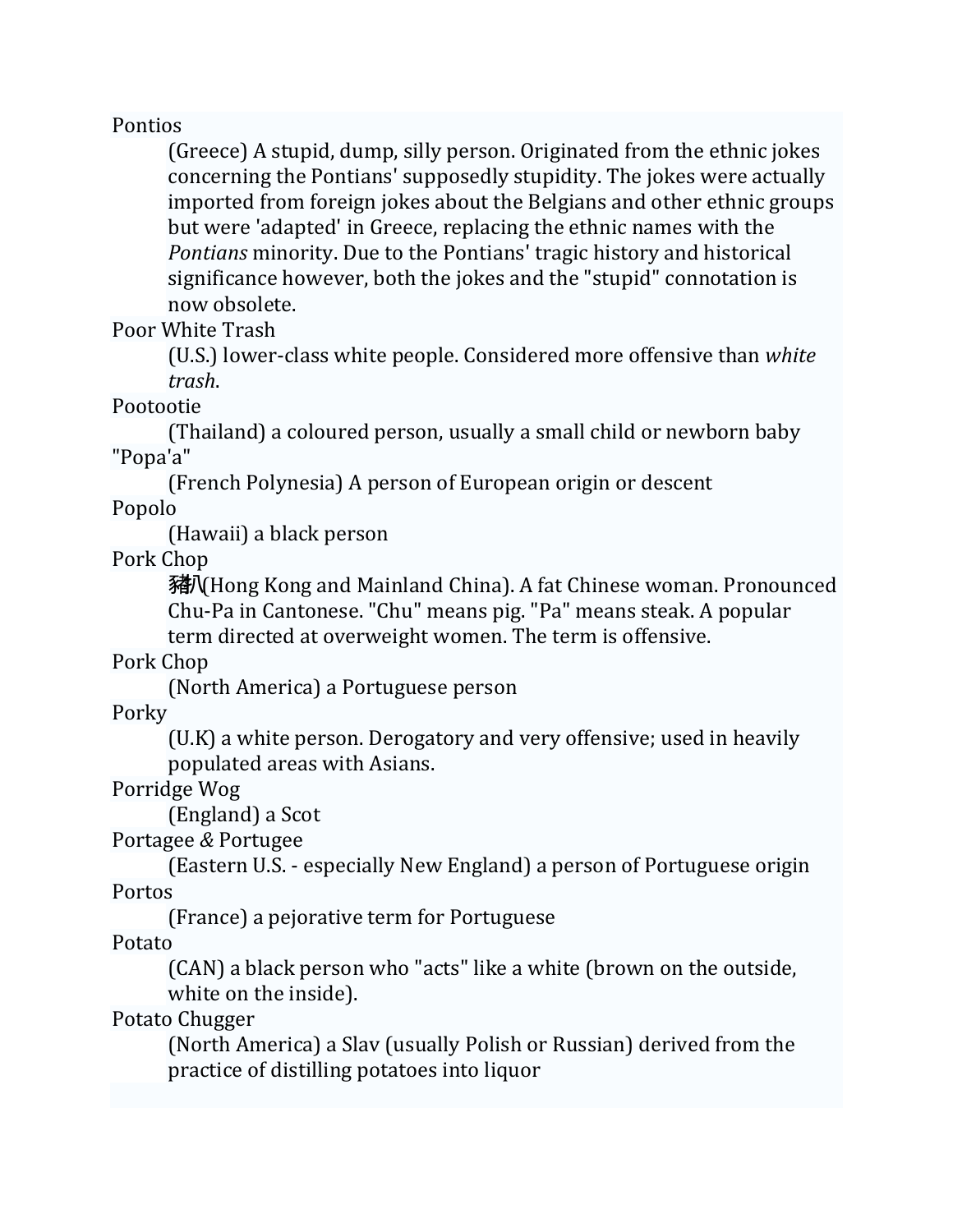Potato Eater

(England & North America) an Irish person or a person of Irish descent Potato Head

(North America) An Irish person or person of Irish descent, refers to the Irish potato famine and potatoes being widely eaten in Ireland.

Potato Nigger

(UK and US) An Irish person or person of Irish descent

Potherb 

(England) (particularly the Midlands) a person from Stoke-on-Trent powder burn

a black person.

Prairie Nigger

(CAN) a Native American or Aboriginal Canadian (Indian).

Priest fucker

(North America) a schoolyard taunt against Roman Catholic boys, especially altarboys and choirboys

Prod, proddy, proddie, proddie-dog

(Scotland / Ireland / Liverpool) a Protestant. ; Proddy, proddy dog : (AUS Catholics (particularly school kids)) term for Protestants, particularly rival kids from Protestant schools.

**proddywhoddy** and **proddywoddy** are used in children's school rhymes in Cork. 

PWT 

(U.S.) lower-class white people. Considered quite offensive. Short for *poor white trash*. 

# **Q**

Qadiani 

Slur used against members of the Ahmadiyya Muslim Community (Ahmadis) by the Sunni/Shia to show hate and disgust.

## Quahog

(U.S.) Literally a hard shelled clam (pronounced co-hog). As an ethnic slur, it means a very stupid New Englander, especially a Rhode Islander. As a sexual slur, this term for clam is similar in meaning to "cunt." Also the name of the fictional city in Family Guy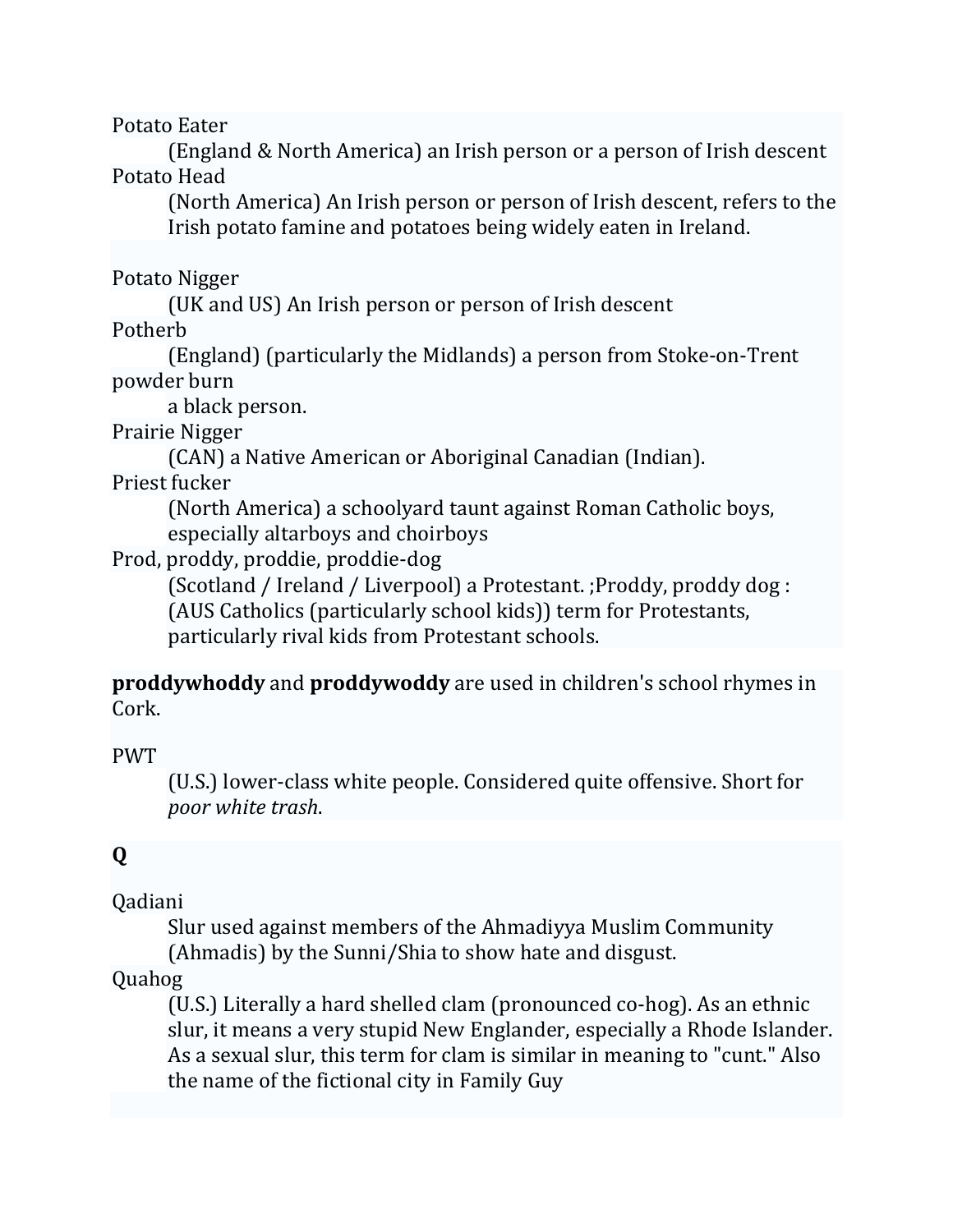### Quaker

(U.S.) Usually a harsh term for people residing in the Midwest and Eastern United States as farmers. The word is a nickname of the Religious Society of Friends, which was founded by George Fox, of Leicestershire, England, about 1650.

### Quashie

a black person.

### Queue Jumper

(AUS) illegal migrant. The term is used as they are perceived to be "jumping the queue" ahead of legitimate migrants, who often wait years before being allowed entrance into Australia. Sometimes applied to persons seeking asylum.

## **R**

## Raci

a name used in the former Habsburg Monarchy by the Hungarians ("rác") and Germans to designate South Slavic peoples who called themselves Serbs, Bunjevci, and Šokci.

### Rad

A mildly derogatory term used in the 1980's by American G.I.'s for Germans. From elderly Germans' use of the word comrade.

### Raghead

(U.S.) someone of Middle Eastern descent (UK) a Sikh, or any South Asian

### Ragtop

See Raghead above.

(Canada) a Sikh, a South Asian, Arab or Persian

### Raisin head

(International) a black person, or person of sub-Saharan African origin/descent - Originated when the Islamic prophet Muhammad made the comparison that one should honor their leader even if they seemed as ridiculous as "an Ethiopian slave whose head looks like a raisin."

### Rasta

(International) a native Caribbean black person; more accurately, a Rastafarian 

### Rastus

(North America) a black man, based on the antebellum custom of naming slaves after historical figures - in this case Erastus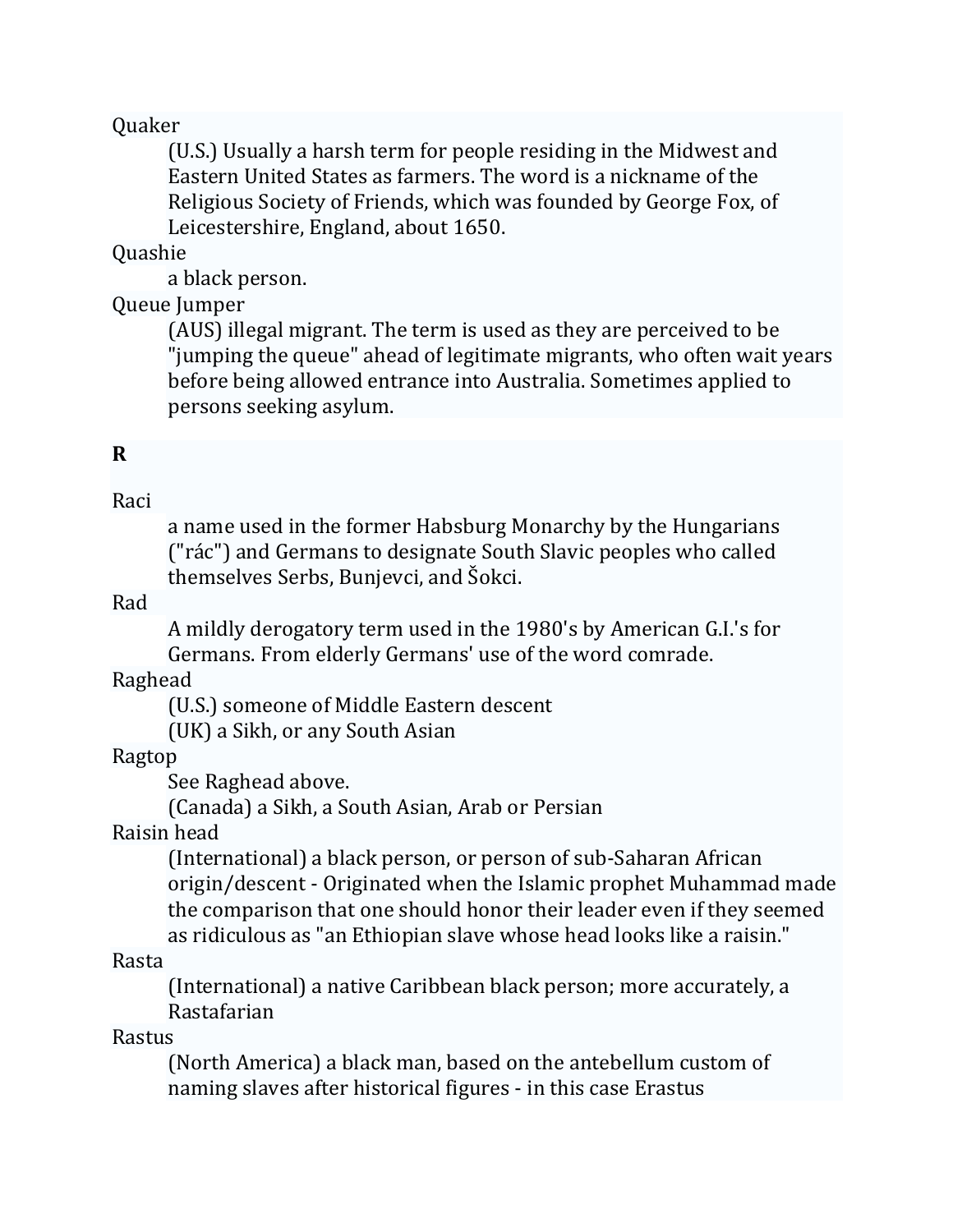Raton 

(France) a North African Muslim (from the French augmentative for "rat"). Extremely offensive.

### Ravo

(AUS; Launceston, Tasmania) a bogan from the suburb of Ravenswood. Red Indian

(UK) British term to differentiate American Indians from East Indians,

however this term is considered very offensive by Native Americans Red Man 

(U.S.) a name used by Native Americans, but is considered racist if used by other races.

Redneck 

(U.S.) a rural white person, typically of Scots-Irish descent. There are varying possible etymologies for this term. Primarily used to denote lower-class rural whites.

### Redskin

(North America) a Native American

Reffer*/*Reffo 

(UK/AUS) a refugee

Rétinéger 

(Hungary) pasture nigger - refers to Hungarian Gypsies. Extremely offensive. 

Rhineland Bastard

(Nazi Germany) children of mixed African and German parentage.

Ricain 

(France) an American. 

Rican 

(U.S.) a Puerto Rican

Ricardo*,* Ricky *&* Ricky Ricardo 

(North America) a Cuban emigre - after the TV character played by Desi Arnaz 

Rice eater

(U.S./Canada) An Asian.

Rice Picker 

(UK Commonwealth & U.S.) a Filipino, Viet, Cambodian, or any other South East Asian.

Rico 

(U.S.) A Puerto Rican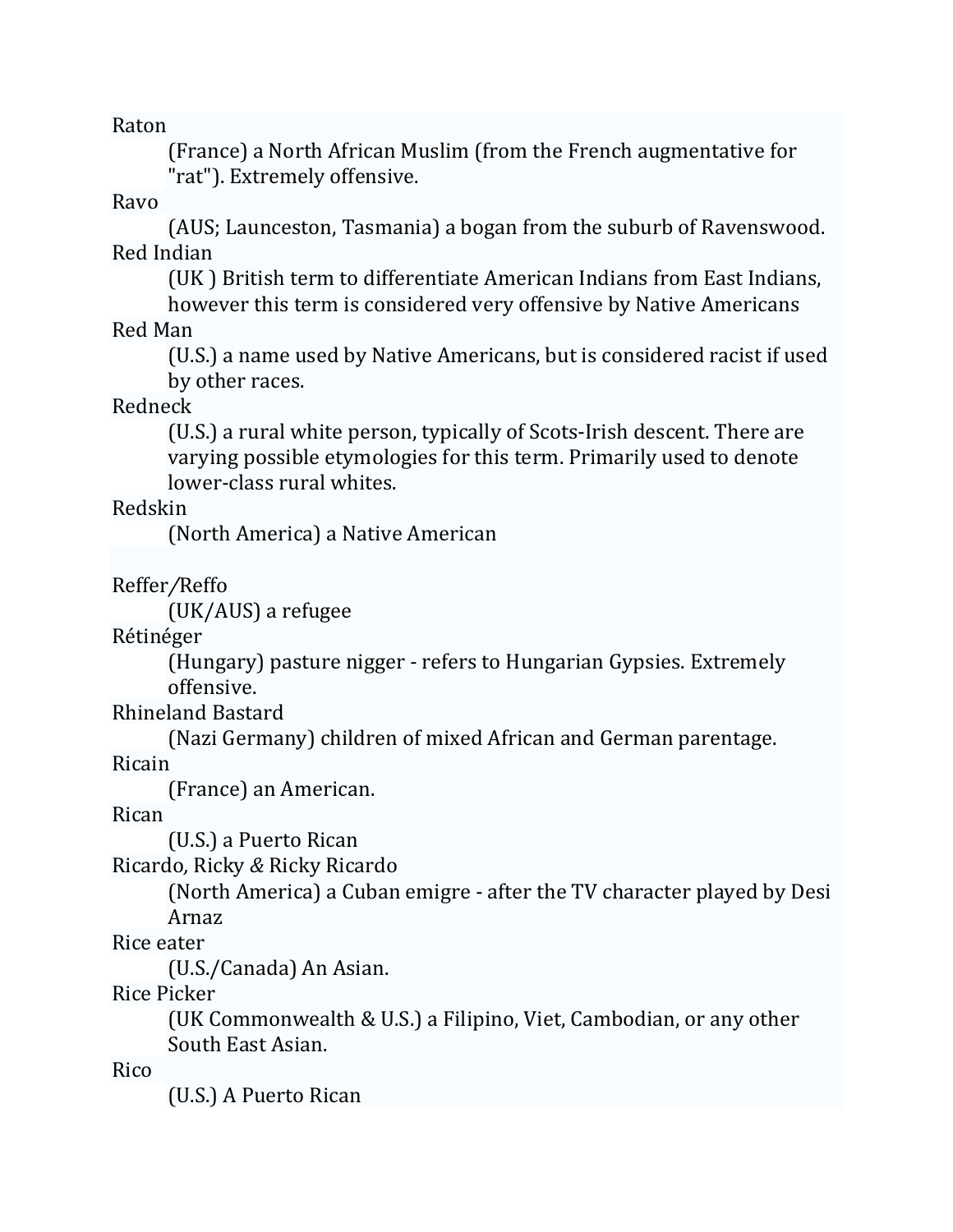Risgnasker 

(Denmark) a person of East Asian origin. Danish for "rice muncher". Rital 

(France) pejorative term for Italian.

Rock ape 

 $(UK/AUS)$  a black person

Rockchopper 

(AUS) a Roman Catholic, from the alleged association between Catholics and Irish convicts set to hard labour at breaking rocks

Rock Spider 

(Anglophone South Africans) an Afrikaner (although in Australia, *rock spider* means *child molester*) 

Rolo 

(Colombia) A person from Bogotá, the capital. 

(UK military) a member of the RAF Regiment (with no associated ethnic meaning) 

Roman 

Roman Catholic -- often taken to be offensive

Rooinek 

(Afrikaners) an English speaking South African. Literally Afrikaans for "red neck", from the British Colonial soldiers, who sunburned easily. See *Redneck* 

Rosbif or Rosbeef

(English: Roast Beef): (France) a British person, from the stereotypical belief that the English eat exclusively roast beef (see comparable English term *Frogs*). 

Roto 

In Chile, the lower-class people, or uneducated people. In Peru and Bolivia, people from Chile. It's sometimes understood to imply licentiousness or effeminacy [from *roto* meaning, literally, "broken", but extended to mean "ragged," and "broken-in"].

Roundeye 

(English speaking Asians) a white or non-Asian person.

Ruca 

(Mexico) old woman; (Peru) whore

Ruskie 

(U.S.) a Russian, Cold War era slur.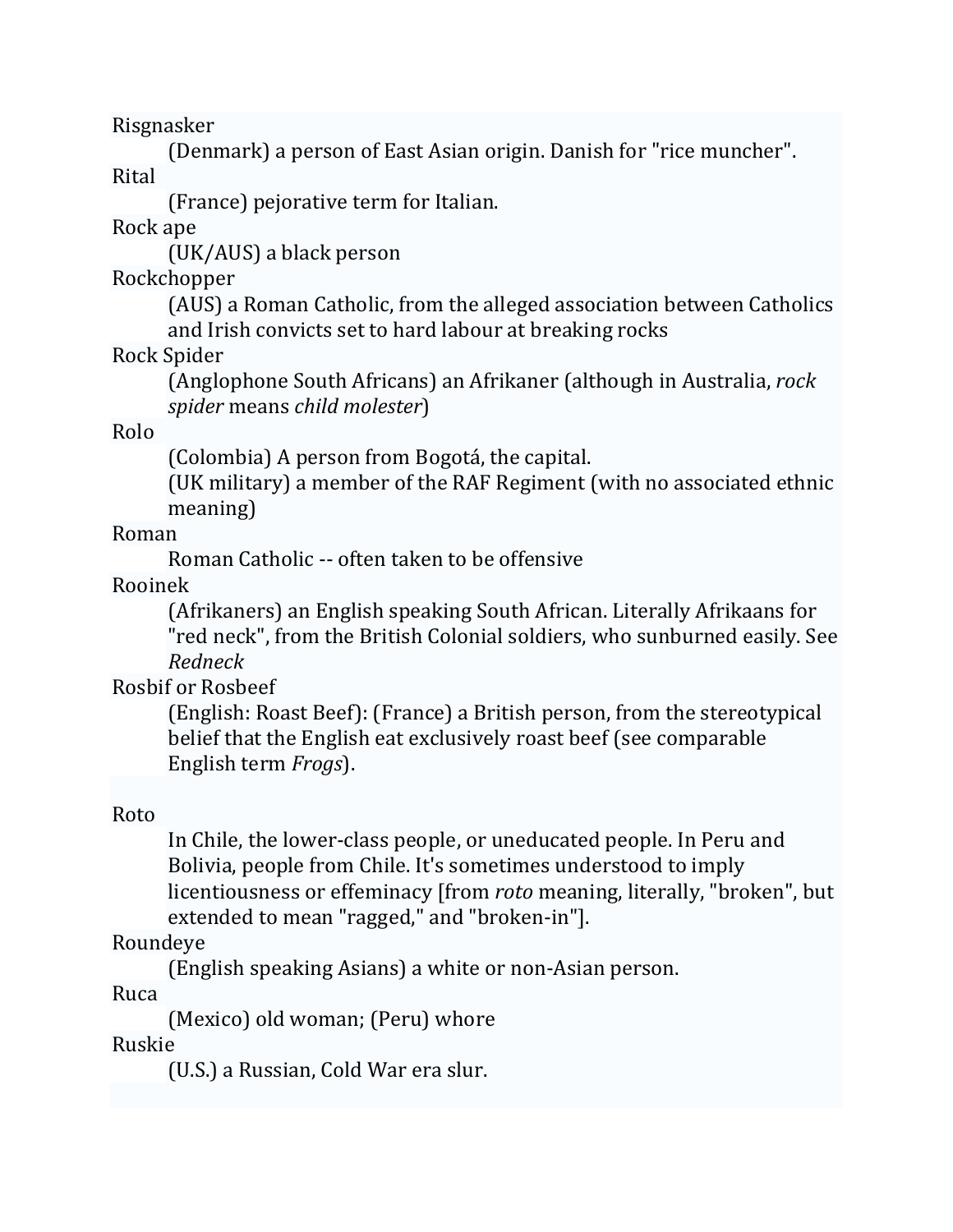Ruskof 

(France) a Russian

Ruso 

(Argentina) (literally 'Russian') applies to an Ashkenazi Jew. Usually

used in a friendly context; can also be derogatory depending on context. Russellite 

one of the Jehovah's Witnesses (Charles Taze Russell died 1916) American religious leader + *‐ite*) 

Russki/Russky 

(U.S.) a Russian national. It comes from Russian: Русский, meaning "Russian". 

Ryssä 

(Finland) a derogatory word for a Russian national. Also used as a verb, "ryssiä", to foul up

# **S**

Salvi 

(U.S.) A Salvadoran born or raised in the United States.

Sama7 : In St'at'imcets, the Lillooet language in British Columbia, a very derisive term for white person but also the most common term used, in local English as well as in St'at'imcets. Often transliterated, and pronounced roughly, as "shama"  $\frac{7}{7}$  is a glottal stop, accent is on the first syllable). Variation of the last vowel to samoo7, samay7 or anything else is *extremely* derisive and more than a bit hostile.

## Sambo

(UK Commonwealth & U.S.) a black person; specifically, one who behaves in manners in keeping with black stereotypes in order to amuse or entertain whites.

Sandgroper 

(AUS) a Western Australian of any ethnicity.

Sand nigger

(U.S, UK) A term describing a person that descends from the Arabian Peninsula. In most cases in US and UK use, often a term for a Muslim, terrorists, or anyone wearing a turban.

Sapphire 

(U.S.) an attractive black woman - from the Amos  $&$  Andy shows. Also derogatorily used by black men to mean a black woman who is overly critical of black men.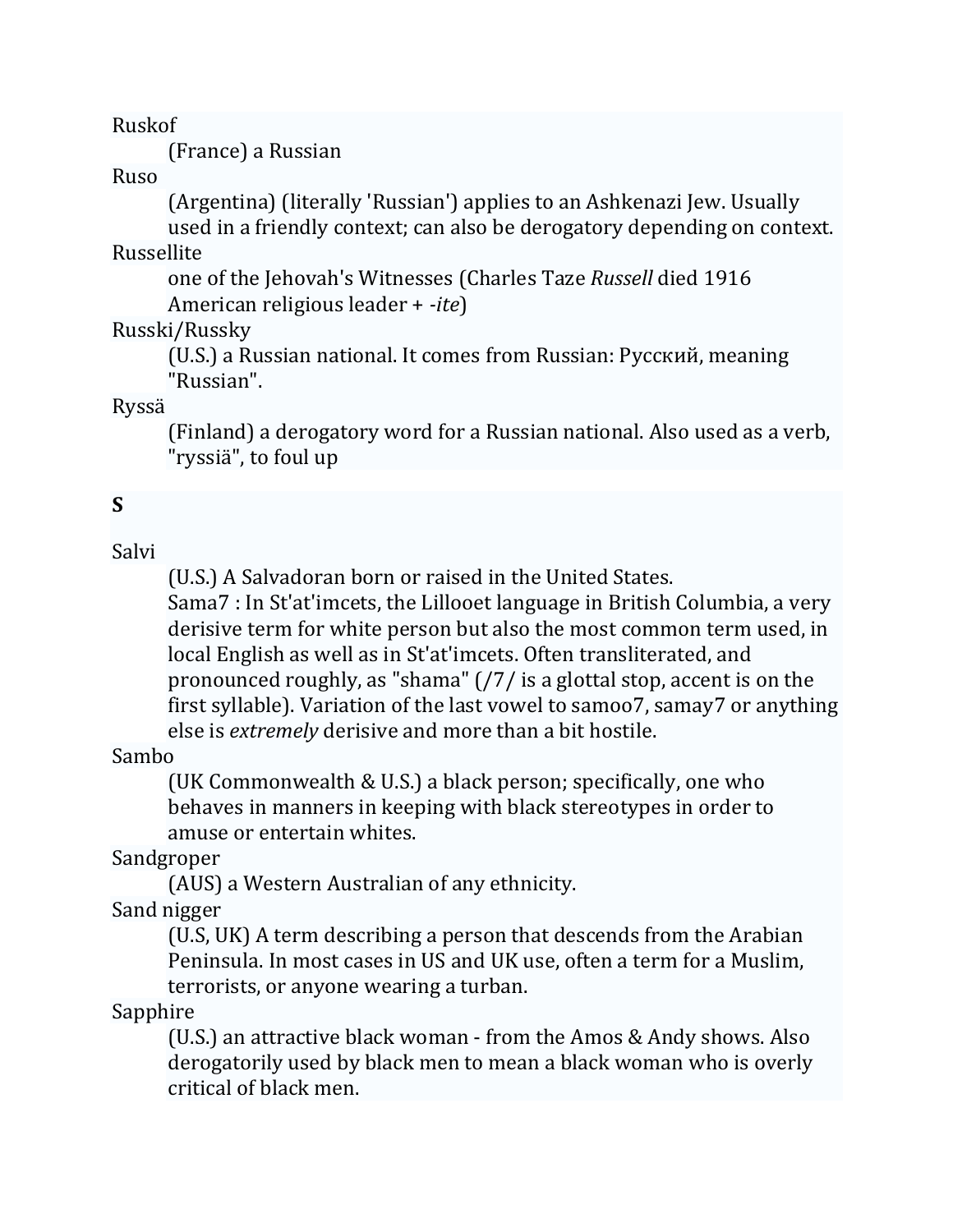Sassenach 

(Scotland, Ireland) : in Gaelic countries, a "saxon" (mostly a person of English descent, or British if in Ireland)

Sawney 

(England, archaic) - A Scottish person, local variant of *Sandy*, short for "Alexander". 

Scandahoovian 

(Canada, US) - a Scandinavian. Mildly derisive, once extremely so, but also lightly self‐ironic. See *Norhoogian* 

Scanger 

(Britain & Ireland) A derogatory term in Ireland for working-class natives of Dublin's inner-city, especially youths. Also used in other Irish and British cities; also used to describe a certain form of youth subculture; a *scally* in Liverpool, a *spide* in Belfast, a *chav* in London, or a Ned in Glasgow.

Schlitzauge 

(Germany) **a.** an Asian person. **b.** *adjective:* slit‐eyed [from *Schlitz‐* slant + *Auge* eye] 

Schluchtenscheißer 

(Germany) This term is used by Germans for Austrians. Literally means "someone who shits in ravines," but can also be used to mean "some" shithead from the mountains".

Schwarzer 

(German speaking countries & North America, especially among U.S. Jews) pronounced *schvar-tzer* - A black person. Not considered a slur by native populations of German speaking countries, as in German it simply means "black man". **b.** a Catholic [From *schwarz*, "black"]

*Schwarzkopf* 

(German) Meaning=black head. A Turkish person. Based on a stereotype of a Turk with black hair.

*Schweinefleischfresser* 

(Germany) used by Muslim immigrants in Germany for Germans. It means "swine flesh eater". More of a stereotype than a slur.

Schwoogie 

(U.S. Northeast, esp. New York) a black person Sconnie 

(U.S. esp. Minnesota) Someone from Wisconsin Scouser 

(UK) Someone from Liverpool.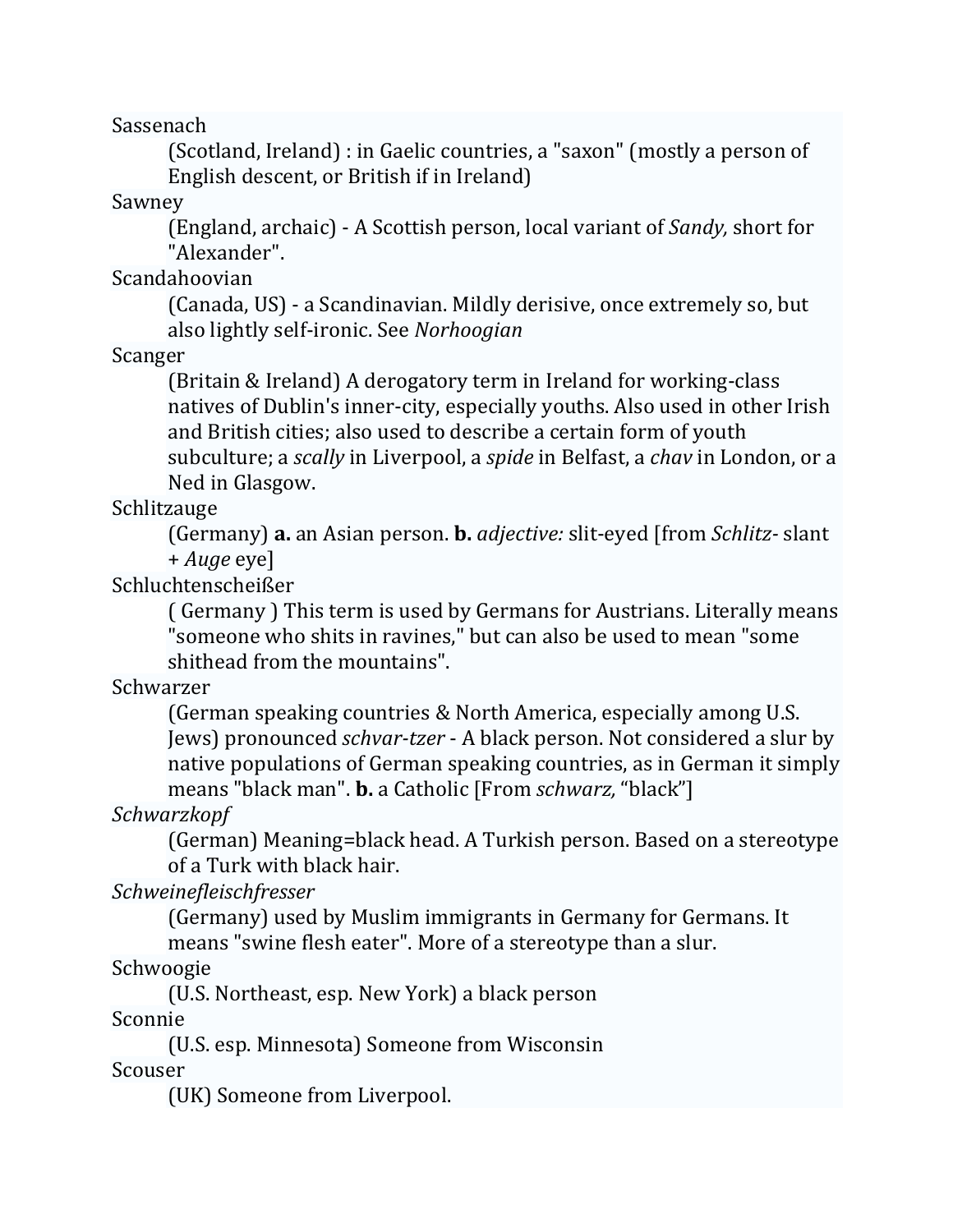Scumbag/Scummer 

(Ireland) a derogatory term in Dublin for northsiders, similar to scanger. Scumbag is now used in a generic sense to refer to someone who is disliked for their negative actions.

Scuro 

(Italo-Canadians) a black person ("scuro" is Italian for "dark") Sep(po)/Septic 

(AUS/UK) an American (from septic tank, rhyming slang for yank.) Originated from WW2; a septic tank is used in rural areas for storage and decomposition of human waste

Serv 

(English-speaking world) Serb (based on similarity of the word with servant) 

Sheenie / sheeny / sheeney

(North America) A Jew. A popular slur during the 1950s [originated in the  $1800s$ ]

Sheepfucker, Sheepscrewer, Sheepshagger and other variations on this theme (Australia) a New Zealander

(England) an Australian, a Scotsman, a rural Englishman or Welshman (Scotland) someone from outside the urban central belt; an Englishman (with the unstated inference of a willingness to couple with anything in preference to a woman without necessity being a factor)

(New Zealand) an Australian or Englishman

(USA) a Scotsman, Canadian or Englishman

(Wales) an English tourist in the countryside

(note also the large population of sheep in the aforementioned countries in combination with a touch of international rivalry)

Shiksa 

(Jews/Yiddish) used as a disparaging term for a non-Jewish girl or woman 

Shina 

(Japan) a Japanese term for "China" that most Chinese people find deeply offensive

Shiptar 

(Serbia) an Albanian, from Albanian *Shqiptarë*, usually used derogatorily (c.f. "Polack")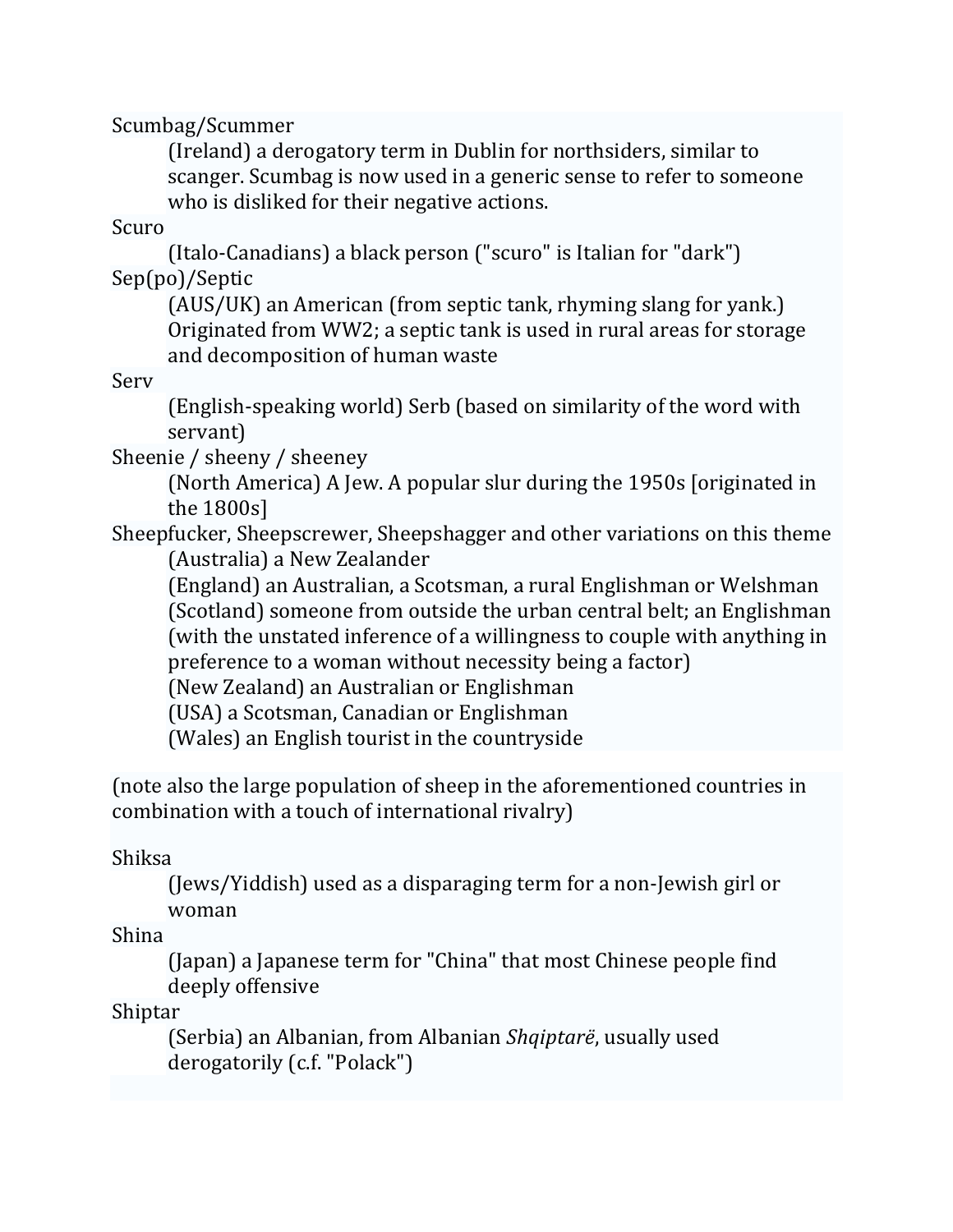Shit‐kicker 

(U.S.) a farmer or other country person.

Shit‐skin 

(U.S.) black person. 

Shkija 

(Albania & Kosovo) a Serb

Shmata‐Kop 

(Yiddish, Jewish colloq. Australia) an Arab - Shmata = rag (towel),  $kop =$ head; indicating the Arab traditional Kaffiyeh

Shonk, Shonker

(UK) a Jew (said to be from Yiddish *shoniker*, meaning "shopkeeper") Shylock 

(U.S. & UK Commonwealth) a loan shark, a moneylender who charges usurious interest and uses violence to collect. Originated in the UK as a general term for moneylenders, assuming their Jewishness (indeed, "the Jews" was also so used in Victorian times), but is now employed (in the U.S., at least) for any loan shark or gangster usurer, most often not Jewish. Originally from the Jewish title character in Shakespeare's *The Merchant of Venice*, the phrase is arguably no longer an ethnic slur, but a generic allusion like Hercules for strong man or Romeo for lover.

Sid 

(NYC & locality) term for a Hasidic Jew

Sioux 

(North America) a derogatory word for the Sioux or Lakota Native Americans, and was given to them by the Ojibwe. It is a derivative of "Nadouwesioux," which means "little snakes" or "enemies", and was shortened to Sioux by the French.

Siv 

(Armenia) a black person

Siwash 

(US, Canada) In the Pacific Northwest, a once-generic term for a Native American or First Nations male or as an adjective but now potentially extremely offensive, suggesting drunkenness and slovenliness. Derived from the French *sauvage*. In a modern creole of Chinook Jargon in Oregon a variant prononciation *sa*-wash (accent on second syllable rather than first) simply means a Native American, or as an adjectival form, while the other form is considered very derisive. The female equivalent, *klootchman*, is not derisive in English or in Chinook.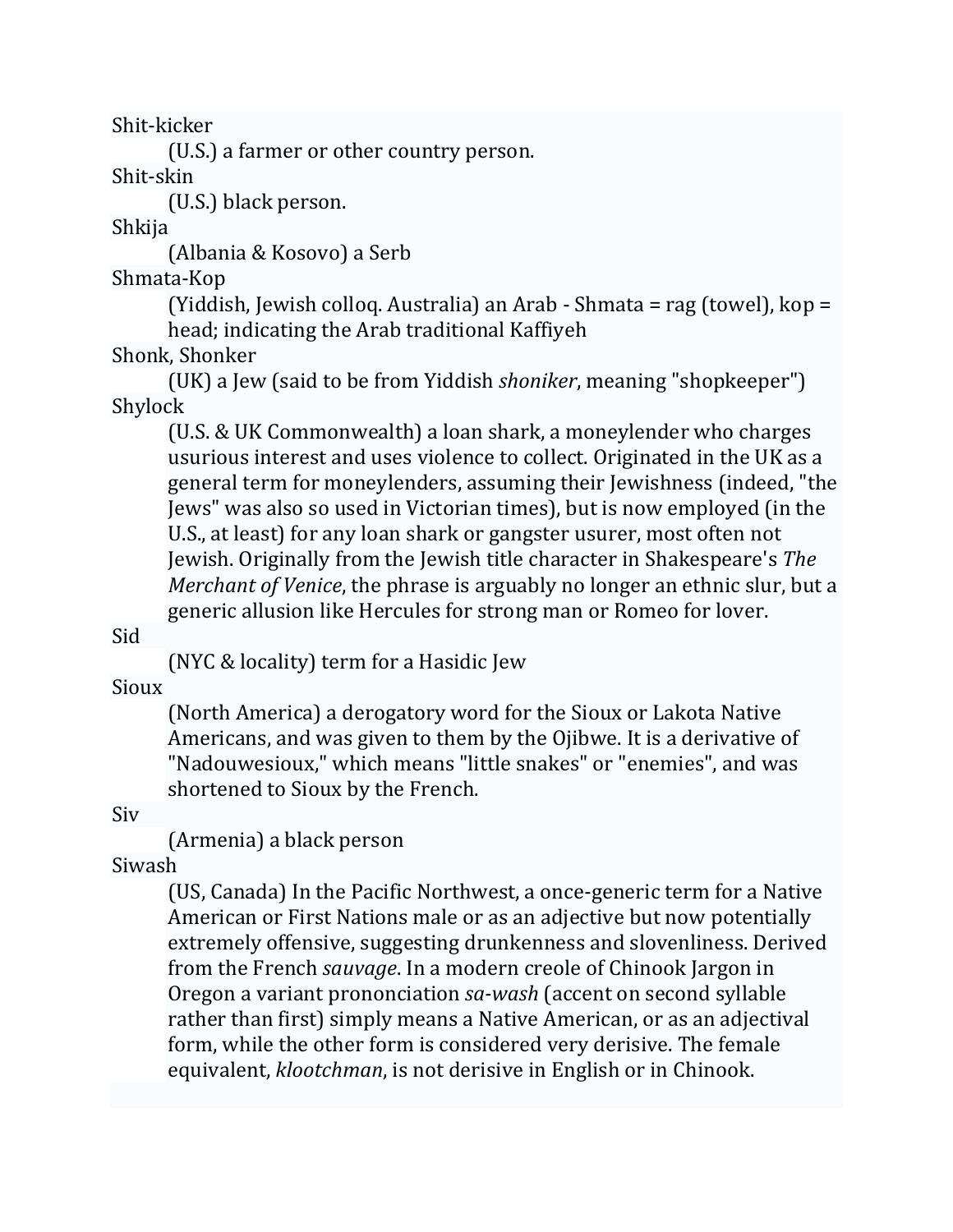Skanger 

(Irish) A member of the Dublin working classes who contribute highly to anti-social behaviour and usually sport bright, brand name clothing.

Skibby 

(western United States) *adjective:* Japanese [from the slang word *skibby*,

"Japanese prostitute," probably from Japanese *sukebei* "lewdness"] Skid, Front-wheel

(UK) A Jew. From rhyming-slang.

Skip 

(AUS) a white Australian  $-$  especially a British one. Among ethnic youth, used as a counter to "wog", and was used to refer to ethnic Mediterranean and Middle Eastern people. [From the TV show Skippy the Bush Kangaroo].

Sko 

(U.S.) Literally, an Eskimo, though the term is used to describe any Alaska Natives, including Aleut and Inuit.

Skooja 

(Dublin, Irish) Another term for scanger.

Skullcapper (or Skull-Capper or Skull Capper)

a Jew, in reference to the stereotypical Jew wearing a varmulke (a skullcap). 

Slam 

(South Africa) a Muslim, from Islam. It is pronounced in the Afrikaans way to sound the same as the English word "slum", referring to the supposed backwardness of the Muslims.

Slant 

(U.S.) A Japanese person, usually used in the context of World War II themed video games.

Slant‐Eye*,* Slit‐Eye*,* Slant*,* Slant‐Eyed Devil*,* Slant‐Eyed Demon 

(UK Commonwealth & U.S.) a person of Asian descent Slim Shady 

(U.S, AUS blacks) Name for white people who "act black", made popular by White rapper Eminem A.K.A. Slim Shady

Slob 

(North America) Russian, i.e., person of Slavic heritage Sloe‐eyed 

(U.S.) Dark eyed, Asians.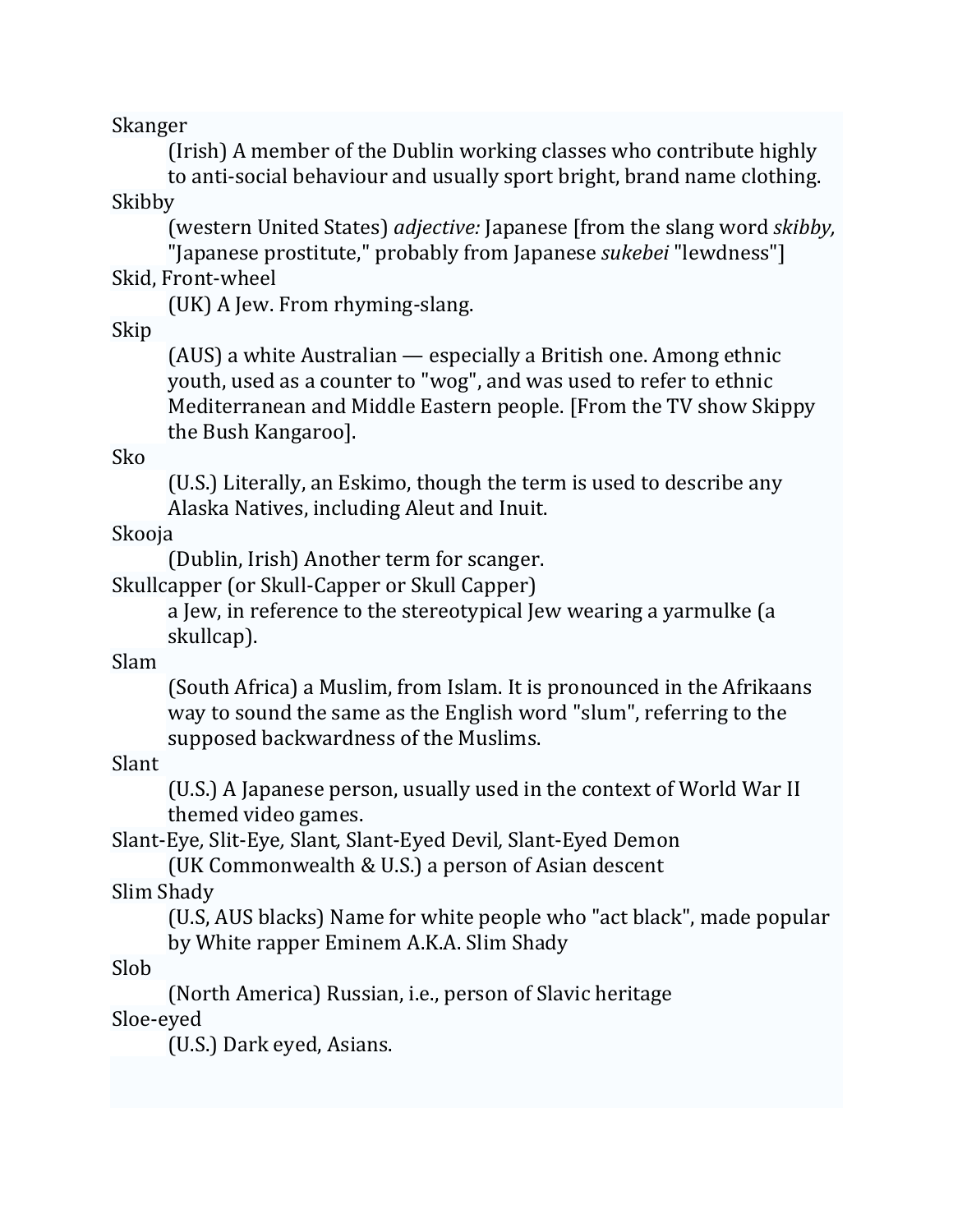Slope, slopehead, slopy, slopey

(U.S. & Aus) a person of Asian (in Australia, especially Vietnamese; in America, especially Chinese) descent.

Sloppy 

(Gibraltar) Spaniard 

SLUF 

(U.S. Military) an Asian male - acronym for "short little ugly fucker" Smoked Irish / smoked Irishman

(U.S.) 19th century term for Blacks (intended to insult both Blacks and Irish). 

Snail Eater

(North America) a French person 

Snowback 

(U.S.) A Canadian immigrant.

Soap Dodger 

(Scotland) An inhabitant of the urban sprawl in the west coast of Scotland, specifically Glasgow.

Sompanssi 

(Finland) A Somali. Extremely derogatory (compare *simpanssi* (chimpanzee)). 

Somu 

(Finland) A Somali 

Sons of Heaven

(AUS) 19th century, Chinese

Sootie 

(UK & CAN) derogatory term for a person of Afro-Caribbean or subcontinental origin. Derived in the 1860's at the time of the Welsh mining industry.

Sooty 

a black person [originated in the U.S. in the 1950s] Southern Jessie

(northern England) person from the south of England, seen as soft Soutpiel / Soutie

(South Africa) literally "salt dick" in Afrikaans. English-speaking South African with divided loyalties one foot in South Africa, one in England and his penis in the ocean.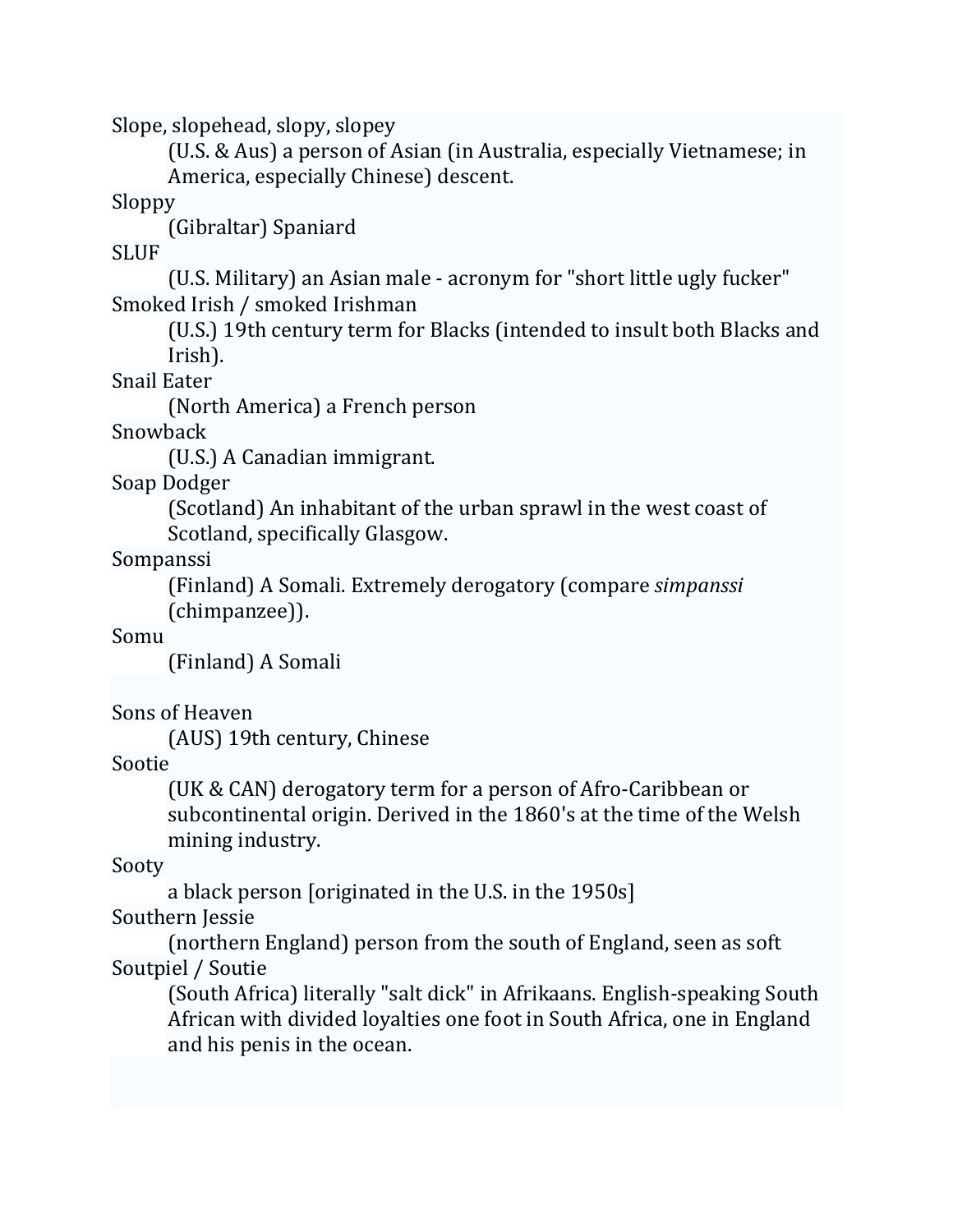Space Ghost

(U.S. Asians) A white person perceived to have limited mental capacity. From a superhero character.

Spade 

(UK and North America) a black person - from the black spades on playing cards

Spaghetti or Spaghettifresser

(Germany and Finland) Italian

Spaghetti‐Bender 

(North America) an Italian

Spam 

(UK, AUS, CAN) American (often expanded to 'Spastic Plastic AMerican'). Purportedly dates back to WW2.

Spam Eater 

(U.S.) term for Hawaiians, Samoans, and other Pacific Islanders known for their consumption of the meat product SPAM

Spatian 

(U.S.) term for people from the Dominican Republic; stands for Spanish Haitian. Though they share the same island and ancestry with the people of Haiti, they do not consider themselves black or Haitian, and are deeply offended by alluding to any connection to the other side of the island.

Spic, spick, spik, spig, *or* spigotty

(U.S.) **a.** a person of Hispanic descent. [origin uncertain. first recorded use in 1915. theories include (1) from "no spik English" (2) from *spig*, in turn from *spiggoty*, which could be from *spaghetti* as it originally was used to refer to Italians as well when coined in 1910. Common belief is that it is an abbreviation of "Hispanic", although this is probably an anachronism] **b.** the Spanish language. (See also Spic.)

Spook 

(U.S. whites) a black person (used in the movie Back to the Future; its ambiguity – another meaning being "a specter" – is an essential part of the plot of Philip Roth's novel The Human Stain)

Spotted Dick

(Non-Britons) a British person, comes from the name of a British dessert that sounds inappropriate.

Sprout 

(U.S., U.K) a Belgian national - from Brussels sprouts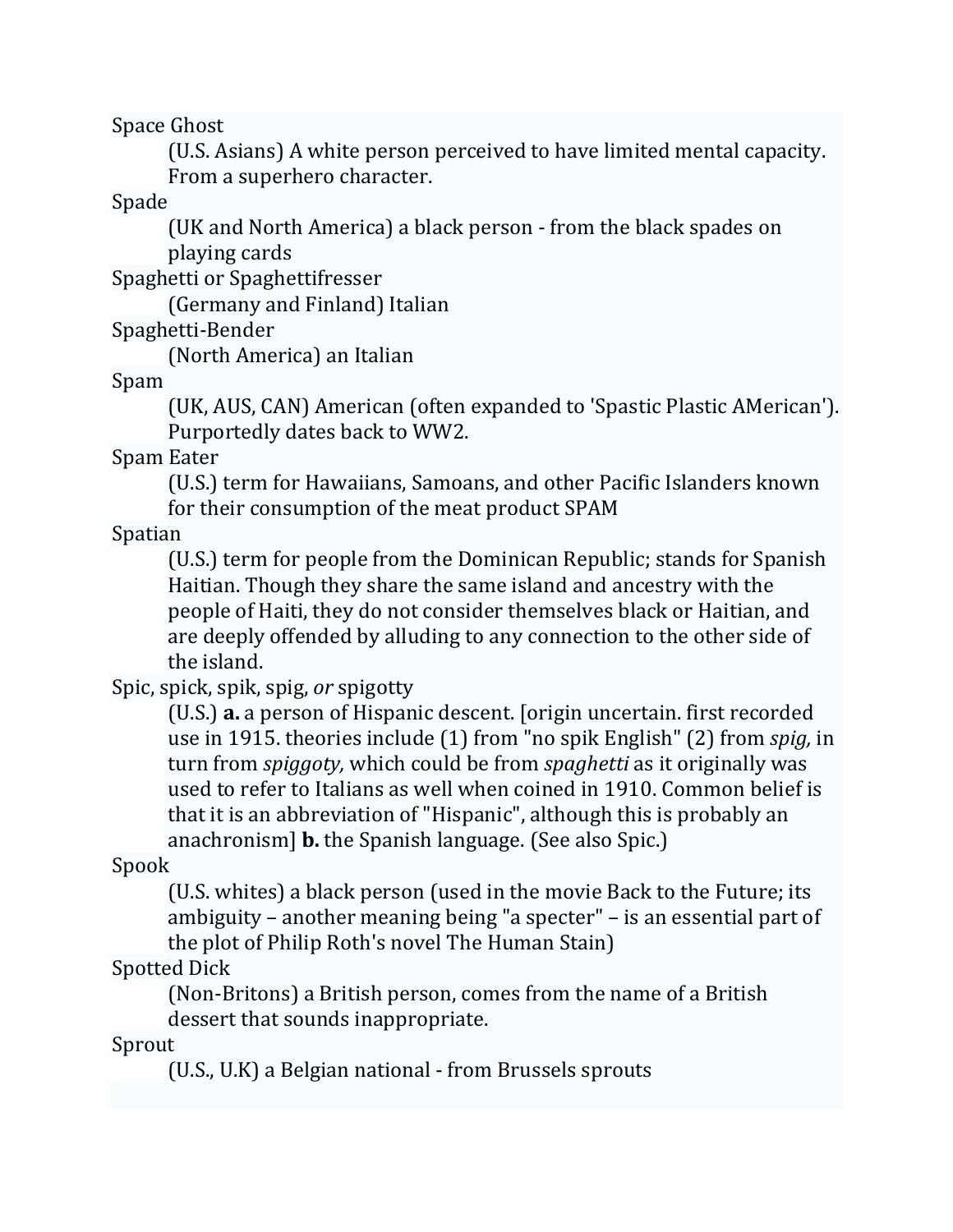Spud, Spudfucker, Spudlover, Spud-Eater, etc.

(North America) an Irish person - from the Irish staple, potatoes Spud Islander

(CAN) a person born on Prince Edward Island in the Maritimes - from the amount of potatoes or "spuds" grown there.

Squanto 

(CAN) an aboriginal person with a wide nose

Squarehead 

(U.S. upper Midwest) A German or a Norwegian; (Canada) Among French speakers, an English-Canadian ("tête carré")

Srigger 

(CAN) A person of Sri Lankan descent

Stan *or* Stani 

(UK) A person of Pakistani descent or, more than likely, anyone of Indian subcontinental or other Asian descent.

Stoon 

(Canada) A black person (derived from STupid-cOON).

Struck match

(CAN) derogatory term for peoples of African descent. Refers to the extremely dark pigmentation of their skin.

# Subhuman **&** Sub‐Human

(translation from German: "Untermensch") Nazi term for Jews, Gypsies, Slavs, Negroes and other non-Aryans (current use infrequent).

Sudaca 

(Spain) a South American person.

Sula/Soolaa 

Indian/UK used to describe a Muslim in reference to their circumcision. Very offensive.

Sushi 

(North America) an Asian female.

Swamp Honky

(U.S. Blacks  $\omega$  Gulf of Mexico) similar to white trash – white residents around the Louisiana/Texas border - also "swamp trash" (U.S.)

# Swamp Nigger **&** Swamp Rat

(U.S.) degrading terms projected to Creole and Cajun people (respectively), or in general, people of the swamp/bayou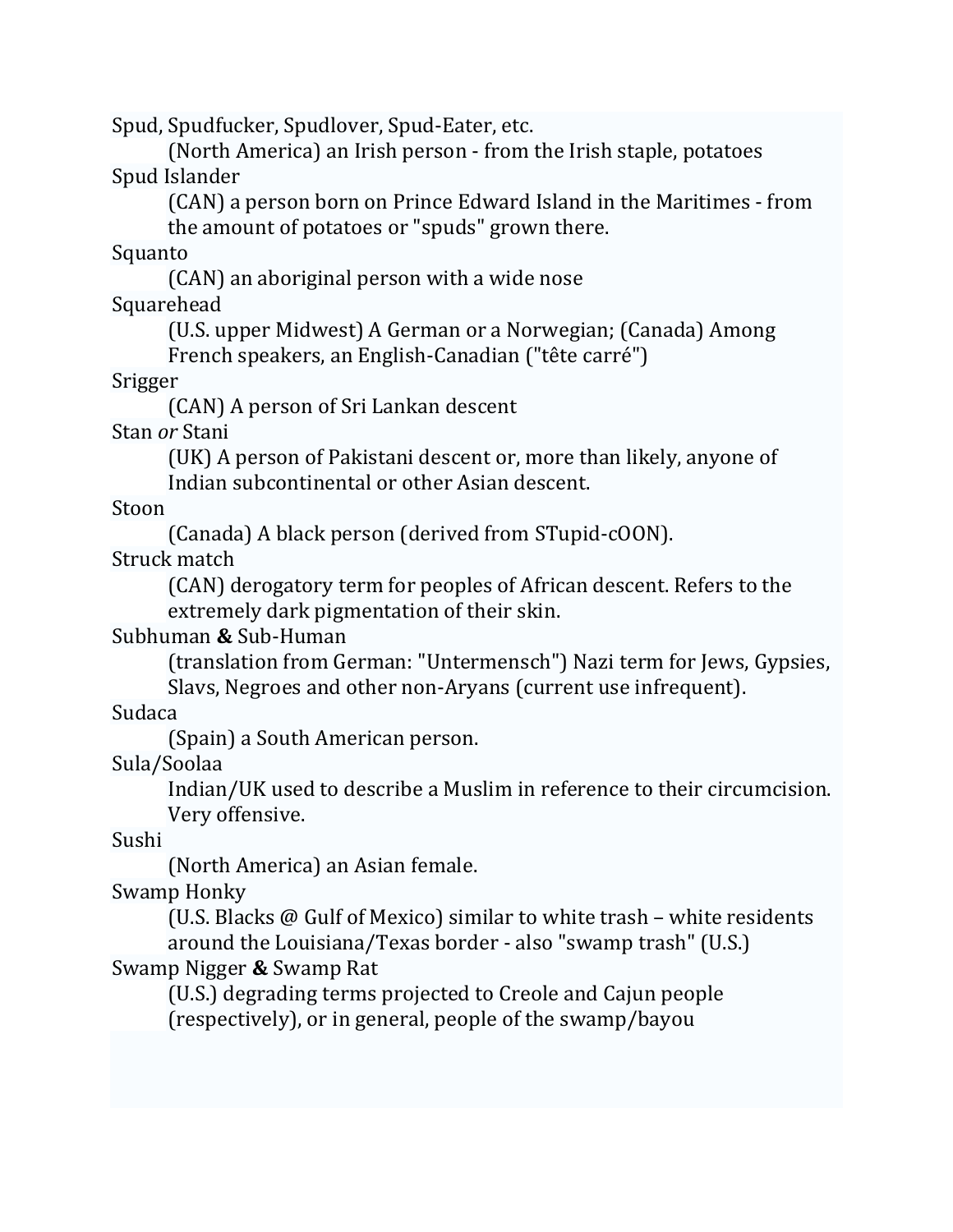Swamp Yankee 

(U.S.:New England) refers to rural white, Anglo‐Saxon, Protestant farmers in New England, particularly in Rhode Island and eastern Connecticut. 

Sweaty 

(UK) London term for a Scotsman, from rhyming slang "Sweaty Sock" for "Jock" (nickname for Scots)

Szwab 

(Poland) Mildly derogatory/jocular term for Germans, meaning a Swabian, one from the southwest German region of Swabia

# **T**

Tabernaco 

(Mexico) A French Canadian.

Taffy *or* Taff

(UK) a Welsh person. First used ca. 17th century. From the River Taff or the Welsh pronunciation of the name *David* (in Welsh, *Dafydd*). Children's rhyme: "Taffy was a Welshman, Taffy was a thief". Highly offensive when used by an Englishman.

Taig / teig / teague / teg 

**a.** (Northern Ireland Protestants) a Catholic, from Tadhg, Irish for Timothy. Comparable to "nigger". **b.** (England) *obsolete:* an Irishman.

Tangent 

(Aus) Word used as a derogatory term against people of East Asian origin who have yet to adopt to western culture, especially the English language. Derived from the term slope.

Tar baby

 $(U.K.; U.S.; and N.Z.)$  a black child.

Tattie Muncher 

(Scotland) term for an Irish person - based on the colloquial term for potato eater 

Teacloth‐head/towel‐head 

(British) An Arab 1990s or the Taliban (early 2000's). It was derived from their traditional headdresses. It is considered offensive.

Teapot 

(British) A black person. [1800s]

Terrier 

(U.S.) an Irish labourer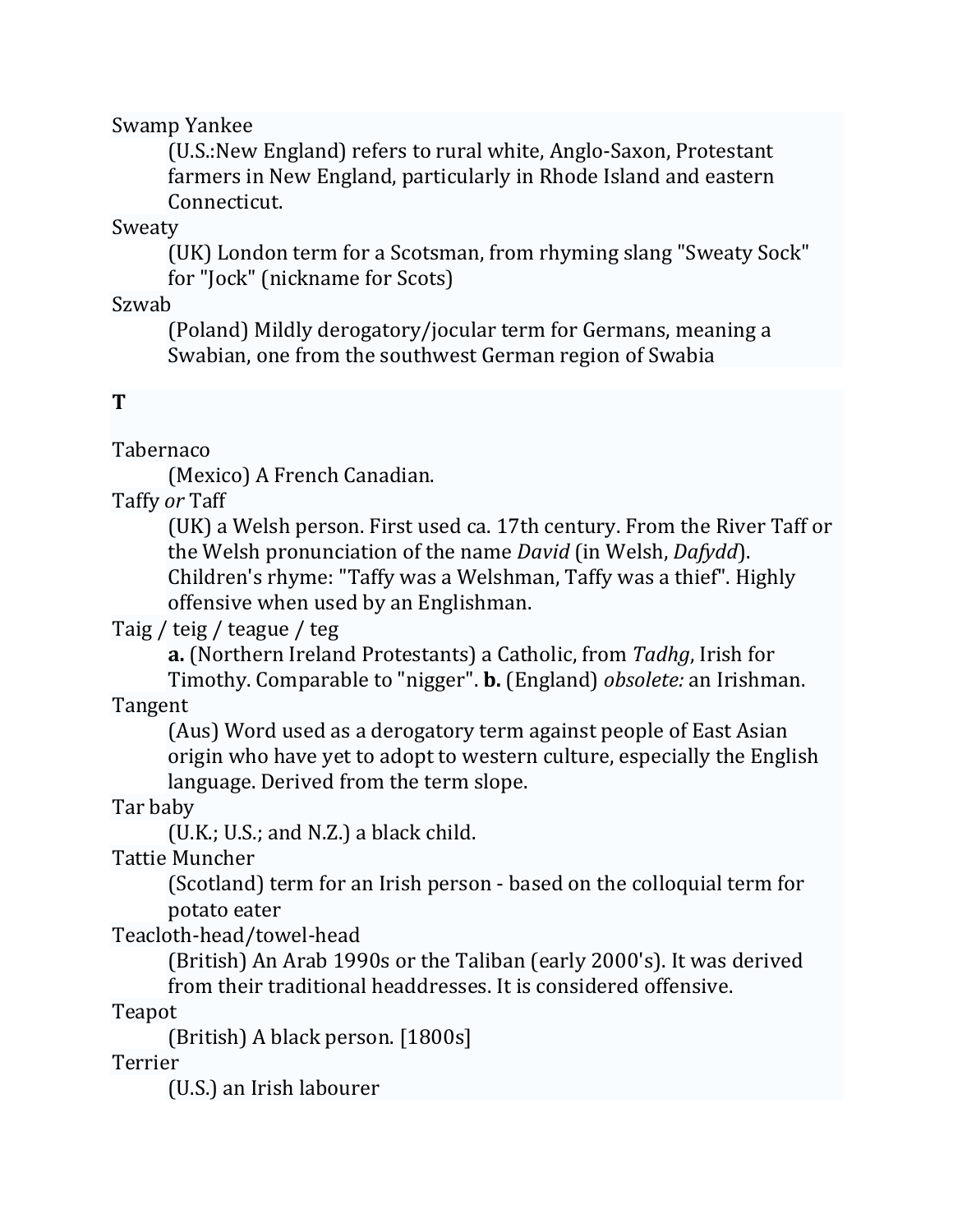Terrone 

(Northern Italy) roughly translates to "mud- or eartheater", used for Southern Italians. It's the symmetrical term of "polentone".

Tête carrée

(Francophone CAN) a Canadian of British descent ("square head") Teuchter 

(Scotland) a Highlander, or northerner

Thanksgiving 

(U.S.) a person of Turkish descent. Used solely as an adjective. E.g., "Thanksgiving mother-fucker".

thicklips 

a black person.

Tim 

(West of Scotland Protestant) a Catholic, from "Tim Malloy", a generic nickname for a Glasgow Catholic

Tim/Tim Hortons 

(Quebec) term for anglophone Canadians, after the name of the ubiquitous donut shop

Tinker / tynekere / tinkere / tynkere, -are / tynker / tenker / tinkar / tyncar / tinkard / tynkard / tincker

**a.** (Britain & Ireland) an inconsequential person (typically lower class);

**b.** (Scotland and Ireland) a Gypsy [origin unknown]

**c.** (Scotland) a member of the native community previously itinerant (but mainly now settled) who were reputed for their production of domestic implements from basic materials and for repair of the same items, being also known in the past as "travelling tinsmiths". The slur is possibly derived from a reputation for rowdy and alcoholic recreation. Often wrongly confused with Gypsy/Romany people.

Toaf/Soaf 

(British Midlands) an East Anglian (not to be confused with the British slang for toast/loaf that is also called 'toaf'). offensive and obsolete.

Toff 

(British) an upper-class or rich person.

Tojo 

(U.S.) a Japanese person; common slur during World War II. From Hideki Tojo, Japan's prime minister at the beginning of the war.

Tom / Tom Nigger

(North America) see *Uncle Tom*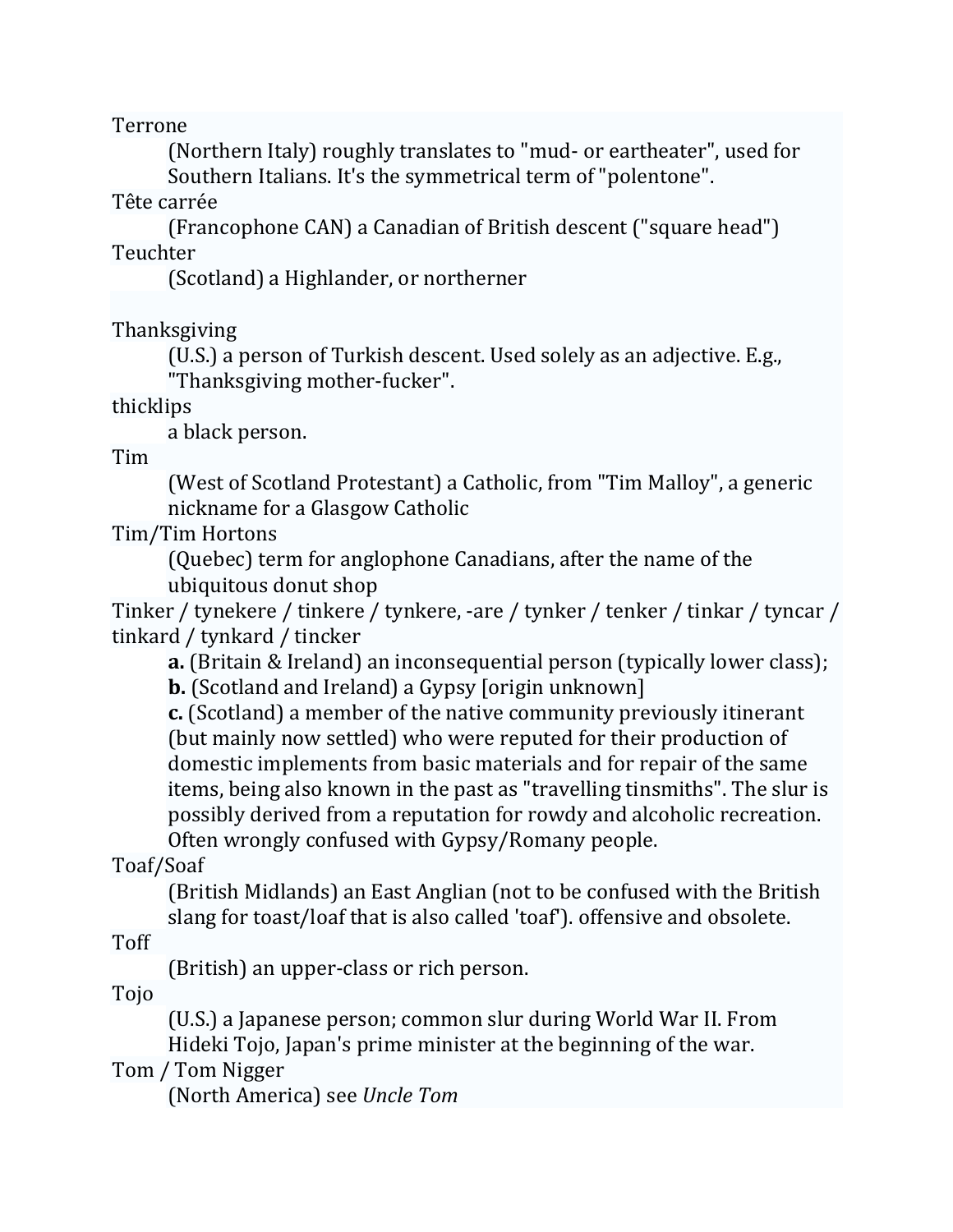Tommy 

(Germany, Ireland) Used for the British in WW2 (Originally affectionate British slang for British soldiers, c. 19th century - WW1, from nickname Tommy Atkins, but the Germans extended it to (as an example) British sailors) 

Tonto 

(U.S.) a Native American (refers to the sidekick on "The Lone Ranger") Tonto is Spanish for "foolish"

Towelhead 

(U.S.) anyone who wears a head turban. Derisively applied towards Middle Easterners and Muslims, but rarely applied against people who wear other types of turbans. Australia, wearers of religious headdress, particularly Sikhs.

Truck 

(U.S.) a British person (because they say words differently [e.g., they call trucks lorries and French fries oven chips])

Tschusch 

(Austria, esp. Vienna) pronounced *chooshe*, an immigrant of Balkan descent, from Serb *cujes*, "you hear?", allegedly often heard amongst immigrant workers. Considered quite offensive, although also used jokingly amongst second-generationers to refer to one another.

Tsiganin 

(Bulgaria) a Roma person 

Turco 

(Brazil, Argentina, and, Uruguay) A person of Arab or Muslim (especially Lebanese and/or Syrian) descent. Also, in Argentina, frequently applied to a Sephardic Jew. Not usually applied to Turks.

Turnip 

(UK) a Swede, based on the variety of turnip called a "Swede" T.W.E. 

(UK) an Eastern European (from Third World European) For short, "Tweety" is used.

# **U**

Ugly European 

(U.S.) is a recently-coined term referring to the ethnocentric or xenophobic nationalism of far-right politicians and groups in Europe,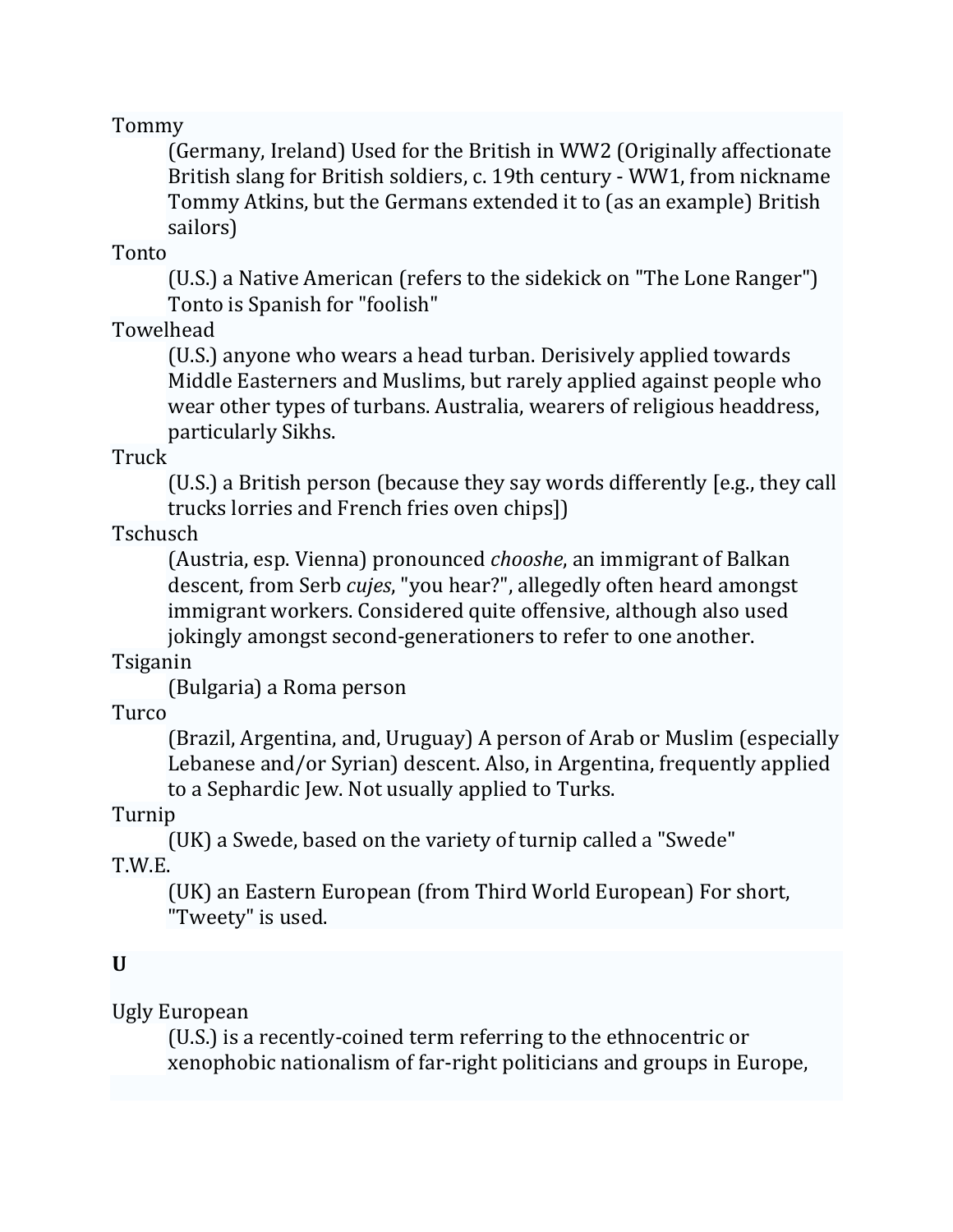Ukelele 

(Canada) Ukrainian. Comical alternative to *Ukie*. 

Ukie*, or* Uke 

(Northern & Midwestern U.S., Canada) Ukrainian. also used by Ukrainians as an ironic term of endearment.

Unclean 

(Jews) persons that Jews consider unclean or undesirable (i.e., uncircumcised Gentiles or enemies)

Uncle Tom 

(U.S. Blacks) term for someone who panders to white people; a "sellout" (taken from Harriet Beecher Stowe's ";Uncle Tom's Cabin".)

Uncle Tom Tom 

(U.S. Native Americans) a Native American "sellout", from Uncle Tom Uncle Tonoose 

(Arab-Americans) a "sellout" (derived from "Uncle Tom" and from the name of a stereotypical character on a 1950s television show.)

Undesirables 

(Germany) those who were considered inferior to white Germans and "Aryans," especially Jews and Africans (similar to **Untermensch**); most if not all minorities or "alien races" were completely barred from breeding with those of "German blood" with the passage of the Nuremberg race laws, and other "undesirables" plus mentally ill Germans were killed when the T-4 Euthanasia Program was implemented 

United Queendom 

(UK Commonwealth & U.S.) term that suggests that British men are effeminate or gay

Untermensch 

(Nazi Germany) a member of an "inferior" race. Literally "subhuman creature". 

Untouchable 

(India) term for members of the lowest caste in Indian society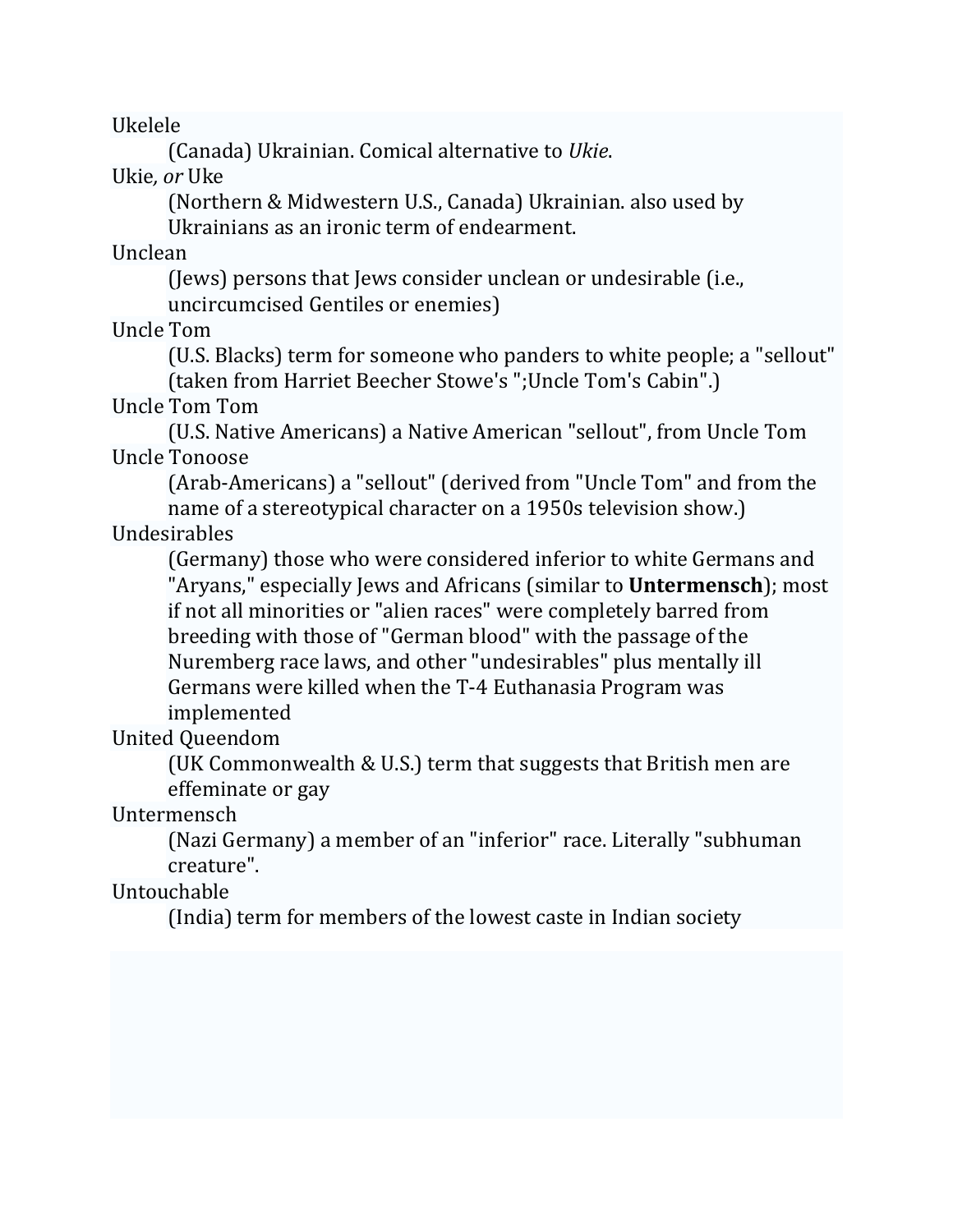#### Vampires

(International, esp. among Muslim extremists) a pejorative term for Jews based on a revival of the medieval myth that Jews drank the blood of non-Jewish children (blood libel). This myth has been revived to say that modern Israelis sacrifice and consume Palestinian children.

## van der Merwe

(South Africa) an Afrikaner, from the common Afrikaans family name. Van der Merwe is the butt of many South African jokes, filling the same role that the Irishman fills in an Irishman joke.

### Vegemite

(AUS) Aboriginal Australian, derived from the Australian-made dark coloured sandwich spread.

#### Veneco

(Colombia) A Venezuelan. Usually derogatory.

### Venkku

(Finland) a Russian. Neutral expression. May also imply a boat captain (veneenkuljettaja). 

#### Vichy

(UK Commonwealth & U.S.) a term of derision for the French (based on the term Vichy France  $\rightharpoonup$  an authoritarian government established after the relatively quick defeat of France before Germany, known for its collaboration with the Nazis)

# Viekku

(Finland) a Vietnamese.

# Vlach, Vlahos, Βλάχος

(Greece) originally a Vlach, but now used derogatorily for a villager from a rural or mountainous Greek province. Also used for someone who behaves uncivilised or with a non-urban accent. Somewhat equivalent to hillbilly.

# Vu Cumprà

(Italy) the word originated in Milan in the mid-80s when the first immigrants from Africa arrived in the city. They sold lighters, newspapers and some African handicraft on the streets in the city centre and asked in bad Italian: "Vu-cumprà?" (vuoi comprare -- do you want to buy something?). The two words became the nickname for all Sub-Saharan African people (not for North Africans, though)

**V**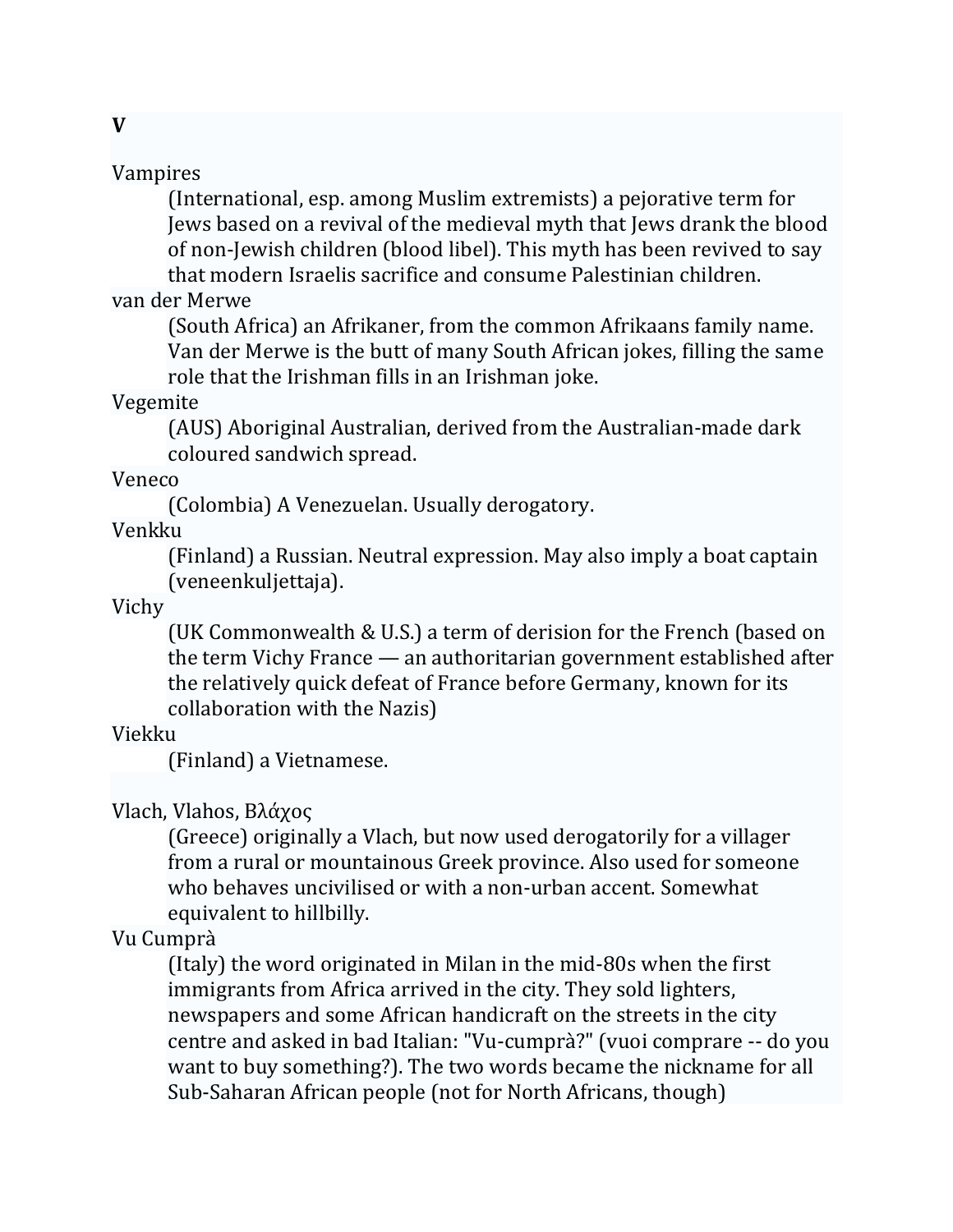#### Vus‐vus

(Israel) an Ashkenazi Jew. Used by non-Ashkenazi Jews for Ashkenazi immigrants to Israel during the mass-aliyah after World War II. From "Vus? Vus?" meaning "What? What?" in Yiddish.

## **W**

## **WASP**

(North America) **W**hite **A**nglo‐**S**axon **P**rotestant ‐ offensiveness questionable as many "wasps" self-identify as such (originated as shorthand term in sociology)

(Scotland, Ireland, Wales) an Englishmen as described above but also possessing an excessive and offensive attitude of superiority over others not fitting the same description

#### Wessi

(East Germany) A person from West Germany. (See also, "Ossi"; "Besserwessi") 

West Briton

(Ireland) is for an Irish person who has sympathies towards Britain, or who imitates the English.

*Westie/Westy* 

(Aus/NZ) A person from the western suburbs of Auckland or Sydney, the slur implying lower class

# Wetback, wetter, wab

(U.S.) an illegal Mexican immigrant (presumably having swam across the Rio Grande).

White trash *also* poor white trash

(U.S.) an unrefined white person - usually poorly educated Whitey *: African‐American slang, ; whitey is a term for white people, particularly those seen as instances of The Man;* 

Wigger 

(alternatives: Wigga, Whigger, Wafrican‐American) a Caucasian person who emulates phrases, mannerisms, and fashion commonly and stereotypically associated with Black people. The term is a portmanteau combining the words "white nigger".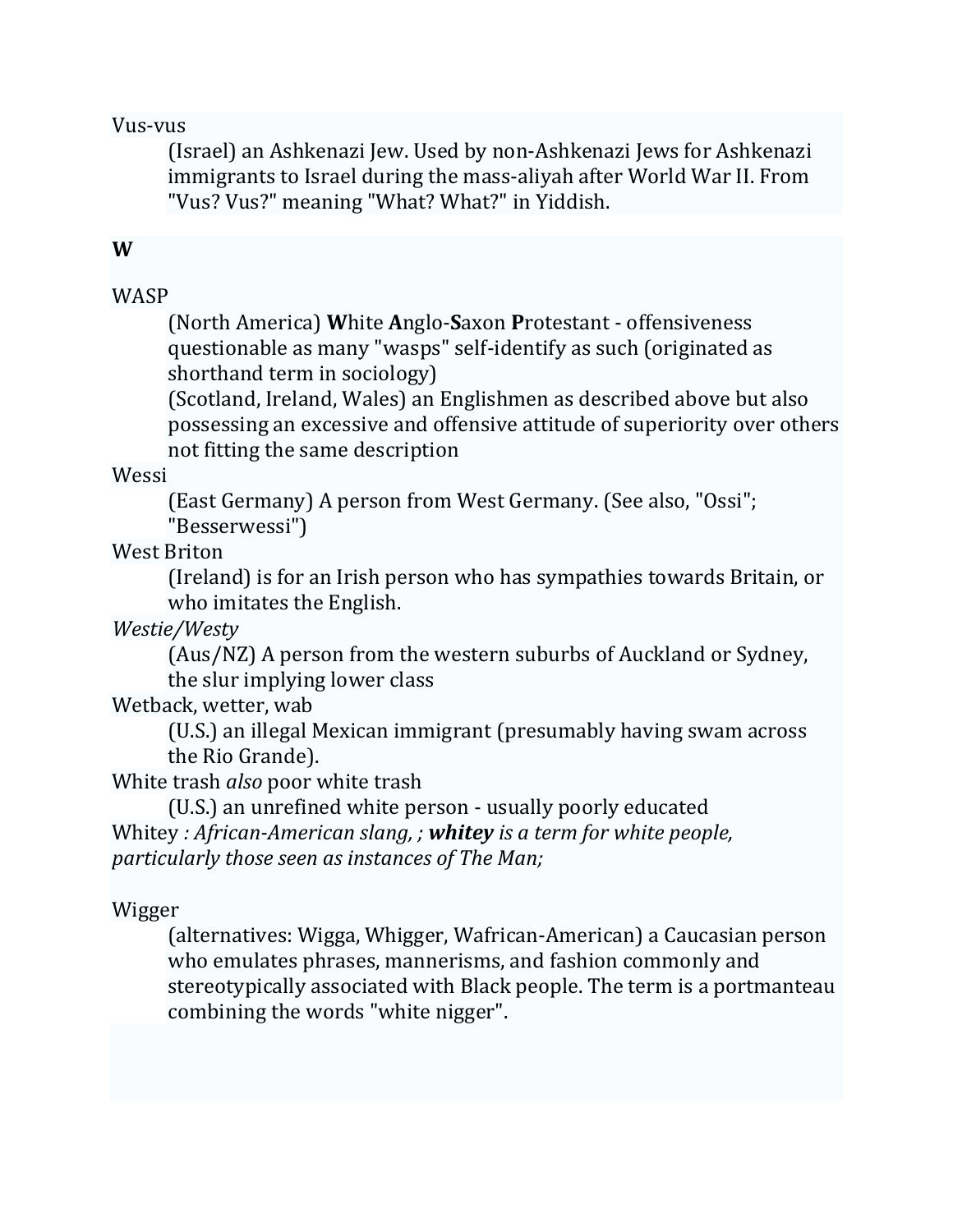Wog 

(UK) a dark-skinned national of a Colonial British colony (particularly Black Caribbean, but to a lesser degree dark skinned South Asian). It is sometimes said in jest that "the wogs begin at Calais." Used frequently in Lawrence of Arabia to describe locals, "bloody wogs". The origin of this term is unclear. Possibly derived from Golliwog. Some people claim that Wog is an acronym for 'Western Oriental Gentleman' or 'Wily Oriental Gentleman', but this is almost certainly false.

(AUS) A Middle Easterner or Mediterranean-European (especially Greek or Italian) person (sometimes any foreigner). The term, once offensive, has been appropriated by second-generation ethnic youth and is used humorously or with pride, as in "wog culture" and the successful comedy show *Wogs Out of Work*. Some Australians refer to soccer as "wogball". 

Wolnam Wonsoongi 越南

(Korea) A Vietnamese. The term means Vietnamese Monkey. Very offensive. 

Wonder Bread Wop or White Pizza

(Italians and Italian-Americans) A offensive term used mostly by those of Italian heritage to describe another Italian or Italian-American who is Anglicized or acts mainstream White and does not act or look like a typical person of Italian descent. Similar to Oreo or Uncle Tom.

Wop 

(U.S. & UK Commonwealth) an Italian (sometimes any Southern European), especially an immigrant; probably originated in the U.S., but later spread to other countries. Probably derives from the Neapolitan slang term *guappo!* (pretty/handsome one), often used by the first immigrants from Italy to address or call to each other. Popular etymology gives the origin as "WithOut Passport", although some believe the acronym derived from "WithOut Papers" or "Without Official Papers", suggesting illegal immigration. This folk etymology sometimes combines the term with "guinea" to form "Giny Wop," with Giny being an acronym for Going Into New York, hence "Going Into New York Without Official Papers".